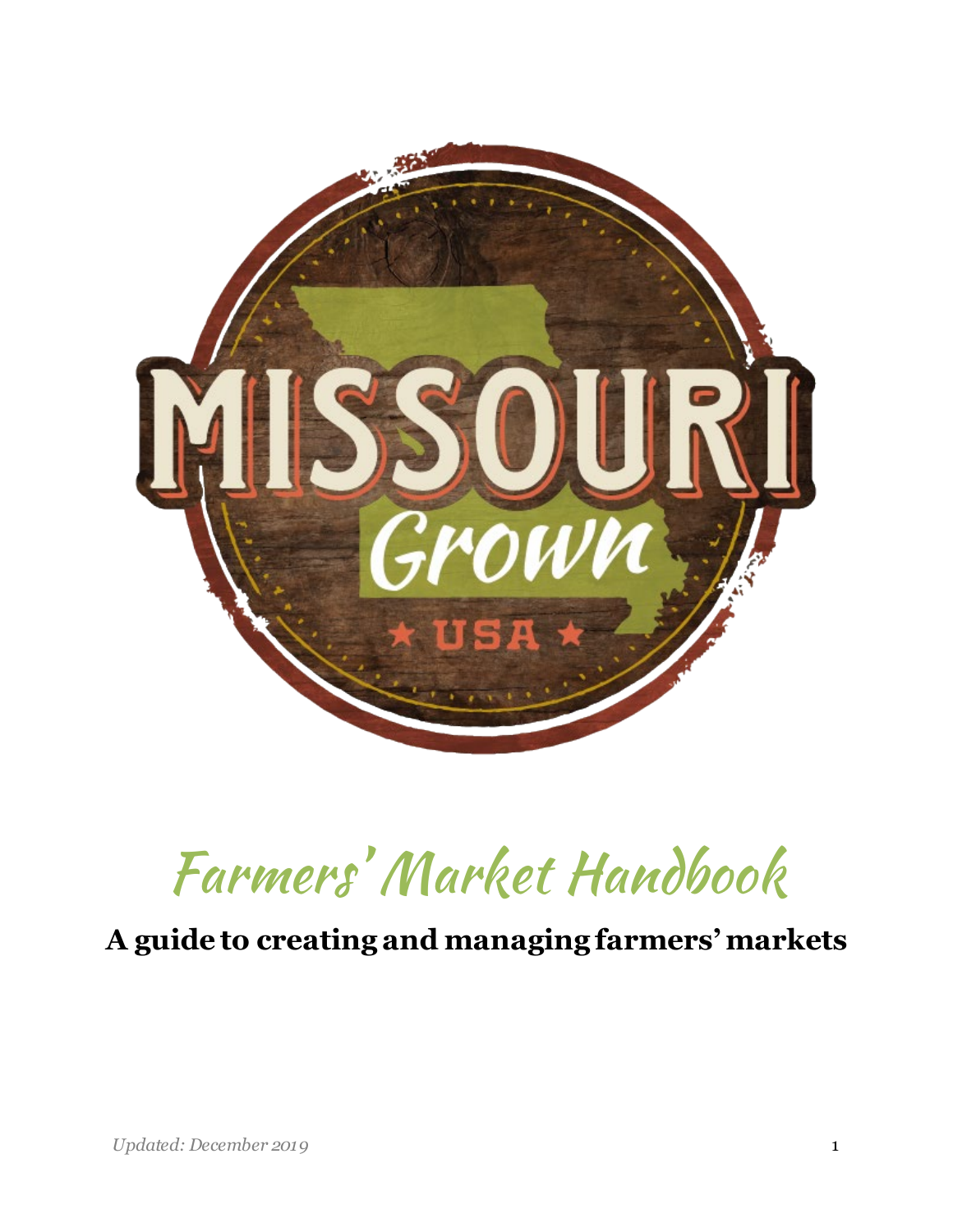## **Table of Contents**

| <b>Introduction</b>        |                                                                | $\overline{4}$ |
|----------------------------|----------------------------------------------------------------|----------------|
|                            | <b>Section I - Creating and Managing a Farmers' Market</b>     | 5              |
|                            |                                                                |                |
| <b>Community Input</b>     |                                                                | 5              |
| $\bullet$                  | <b>Why Create a Market</b>                                     | 5              |
| $\bullet$                  | <b>Determining Wants</b>                                       | 5              |
| $\bullet$                  | <b>Determining Needs</b>                                       | 6              |
|                            | <b>Identifying Partners</b>                                    | 6              |
| <b>Organizing a Market</b> |                                                                | 7              |
| $\bullet$                  | <b>Organizational Structure</b>                                | $\overline{7}$ |
| $\bullet$                  | Location                                                       | $\overline{7}$ |
| $\bullet$                  | Costs                                                          | 8              |
| $\bullet$                  | Income                                                         | 8              |
| $\bullet$                  | <b>Market Record Keeping</b>                                   | 9              |
| $\bullet$                  | Recording Individual Vendor Information                        | 9              |
| $\bullet$                  | <b>Recording Market Activity</b>                               | 10             |
|                            | <b>Insurance Needs</b>                                         | 10             |
| <b>Managing a Market</b>   |                                                                | 11             |
|                            | 1. Rules and Bylaws                                            | 11             |
| $\bullet$                  | <b>Organizational Structure</b>                                | 11             |
| $\bullet$                  | <b>Operating Structure</b>                                     | 11             |
| $\bullet$                  | <b>Hours and Days of Operations</b>                            | 11             |
| $\bullet$                  | Who Can and Cannot Sell at the Market                          | 11             |
| $\bullet$                  | <b>Market Fees</b>                                             | 12             |
| $\bullet$                  | Hold-Harmless                                                  | 12             |
| ٠                          | <b>Space Assignments</b>                                       | 12             |
| $\bullet$                  | Products Allowed or Not Allowed                                | 12             |
| $\bullet$                  | <b>Required Vendor Performance</b>                             | 13             |
| $\bullet$                  | Penalties for Noncompliance with Market Rules                  | 13             |
|                            | Role of Market Manager                                         | 13             |
|                            | 2. Vendor Development                                          | 13             |
| $\bullet$                  | Recruitment                                                    | 14             |
| $\bullet$                  | Expectations                                                   | 14             |
|                            | Education/Training                                             | 15             |
|                            | 3. Customer Development                                        | 16             |
| $\bullet$                  | Recruiting                                                     | 16             |
| $\bullet$                  | Education<br><b>Customer Service</b>                           | 16             |
|                            |                                                                | 16             |
|                            | <u> Section II - Operating a Business at a Farmers' Market</u> | 17             |
|                            | <b>Doing Business in Missouri</b>                              | 17             |
|                            | 1. Business Licensing                                          | 17             |
|                            | 2. Sales and Use Tax at Farmers' Markets                       | 17             |
|                            | Farmers' Market Tax Exemption                                  | 17             |
|                            | Getting a Tax ID Number                                        | 18             |
|                            | <b>Local Exemption for Farmers</b>                             | 18             |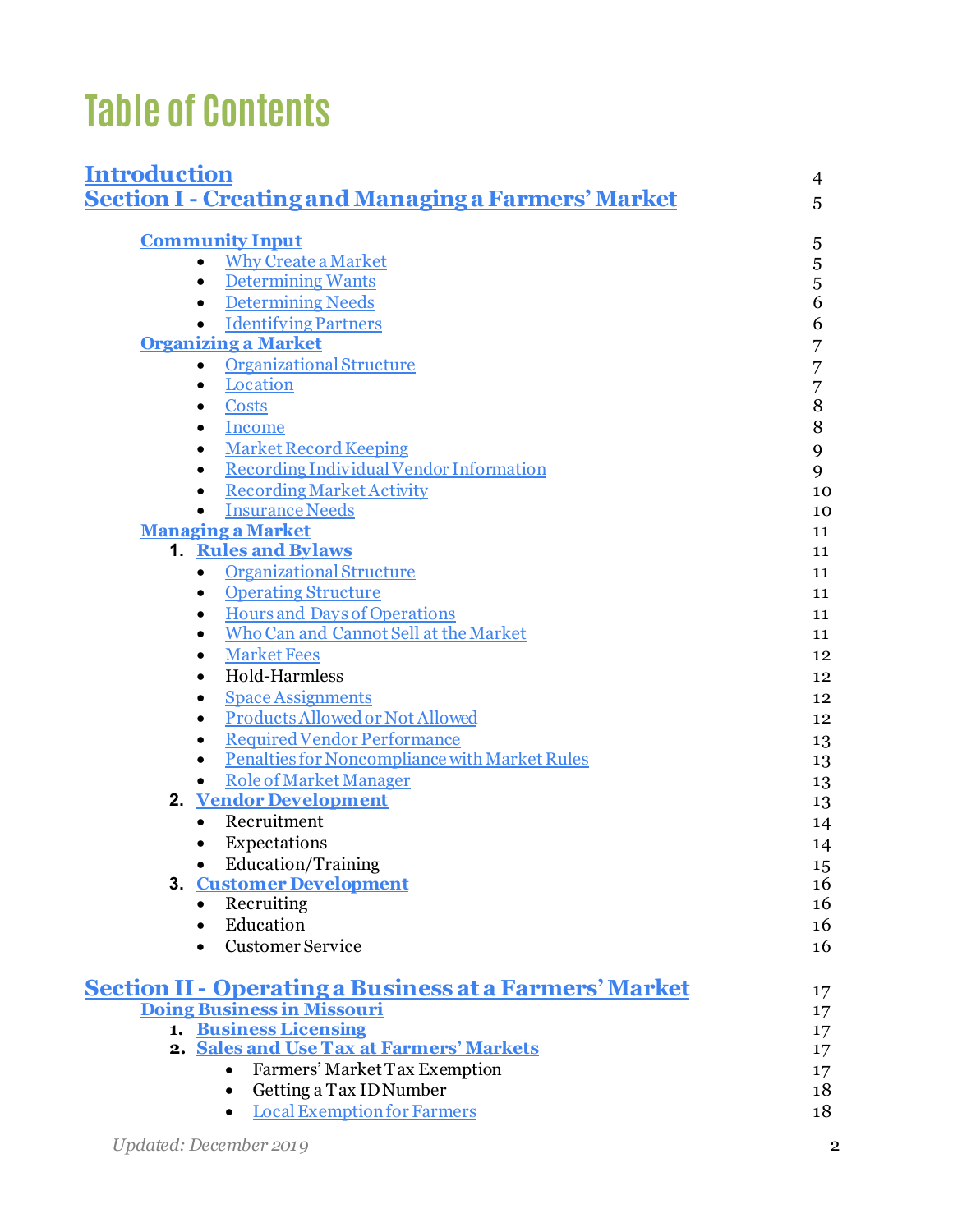| <b>USDA Farm Definition (What is a Farm?)</b>                            | 18 |
|--------------------------------------------------------------------------|----|
| <b>Laws and Regulations</b>                                              | 19 |
| 1. General Terminology and Structure                                     | 19 |
| <b>Farmers' Market Definition</b><br>$\bullet$                           | 19 |
| <b>Farm Products Definition</b><br>$\bullet$                             | 19 |
| <b>Establishing Compliance Responsibility</b><br>$\bullet$               | 19 |
| <b>Local and County Laws and Regulations</b><br>$\bullet$                | 20 |
| 2. Food Processing General Requirements                                  | 20 |
| • Food Establishments                                                    | 20 |
| Processing Baked Goods and Dry Mixes for Sale<br>$\bullet$               | 21 |
| <b>Cottage Laws</b><br>$\bullet$                                         | 22 |
| Jams & Jellies, Acidified Foods for Sale<br>$\bullet$                    | 23 |
| Low Acid Foods for Sale<br>$\bullet$                                     | 24 |
| <b>Honey Facilities Exemption</b><br>٠                                   | 24 |
| Fermented Foods, Kombucha and Other Fermented Teas<br>$\bullet$          | 25 |
| <b>Bottled Water</b><br>$\bullet$                                        | 25 |
| 3. Food Service Sales at Farmers' Markets (Food Truck Laws)              | 25 |
| 4. Selling Meat and Poultry                                              | 25 |
| • Purpose of Missouri Meat and Poultry Inspection Program                | 25 |
| Missouri Meat and Poultry Producers Selling in Missouri<br>$\bullet$     | 25 |
| <b>Poultry Exemptions</b><br>$\bullet$                                   | 26 |
| <b>Custom Exempt Operations</b><br>$\bullet$                             | 26 |
| Requirements for State Inspection<br>$\bullet$                           | 26 |
| <b>Missouri Meat and Poultry Summary</b><br>$\bullet$                    | 27 |
| Out of State Meat and Poultry Producers Selling in Missouri<br>$\bullet$ | 27 |
| <b>Meat and Poultry Labeling Instructions</b><br>$\bullet$               | 27 |
| 5. Sale of Livestock                                                     | 27 |
| <b>6.</b> Sale of Live Poultry                                           | 27 |
| 7. Out of State Live Poultry and Livestock                               | 27 |
| 8. Pet Treat Manufacturing and Sale                                      | 27 |
| 9. Selling Eggs                                                          | 28 |
| <b>10. Selling Dairy at Farmers' Markets</b>                             | 29 |
| <b>Cheese and Cheese Products</b><br>$\bullet$                           | 29 |
| <b>Raw Milk and Raw Milk Products</b><br>$\bullet$                       | 29 |
| <b>Ice Cream Products</b>                                                | 29 |
| 11. Sales by Weights and Measures                                        | 30 |
| <b>12. Sale of Live Plants</b>                                           | 34 |
| <b>Nursery Growers Certification</b>                                     | 34 |
| <b>Nursery Dealers License</b><br>$\bullet$                              | 34 |
| <b>Annual and Vegetable Exemption</b><br>$\bullet$                       | 35 |
| 13. Growing Plants for Harvest and Produce for Sale                      | 35 |
| 14. EBT, Debit/Credit Cards and SNAP                                     | 35 |
| 15. Good Agricultural Practices (GAP)                                    | 36 |
| <b>16. Food Safety for Consumers</b>                                     | 37 |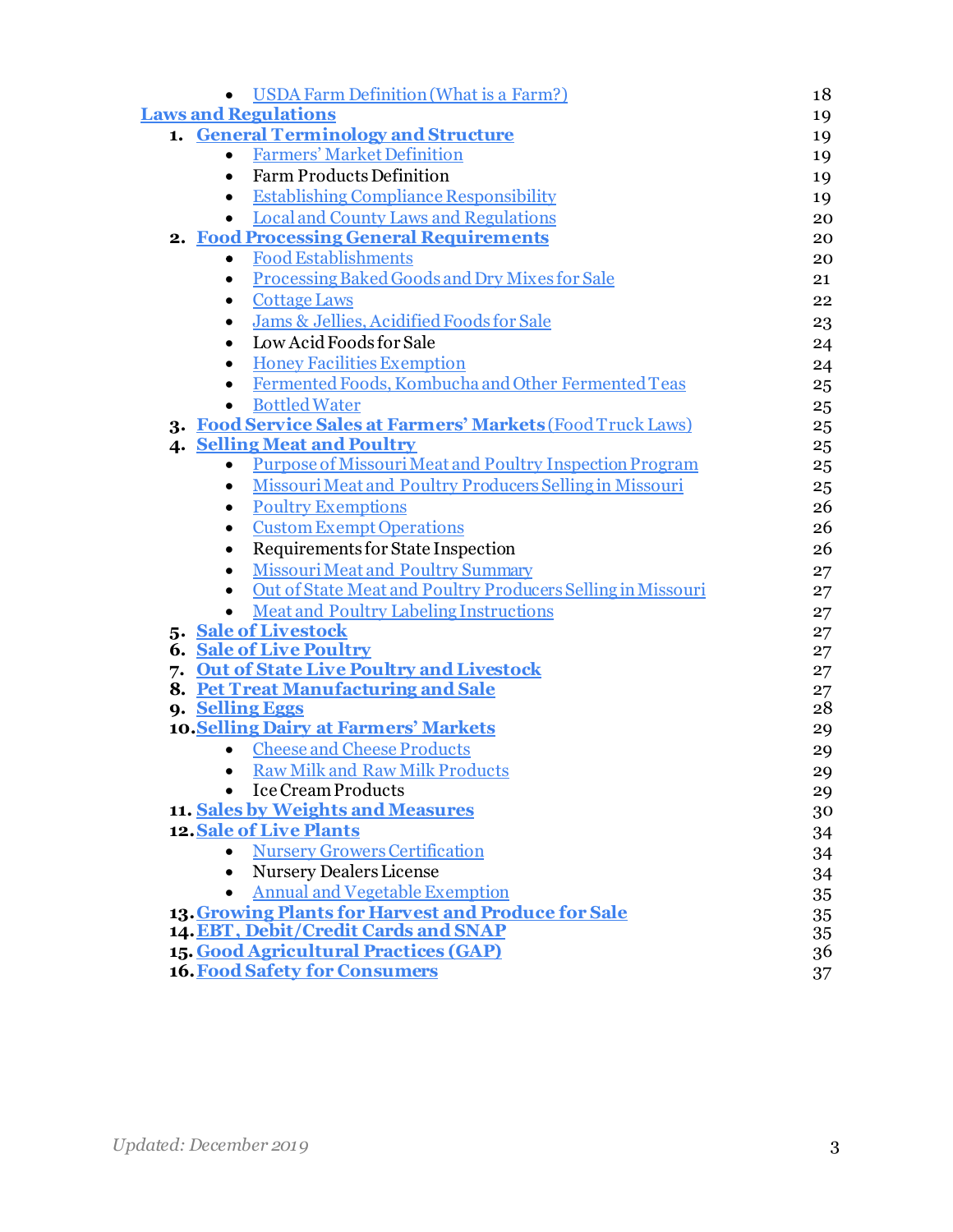## <span id="page-3-0"></span>**Introduction**

It is the mission of the Missouri Department of Agriculture to serve, promote, and protect the agricultural producers, processors and consumers of Missouri's food, fuel and fiber products.Within MDA, the Agriculture Business Development Division strives to provide leadership for the promotion and advancement of Missouri's agricultural economy in support of producers, consumers, and agribusiness innovation, technology adoption and economic development.

Missouri is currently home to approximately 240 farmers' markets. Whether to provide a space for the community to gather, to bring fresh foods to areas in need or for commercial reasons, an increasing number of Missourians are forming farmers' markets.

Studies from Iowa State University, the New Economics Foundation and the Project for Public Spaces independently showedways that farmers' markets provide positive economic activity, as well as hyperstimulate activity for the traditional businesses that surround them, including:

- An increase in traffic to local businesses and economic activity by as much as 60 percent on days the market is open
- Creation of twice as many jobs per square foot as traditional retail space
- An 80 percent increase in economic impact compared to traditional sales, which is returned directly to the local community
- Space for incubating new and high-growth, agriculture-based businesses

Regardless of the size or structure, a successful market requires vendors and consumers to actively engage in meeting each other's needs. This guide was created to help markets move through the formative process and into management practices for long-term success.

The Missouri Grown Farmers' Market Handbook is a comprehensive resource for Missouri farmers' market managers and vendors. It is not intended to be an all-inclusive final authority on food safety rules and regulations. It is to serve as a guidance documentto help point individuals to Missouri's governing rules and regulations as well as resources that may be beneficial to them.In general, the Missouri Department of Health and Senior Services and local health departments are primarily responsible for the regulatory oversight of food safety at Missouri's farmers'markets. However, depending on the type of food or food products, other agencies such as the Food and Drug Administration (FDA) or the United States Department of Agriculture (USDA) may have some regulatory oversight.

Under the authority of the Missouri Department of Agriculture, includes scales, sale of eggs, sale of live plants and animals, sale of dairy products, sale of pet treats and the sale of meat and poultry products. The Missouri Department of Agriculture does not regulate the terms of the farmers markets nor the operation of the farmers'markets in Missouri.

The Missouri Department of Agriculture, Ag Business Development Division recognizes farmers' markets as a way to connect consumers to producers, stimulate local economies and support healthy communities.We urge farmers'markets to become AgriMissourimembers so that consumers can find the market with a search of MissouriGrownUSA.com. A market can register with the Department at any time during the year. We ask that all members renew annually and update important information as necessary. For further questions or to request membership information, you can visit us at [www.agrimissouri.com](http://www.agrimissouri.com/)or contact Rachel Heimericks at (573) 751-7794.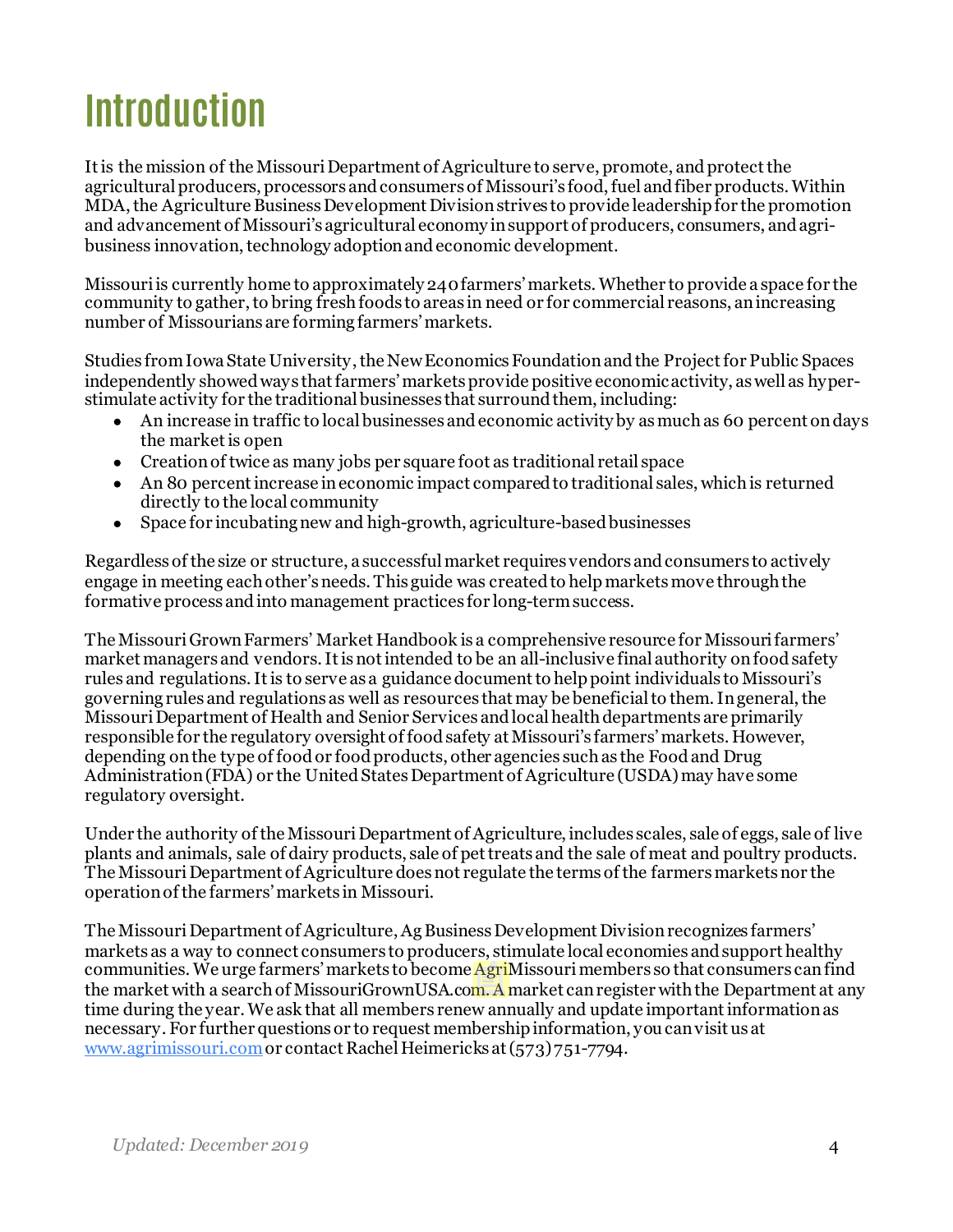Only AgriMissouri/Missouri Grownmembers receive:

- **Free directory listing on our website**
- **Eligible to participate in or apply for cost-share and grant programs offered by the Department (paid membership)**
- **Use of our Missouri Grown logo (paid membership)**
- **Email blasts of upcoming events and marketing opportunities**

## <span id="page-4-0"></span>**Section I– Creating and Managing a Farmers' Market**

A farmers' market can be a common marketplace that includes farmers selling their products directly to consumers. Markets are a gathering of individuals, businesses and organizations, coming together to sell agriculture products to consumers through a common venue and have a direct sale component. The vendors have responsibilities regarding the business they conduct. The common marketplace has responsibilities regarding the gathering and making sure that everything is in place to make it successful.

To successfully organize a farmers'market, participants must understand everyone's needs and roles. Participants must also respect and maintain the separation of roles between the vendors and the marketplace. This handbook is broken into two sections to help make this clear, and to show how the rules of the marketplace and laws applying to the vendor work together, and must maintain a clear separation to work properly. **Section I** will help users successfully create and manage a farmers' market. **Section II** is designed to help vendors operate a business as a farmers' market.

### **Creating a Farmers' Market**

#### <span id="page-4-1"></span>**Community Input**

The first step is to find people within the community who want to establish a farmers'market and are willing to make a commitment to make it happen. From there, form a planning committee or a board. Two keys to successful planning are including the right people and asking the right questions. In successful markets, the parties know why they are organizing a farmers' market, who is going to sell what product at the market and who will be buying from those vendors. The more people involved and the more deliberative the planning, the more likely the market is to be successful. A deliberate, focused evaluation process is the first step to ensuring the market is properly planned and addresses expectations. The following process was designed to help guide groups through the planning process:

#### <span id="page-4-2"></span>**Step No. 1 Determining Wants of the Market**

#### **1. Why create a market?**

The first step in this process is to create a list of everyone's goals in developing the market. The reasons may include community building, growing businesses, increasing food access and promoting the community. This step should help determine which goals are most important, as well as the products, amenities and activities that can best meet those needs.

#### <span id="page-4-3"></span>**2. What to buy or sell at the market?**

Successful markets have the right pairing between items consumers want and products vendors have to sell. This list may change over time, but it is best to start this conversation early, as these decisions will guide the rest of the planning process. Produce vendors may need to plan up to a year in advance for some crops to be available, so it is best to get this information out early. Items may also have different handling and display requirements, which can greatly affect the use of market space.

#### **3. What activities will take place at the market?**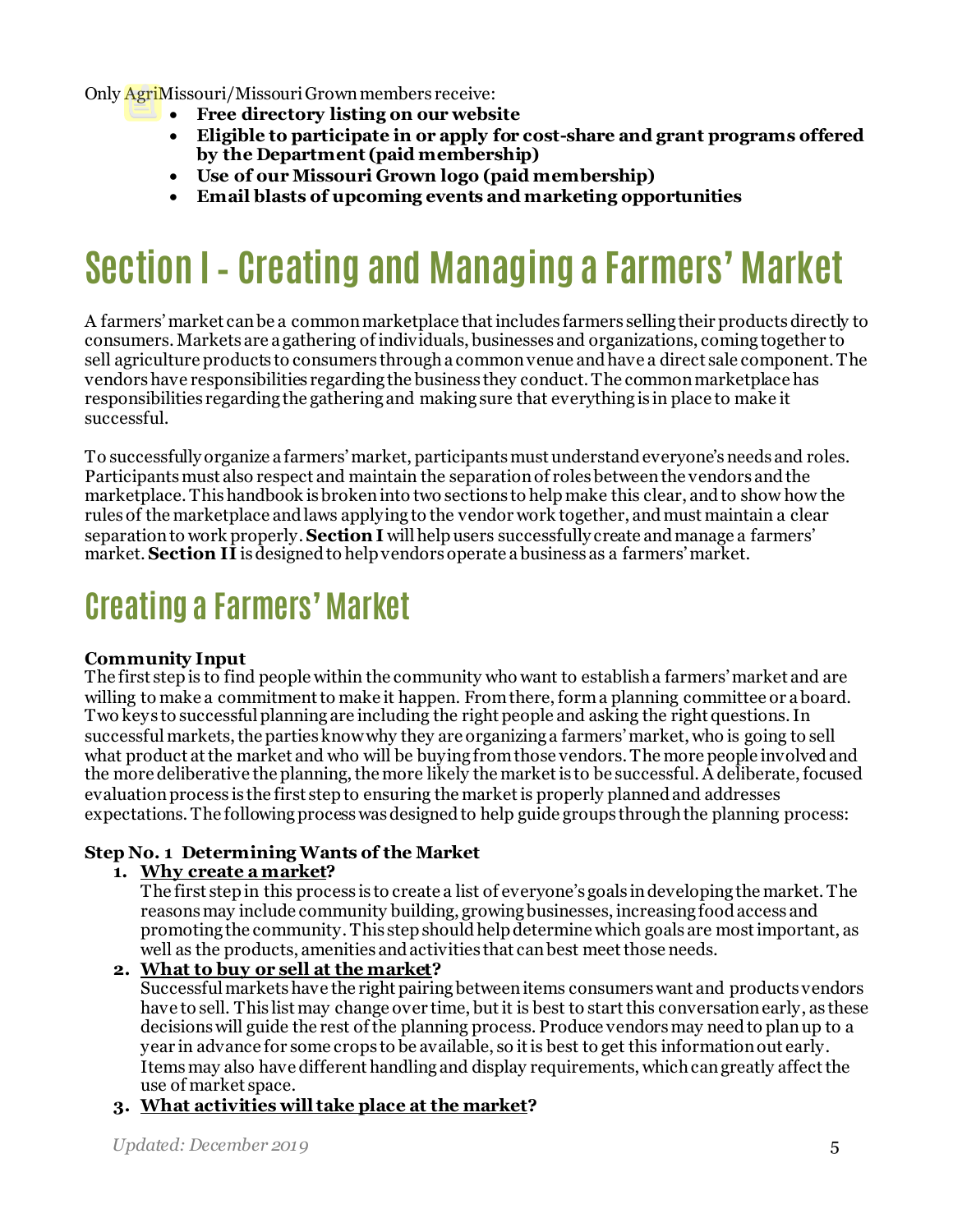Many markets have special events or other activities to attract customers andkeep them coming back to the market.Examples include a tent for children's activities, cooking demonstrations with local foods, live music or vendors serving prepared food. These activities will require consideration when planning the market space and arranging any structures or utilities. Activities may also influence the market's rules and require ongoing coordination with local permitting or licensing agencies.

#### <span id="page-5-0"></span>**Step No. 2 Determining Needs of the Market**

#### **1. How much space does the market need?**

This will be determined by the activities hosted and products sold. If a market plans to host bands and workshops it will need space for people to linger, vendors to sell and customers to park. If the market is successful, it may also need room to grow.

#### **2. What amenities does the market need?**

Will vendors need electricity to run freezers? If events are going to last for any amount of time, restrooms may be necessary. Is there an ATM nearby or does the market plan on accepting EBT? If EBT is desired, a phone line may ease debit card transactions. What about shelter? Vendors usually prefer their tents for cover, but for activities or prepared foods, customers may need a place to stay out of the rain or to sit and rest. All of these are important factors that can influence decisions onpossible locations for the market.

#### **3. What are the best times and locations for the market?**

Many vendors sell at more than one market. While they may be interested in a new market, they are unlikely to participate at the expense of their existing customers. If the goal of the market is community building, Wednesday morning may not be the best time to hostit. If the market will rely on through traffic or local residents, making sure the times and locations are convenient to potential customers will be vital to the market's success. Take time to evaluate all the best locations and the times those locations work best and prioritize the locations just like the "wants" in step one. Some things to consider when selecting location include permanent and/or temporary shelter, accessibility, surface and size. For more details see "Location" under "Organizing a Market."

#### <span id="page-5-1"></span>**Step No. 3 Identifying Partners**

Depending on the locations and times chosen, different partners may be required or needed to make the market feasible. One partner may donate space, while another provides restrooms and electricity. An existing youth group or community organizationmay sponsor the gathering so the market doesn't have to incorporate as a business or not-for-profit. Groups like the Chamber of Commerce or local pressmay want to help promote the market. The more people who invest time or money in making the market happen, the more successful the market will be. When people have a vested interest in the market, they are more likely to make the financial commitment to make it work for the vendors and get their friends to shop there as well.

Once these considerations are addressed, organizing the market is much easier and the marketis more likely to succeed.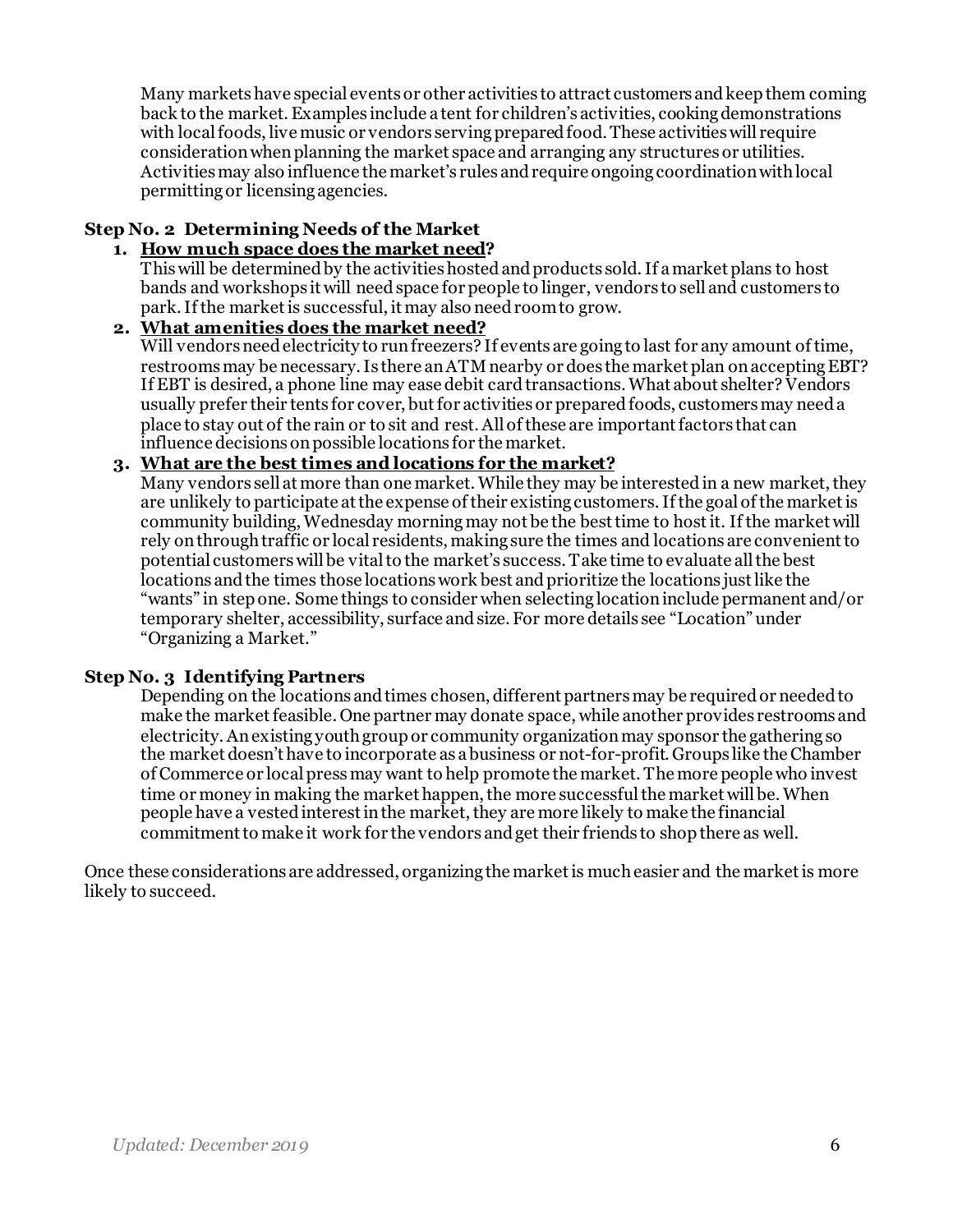### <span id="page-6-0"></span>**Organizing a Market**

#### **Organizational Structure**

Once a farmers' market has gathered **[Community Input](#page-4-1)** and knows what it wants to be, then it can determine the best organization to operate under. The United States Department of Agriculture (USDA) defines a farmers' market as a "Market that features two or more farm vendors selling agricultural products directly to customers at a common, recurrent physical location." The laws and regulations governing a farmers' market are determined by the market's organizational structure and the activities the market performs under applicable state and local laws. The laws governing vendors are determined by their legal incorporation and the types of products and services they provide under applicable state and local laws.

For a gathering to be an actual farmers' market, it does not need to have a formally organized group to manage it. However, a loosely formed gathering of vendors doesnot offer the same organization, safety and protection to consumers or producers made possible by an organized management structure. Having clearly defined governance and management roles is crucial to the long-term success and growth of any organization. Farmers' markets will typically organize in one of three forms.

#### **1. Nonprofit**

Farmers' markets that choose to incorporate as a nonprofit will initially have to draft by-laws and elect a board of directors. They must also register with the Secretary of State. For additional information on incorporating as a nonprofit, contact the Midwest Center for Nonprofit Leadership at (816)235-2305 or toll-free at (800)474-1170 or on the web at <https://bloch.umkc.edu/mcnl/>. Forms for incorporating as a nonprofit are available online from th[e Missouri Secretary of State](http://www.sos.mo.gov/), or may be requested over the phone at (573)751-4936.

#### **2. For Profit Entity**

Farmers' markets that incorporate as a for-profit entity often form a Limited Liability Corporation (LLC). This can be done as a partnership or individually. For information on incorporating as an LLC or other for-profit entity, the University of Missouri Extension offers th[e Missouri Small Business Development Center](https://sbdc.missouri.edu/). Those without internet access should contact the Cooperative Extension Service at (573) 884-1555 to locate a training center.

#### **3. Operating as part of another organization**

Markets may also operate under the umbrella of another organization. Sponsoring organizations can help provide or secure a location for the market, utilities, printing, advertising, insurance and other items. They may also provide a group with vested interest to help support the market as volunteers, customers and even vendors.

#### <span id="page-6-1"></span>**Location**

It is not uncommon for a market to develop because a space exists. This is very much an "if you build it they will come" mentality andis not the best way to start a market or to choose a location.A successful market functions like a successful business and the plan or objectives of the market are best determined before the location, as suggested in the **[Community Input](#page-4-1)**section.

There are other things that will be determined by the location, such as permitting, rent, insurance and maintenance. These things should not be the primary factors in selecting a location, but rather part of a market's budget and business plan. Finding the location that best meets the goals of the market, vendors and customers is one of the most important decisions a market will make. A space that is unaffordable probably doesn't meet the goals of the market and a space that is free may not meet any of the market's other needs.

Proper budgeting, fees and planning will usually overcome any minor hurdles in the right location.If the property owner is not accommodating in the negotiations, they will probably be less accommodating as a property manager.If the market is not a naturalfit for the property manager, it is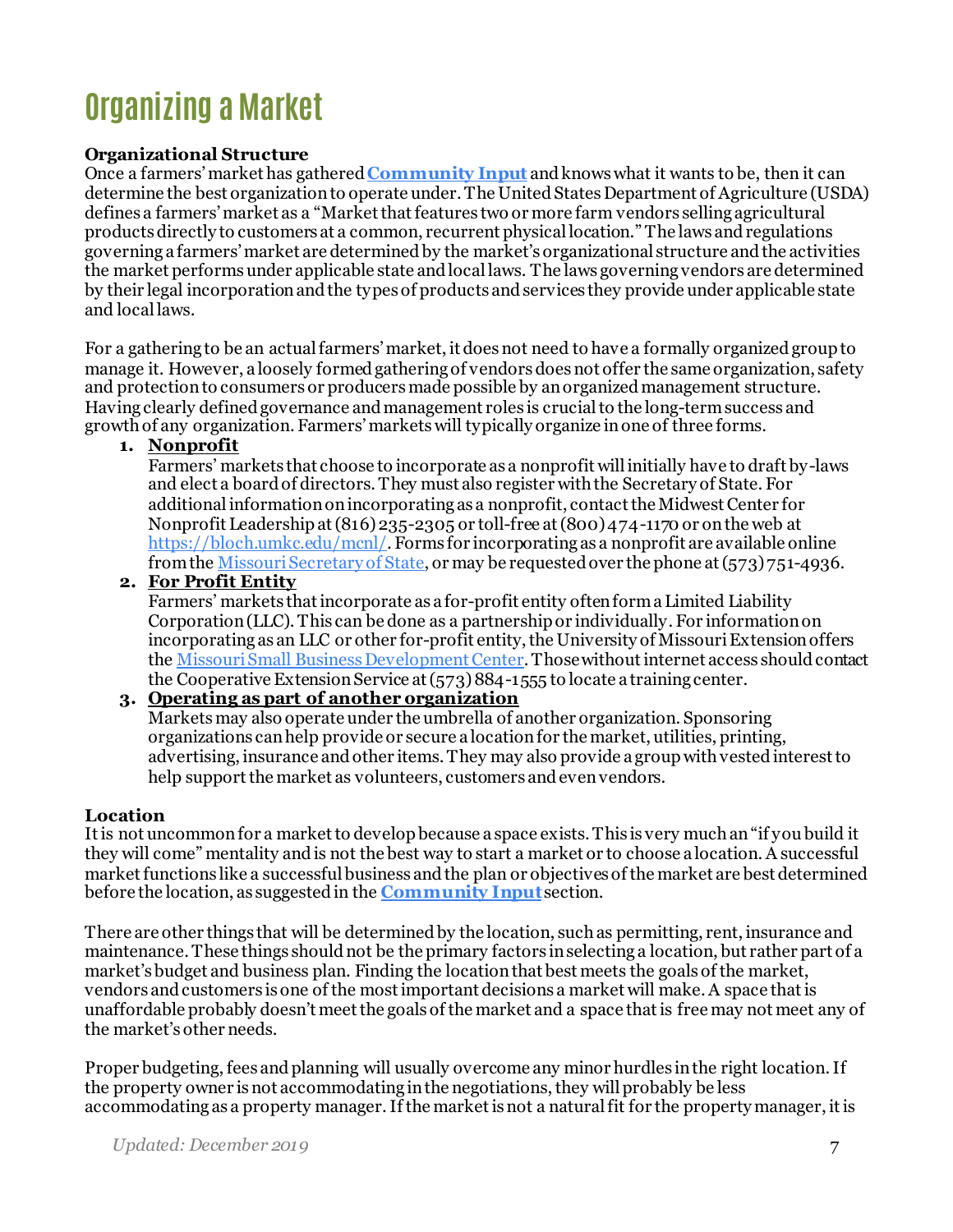probably not a good fit for the market either.If the space isn't hospitable for the market, the market will have difficulty being hospitable itself. Finding a space that lets the market be what it wants to be is the most important thing in determining the location.

The market should be easily accessible, proper size, and visible to consumers. Below is a list of things to consider when selecting a location.

- Permanent site vs. Temporary site
- Accessibility –adequate parking area, entrance and exit points, major highways, handicap accessibility
- Surface of site even and level, proper drainage
- Shelter from the sun and rain
- Other factors including water supply, electricity, restroom facilities and zoning regulations

#### <span id="page-7-0"></span>**Costs**

Operating a market will almost always have some sort of cost. If not to the market, it will at least require some investment on the side of the sponsors or individual vendors. Identifying the operating costs is criticalto determine the fees necessary to make the market viable. If the costs and fees do not work for the vendors, the objectives of the market may need to be reevaluated and possibly adjusted.Below is a list of expenses a market might incur:

- Rental or lease of site
- Licenses and permits
- Site improvements (resurfacing, storage facility, overhead structure, etc.)
- Organizing expenses (meeting facilities, printing, postage, etc.)
- Advertising
- Market manager's salary
- Liability insurance: Personal accidents or injury may be the liability of the market. Insurance is a necessity with the number of people who will visit the farmers' market over the course of the season. If coverage is providedby the location (mall, city, etc.)or sponsor, then the insurance may not be necessary.
- Miscellaneous equipment and supplies (fire extinguisher, first aid kit, etc.)

#### <span id="page-7-1"></span>**Income**

Ideally, a market should be able to support itself financially. This can be done through a variety of ways. The following are possible sources of income:

#### **1. Vendor Fees**

- Vendors should be assessed for selling in the market and should agree to terms and conditions under which they sell. Beyond revenue, this also creates a vested interest on the part of the vendor to see that the market succeeds.
- Generally, both daily and seasonal rates are offered. Seasonal rates should be required at beginning of season.
- The number of desired vendors under each rate and category should be determined during the budgeting process and the numbers should be based on meeting the market's goals and the product mix desired by the customers.

#### **2. Donations**

- Labor
	- Volunteersmay help develop the market and make site improvements.
	- Advertising and distributing flyers could be performed by volunteers.
	- Making phone calls, set-up and clean-up of the market, and entertainment, are all activities that can be performed by market supporters.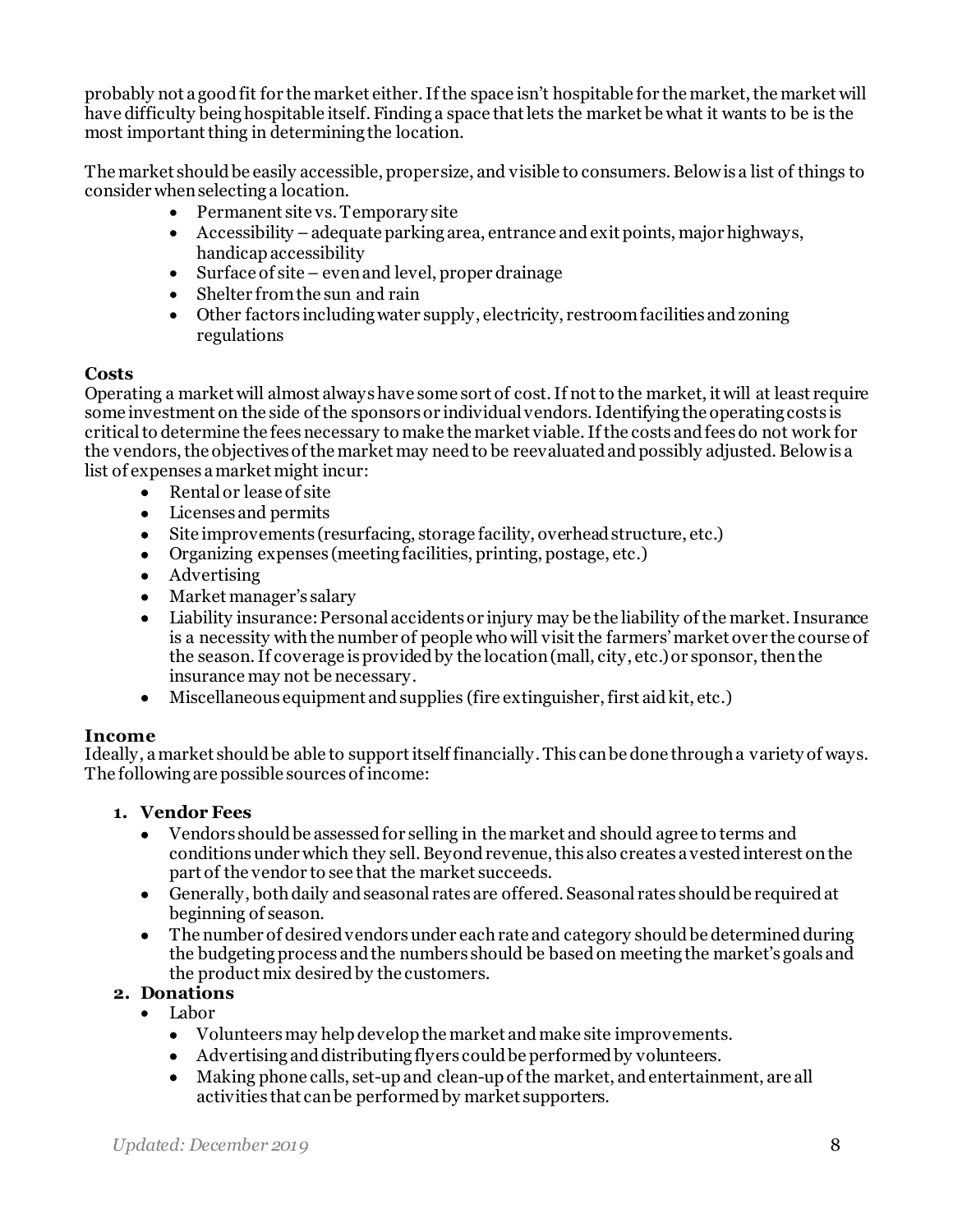- In-kind donations of services such as accounting, product demonstrations, and legal services could all be sought.
- Materials, supplies, misc.
	- Local hardware stores might donate building materials and equipment.
	- Office supply stores might provide printing and other items.
- Local businesses may be solicited to provide prizes for promotional activities.
- Cash donations
- Sponsorships

#### <span id="page-8-0"></span>**Market Record Keeping**

Markets should keep a formal recording of their operating procedures, business dealings and as much information as they can gather about their customers, vendors and their sales history. These records can be extremely helpful when planning for the future, reacting to situations at the market or soliciting support from the community.Ideally,these records are kept in a book and always available to the market members. The list below offers some items commonly found in a "market book."

- Market rules and regulations
- City, county or private agreements for use of the market site
- The market's certificate of liability insurance
- Copy of market layout, design, stalls, etc.
- Minutes of the market's board and committee meetings
- All correspondence on behalf of the market
- Copies of newspaper ads, flyers, articles, etc.
- A list of resources and contacts
- A quick reference guide on all subjects of interest to the farmers' market, such as advertising, health and sanitary regulations, insurance, etc.
- Copies of any state, county and local laws that apply to the market
- Vendor agreement forms
- Financial records of the market
- Emergency protocol in case of severe weather

#### <span id="page-8-1"></span>**Recording Individual Vendor Information**

Markets should maintain a list of vital information related to their vendors and try to learn as much about their customers as possible. The lists below offer information the market will likely find necessary and useful.

#### **1. Vendor Information**

- Contact name
- Business name
- Mailing address
- Physical address
- Phone number including cell
- Email
- Booth information (booth assignment, payment structure, payment and attendance records)
- Proof of insurance (if applicable)
- Sales tax ID number
- A copy of the vendor/market agreement
- Copies of any certifications (Organic, GAP, Naturally Grown, etc.)
- Customer and sales counts by week and season
- Gross sales in dollar volume
- Off-season contact information for vendors (if available)

#### **2. Product Information**

*Updated: December 2019* 9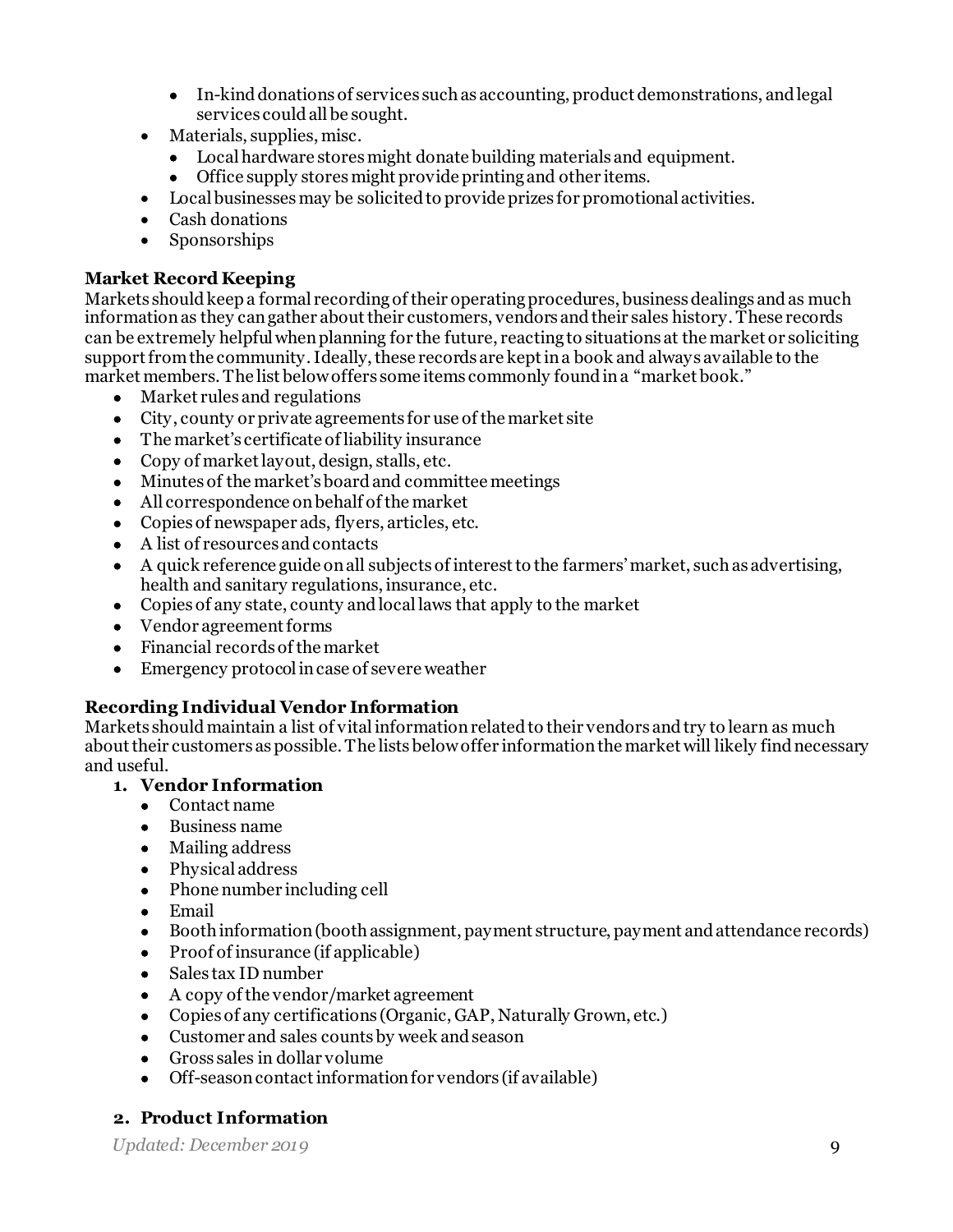- Types of products
- Point of origins
- Production practices
- Product labels
- Prices
- Quantities produced and their availability
- Best-selling items
- <span id="page-9-0"></span>• Supply restraints (seasonal or quantity)

#### **Recording Market Activity**

Recording information on a regular basis provides data needed to evaluate the effectiveness and success of the farmers' market. With quality informationand continuous evaluation, market strategies can be adjusted to meet the market's needs. Below is some of the information needed to properly evaluate a market:

#### **1. Consumer Behavior Information**

Determine the consumer profile of the market. Knowing more about the consumerswill help the market determine effective marketing strategies.

- Observe the consumer populationand demographics or distribute an on-site survey.
- $\bullet$  Determine buying averages. How much do consumers spend per visit?
- Track product popularity. What products do the consumers want most?
- Take note of buying preferences. Do consumers buy for immediate consumption or purchase in bulk for canning/freezing?

#### **2. Vendor Behavior Information**

Help vendors and the market by keeping track of how they are doing. Vendors will be busy with customers at the market or on the farm when they are not there. Gathering information about how they are doing and observing trends will help both the vendors and the market.

- Determine the frequency of each vendor's participation in the market.
- Observe the types of products each vendor sells.
- Track individual gross sales per market day.

#### **3. Market Trends**

Pay attention to how market decisions affect customers and vendors: see what works and what doesn't. Vendors and customers are not the only ones that must grow and learn. The market must as well.

- Track the success of market events. Do they help the market? How and why?
- Record the effectiveness of promotions. What types of advertising and outreach have the most impact on attendance and spending?
- Observe the effect of weather on the market's success. Weather conditions should always be included when recording sales, attendance and other information. The success or failure of a special event or promotion may be more related to the weather than the event itself.
- Monitor the time and seasonality of traffic flow.It does no good for the market to be open when vendors or customers do not want to be there. If the vendors and customers are loyal to one another they will find a way to connect when the market is not open.

#### <span id="page-9-1"></span>**Insurance Needs**

Farmers' markets should carry liability insurance due to the public nature of their activities. A copy of the policy or proof of insurance should always be on hand at the market. Some markets will carry their insurance through a sponsoring entity. The venue where the market is located may also have the necessary insurance. However, it is usually best for the market to acquire its own insurance policy[. The](http://www.missourifarmersmarkets.org/)  [Missouri Farmers' Market Association](http://www.missourifarmersmarkets.org/)(MFMA) provides discounted liability insurance to markets across the state. For more information about MFMA email president@missourifarmersmarkets.org.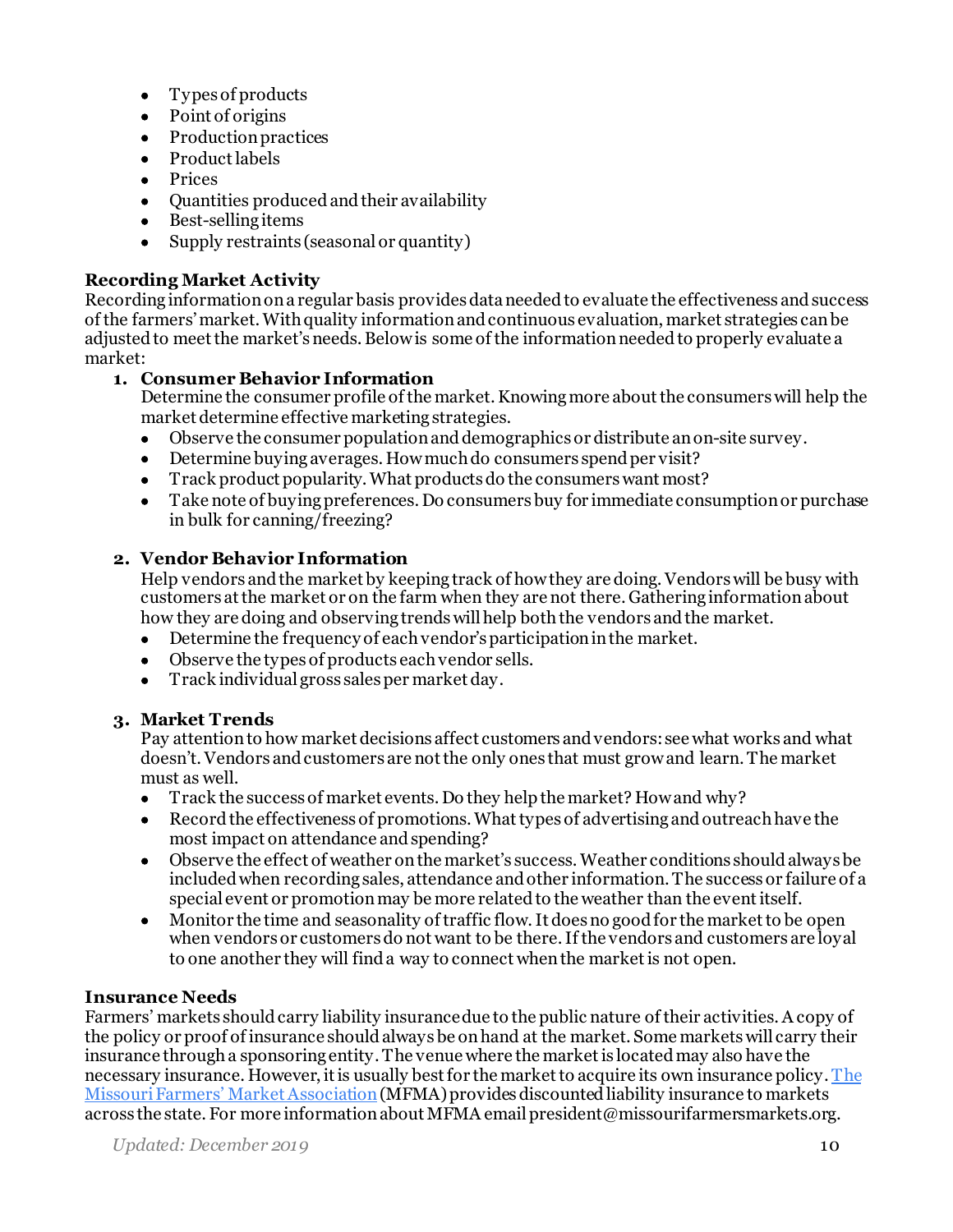### <span id="page-10-1"></span>**Managing a Market**

#### **1. Rules and Bylaws**

<span id="page-10-2"></span>Developing rules and bylaws is very important in structuring and organizing a farmers'market. Establishing good rules and regulations will help keep vendors happy and minimize conflicts. Rules should reflect the purpose and goals of the market and ensure that the basic items are covered. The Missouri Department of Agriculture does not set requirements or standards for the rules. However, the following items are typically included in the rules and bylaws.

#### <span id="page-10-0"></span>**Organizational Structure**

The organizational structure refers to the governing structure of the market, including a board of directors or other governing body. The structure would be determined by the legal organizationchosen by the market: nonprofit, for profit, part of another organization or a loose association of businesses and individuals.

#### <span id="page-10-3"></span>**Operating Structure**

The operating structure is the process by which all decisions are made and enforced. It may consist of a governing body, a designated manager, or both. Most importantly, it will have a clearly defined process for input to be taken or decisions to be made, rules to be enforced and the day-to-day operations of the market to be carried out.

#### <span id="page-10-4"></span>**Hours and Days of Operation**

Customers and vendors must live by a schedule and so must a successful market. Shopping at a farmers' market requires customers add a stop to their normal routine, usually at the expense of another activity. They need to be certain the market is taking place. Likewise, vendors often sell at multiple markets and need to commit time away from production to sell at the markets. Having a reliable schedule is vital to everyone involved in a farmers' market.

- **1. The following days should be outlined in the rules:** 
	- The first date the market will be open for the season
	- The days of the week the market will operate
	- The last date the market will operate for the season
	- A winter schedule if necessary

#### **2. The following times should be outlined in the rules:**

- A specific time of day when vendors may begin to set up
- Specific times when sales begin and end
- A specific time when daily fees must be paid
- A specific time of day when vendors must occupy their space. If a vendor is absent, many marketswill allow day vendors to occupy amissing vendor's space.

#### <span id="page-10-5"></span>**Who Can and Cannot Sell at the Market**

There are many issues to consider when determining who can sell at the market. Usually, this will involve who produces what is being sold, how they produce it and the distance products travel to the market. The following questions typically arise:

- Will the market be a producer-only market? (no resale allowed)
- Will vendors be allowed to resale items if they are not available locally, if they are out of season or if there is a lack of producers at the market?
- Will crafts or other non-food items be allowed at the market?
- May growers team up to fill a booth? If so, how many?
- For processed foods, what percentage of the product must originate locally, if any?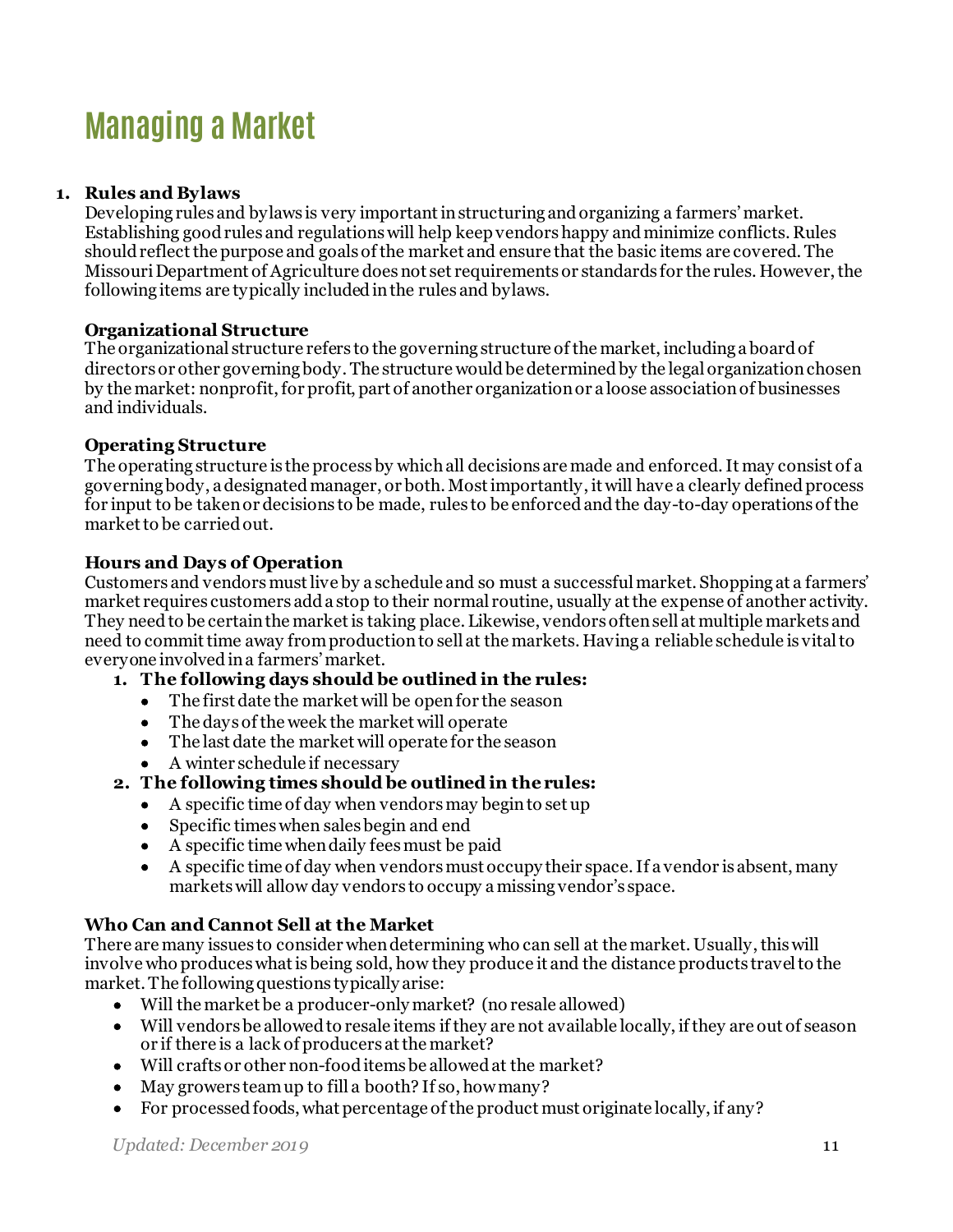- Will there be a maximum distance vendors may reside from the market?
- If rules are imposed, what will be the method of verification and enforcement?

#### <span id="page-11-0"></span>**Market Fees**

Market fees need to be uniform in amount and their application. Markets should clearly outline to whom fees are paid and schedules for their payment.Any variation will only frustrate vendors and create an appearance of favoritism.

- Daily rates will typically be higher than seasonal rates, but may be "capped" and applied toward a seasonal rate if the vendor upgrades. They are typically paid before the vendor sets up and sales begin.
- Seasonal rates will typically be lower than aggregate daily rates and will be tied to a required minimum attendance. Ratesmay involve a deposit and are either collected before the season begins or at scheduled dates throughout the season.

#### <span id="page-11-1"></span>**Hold-harmless**

Vendors should agree not to hold the market responsible or liable for any damage or loss incurred while at the market. This helps protect the market from being responsible for personal injury or property damage.

#### **Space Assignments**

How space assignments will be made, who will make them and when they will be made needs to be clearly defined before the season begins. Typically, space assignments will be based on tenure and fees with the following considerations.

- Is the vendor paying seasonal or daily rates?
- Are locations determined on a first-come, first-serve basis?
- May stalls be sublet?
- Will vendors be able to reserve a space?
- May vendors move or be moved to fill a vacant space? This may be necessary to make the market look full on slow market days.
- Will vendors be grouped by product type?
- Does a vendor require electrical access? If they have to use a generator will the noise disrupt other vendors' sales?
- Are there safety concerns that may involve a vendor's location?
- Does a vendor require handicap access?

#### <span id="page-11-2"></span>**Products Allowed or Not Allowed**

Determining which products may be sold at a farmers' market is just as important as a store selecting inventory or a restaurant's menu.It is crucial that customers can find what they need, vendors can effectively deliver it and for the product mix to achieve the goals of the market. The following questions will need to be answered for such rules to be effective.

- Are there items that cannot be sold considering local, state and federal regulations?
- What quality is acceptable and who makes the determination?
- Under what conditions can a product be removed from sale or confiscated?
- Must vendors produce everything they sell or can they sell other people's products?
- Will the market have signage and labeling requirements for products?
- How will complaints be handled?

#### <span id="page-11-3"></span>**Required Vendor Performance**

Farmers' markets are a place of business, and professionalism should be expected and required of all vendors. The following list includesbehavioral or performance standards that may need to be defined and enforced.

• Vendor appearance and personal hygiene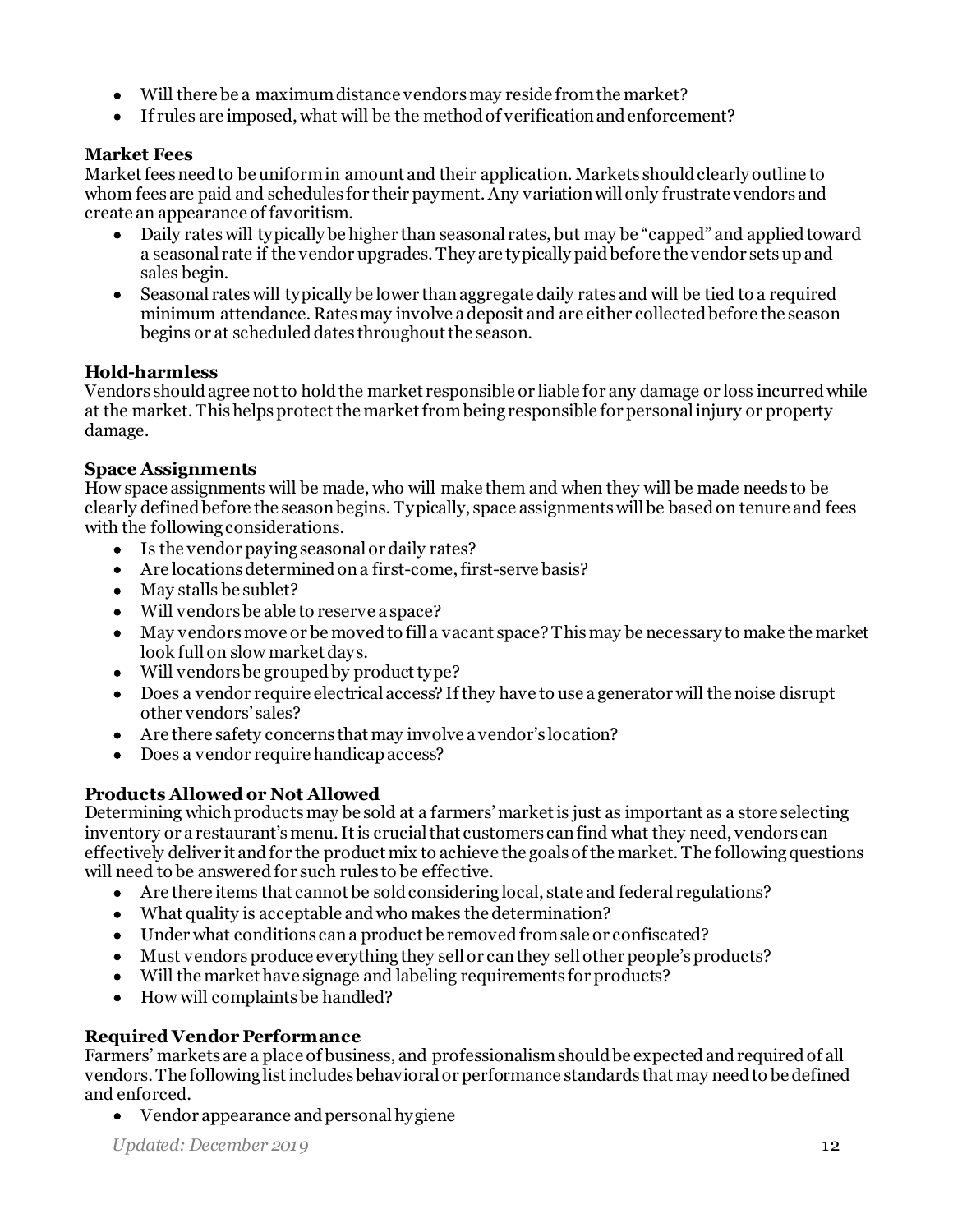- Personal conduct and customer service
- Cleanliness of the space area throughout the market day
- Leaving a clean space at the end of the market day
- Procedures for setup and tear down
- Lifestyle needs May the vendors bring children or pets, what behavioral standards are expected, and how may they be enforced?
- Smoking Will it be allowed by vendors? This may not be enforceable with customers.

#### <span id="page-12-0"></span>**Penalties for Noncompliance with Market Rules**

Without enforcement, rules are nothing more than guidance and can cause more controversy than clarity. How a market's rules will be enforcedneeds to be clearly defined prior to the market season and distributed to every market vendor. Below is a list of items that need to be addressed to avoid confusion.

- $\bullet$  How complaints should be made
- The process for complaint review and enforcement
- Conditions for a vendor to temporarily lose selling privileges
- Conditions for a vendor to permanently lose selling privileges
- Conditions for a vendors to be assessed fines
- Enforcement of penalties

#### <span id="page-12-1"></span>**Role of Market Manager(s)**

Many markets will chose to hire or appoint a market manager to serve as the public liaison and final authority during the hours of operation. The duties and expectations of this position, its authority, how it is empowered and who oversees the position must be clearly defined. Some of the key items to be addressed are listed below.

- How the manager is selected, hired and compensated
- The manager's duties, hours and expectations
- The manager's authority to interpret and enforce the market rules
- A process for clarification if the manager is contested.
- If clarification cannot be made, a process to file complaints about the manager
- If necessary, a mechanism to discipline or replace the market manager
- Whether the manager can be a vendor –This can be perceived as a conflict of interest.

#### **2. Vendor Development**

<span id="page-12-2"></span>The old saying, "If you build it they will come" isn't the smartest way to develop real estate, and doesn't really work for farmers' markets.If all the steps are followed under **[Community Input](#page-4-1)**, it shouldbe clear what is needed to draw the desired customers and vendors. The next key to success is to recruit vendors and customers without damaging the community support that was garnered during the input phase. It is also important to remember that all of the markets in a city, state or region form a community in themselves. Vendors often sell at more than one market and customers shop at multiple markets.It is important that markets respect one another and work together to grow the market community as a whole when recruiting and marketing.

#### **Who Should Do the Recruiting?**

- The governing body and the market manager have the primary responsibility to recruit vendors and ensure the mix of vendors matches customers' desires.
- Individual vendors should also try to encourage others to participate. While some might see this as increasing competition, usually an increase in vendors will increase the number of customers patronizing the market, as they often bring customers with them.
- Supporting groups can help recruit vendors outside of the current market circle. The broader and more diverse the recruiting pool, the better.
- Vendors are like customers; the more people promote the market to them, the more likely they will give the market a try.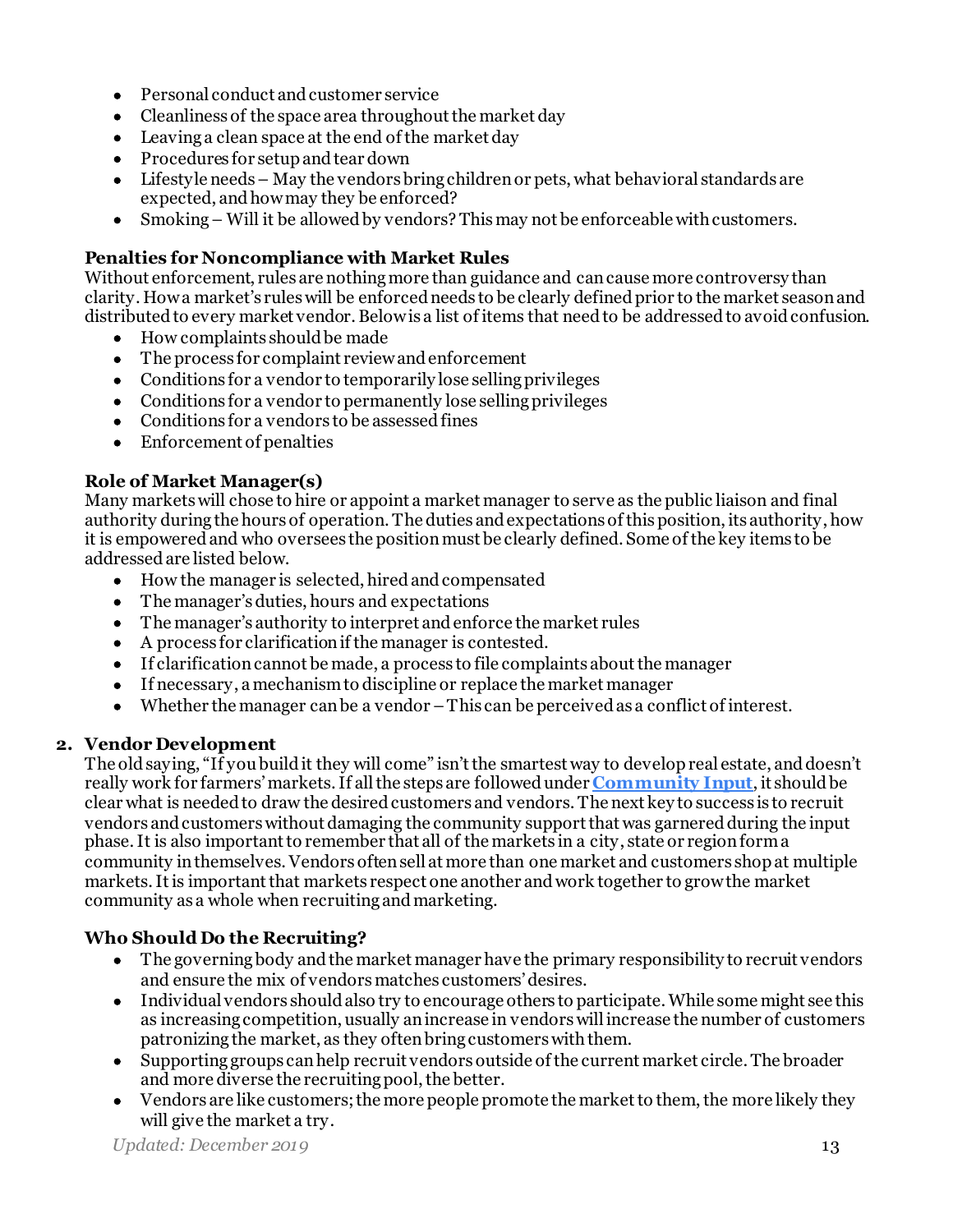#### **How to Recruit**

- Contacting producers selling through other outlets is a good place to start. However it is not good to recruit at markets that sell at the same time. This could burn bridges or be seen as poaching.
- Market participants in nearby towns may be looking to expand. Many vendors need multiple outlets and locations to broaden their customer base.
- Utilizing social media, such as Facebook andTwitter, can give real-time information about what the market needs. It also lets vendors check the market out through photos and posts. There are many "groups" on Facebook that members may belong to that will be specific to a region or town. Social media lets other people share information on a market'sbehalf. A reference is always stronger from a friend.
- Advertisingwith posters and in classified ads can be effective.Announce that vendors are needed and give the phone number and email address of the person to contact.If a market advertises for vendors, it shows the market will advertise to customers.
- Nothing brings more new vendors to a market than happy vendors. Being professional and having a successful market only brings more success. New vendors want to know that the market is organized, with plenty of customers and room for growth.

#### **When to Recruit**

- A market should always be recruiting. One never knowswhen a crop failure, family tragedy or other unforeseen occurrence will leave the market in need of a vendor. If other vendors are attracted to a market, they will likely send customers to check it out.
- For a new market, it is imperative to begin early. Any organizing meetings should be open to vendors. They can bring great insight to forming and running a market.Involving them in the planning also gives them a vested interest in participating. New markets will often start working with vendors up to a year in advance.
- Allowing temporary vendors is a great way to recruit permanent ones. Backyard gardeners just giving it a try, or large scale growers who are not quite ready to commit, will often be a day vendor before committing to an entire season.

#### **Expectations of the Market and Vendors:**

The market, as a group and an activity, should have clear expectations of themselves and the vendors. Likewise, the vendors should have clear expectations of the market and themselves. This is a mutual relationship. One must succeed for the other to succeed. The easiest way to manage that success is to manage expectations and clearly define what each expects and needs from the other to be successful.

#### **What Vendors Expect of the Market**

- Vendors expect the market's managing organization to provide a buying crowd.
- Vendors generally expect the market entity to advertise, promote and operate the market with funds derived from vendor fees.
- Vendors generally regard market failures as a problem caused by management or governance, even if vendors can offer input.
- Vendors paying fees are paying for a service and in essence they are customers of the market management. They may be involved in the governing body or volunteer in other ways, but on market days, they are paying for professional service from the market.
- Vendors expect the market to be fully versed in all laws, rules and regulations that apply to all of the market's vendors.

#### **What the Market Expects of Vendors**

• Markets expect vendors to abide by the market rules and agreements the vendor signs to participate in the market.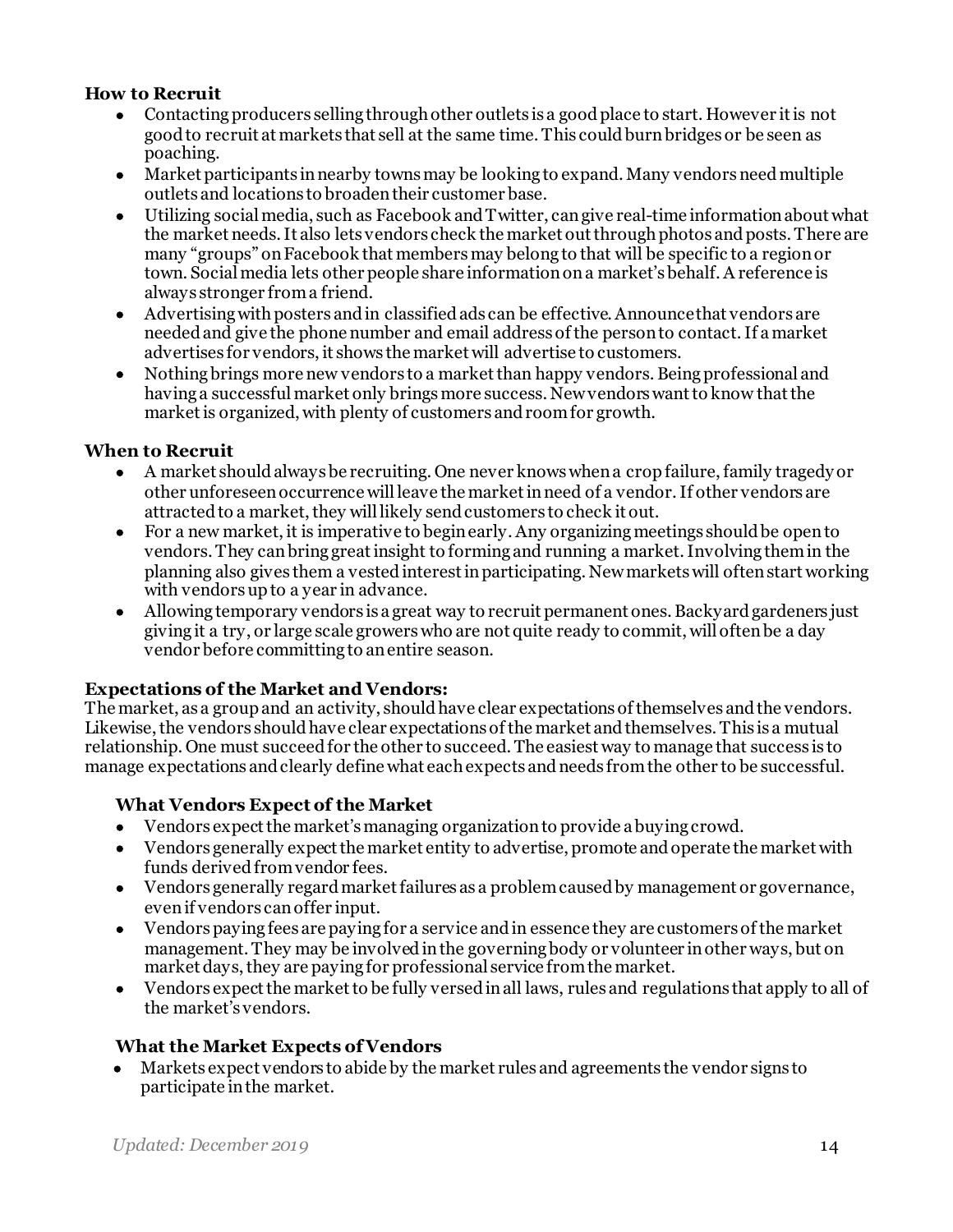- Markets expect vendors to be well versed in and obey all laws and regulations that apply to what and how they are selling.
- Markets expect vendors to participate in promotions and events that enhance and improve the market for the benefit of all.
- Markets expect vendors to portray the market in a positive light at all times.

#### **Input Vendors Should Have**

- The vendors should have representation in the market's governing body. The vendors' representative(s) should be selected by the vendors and act on behalf of the vendors as a whole, not on behalf of themselves.
- Individual vendor complaints should be taken to the market manager and/or the vendors' representative first.
- Any complaints or suggestions not addressed by the manager should be conveyedby the vendors' representative(s) to the governing body. Only complaints which are of importance to the entire group and can be addressedthrough governance should be officially brought before the governing body.
- Vendors should have defined ways to contribute beyond booth fees. Vendors could have a major impact on promotions withtime, monetary and product contributions. Any such contributions may be asked of vendors from time to time, but it is best to incorporate such expectations into the vendor agreement. Otherwise, such requests could be viewed by the vendor as doing the management or governing body's work.

#### **Vendor Education and Training**

Recruiting vendors is important, but markets should never overlook the vendors they already have and their potential for growth. One of the best ways to grow a market is to provide current vendors with information and tools to improve their sales and production. Having regular vendor meetings and seminars provides vendors with opportunities to learn together. Connecting vendors with outside resources and workshops can also be helpful. The bottom line is, successful vendors and markets are always learning and growing.

#### **Education and Training Topics**

• **Product Displays** 

The proper care and display of products can greatly enhance sales. Keeping products fresh and easy to see makes them more likely to sell. The more attractive the product looks, the more likely people are to buy it.

• **Customer Service and Education**

When possible, vendors and markets can provide added services to customers. Providing new preparation tips, cooking demonstrations, care instructions or appropriate containers for carrying the product home can greatly improve customer relations.

• **Product Labeling**

Label the product by variety and measurement, and clearly display the price. Customers like to knowwhat they are buying and to pass the knowledge onto others. Good labels will allow customers to tell friends about the items they are buying, often resulting in customer referrals. Labels can also differentiate specialty products and increasing value.

• **Pricing**

Know what the product is worth. Market managers can gather comparison pricing at grocery stores and other markets to help vendors set their prices. Vendors should not under value or over value their products, but they rarely have the time to researchmarket trends. Factors that go into pricing include supply and demand, quality, volume buying and sometimes customer loyalty.In the end, the vendor must set the price. The more information they have, the better their pricing will be.

• **Laws and Regulations**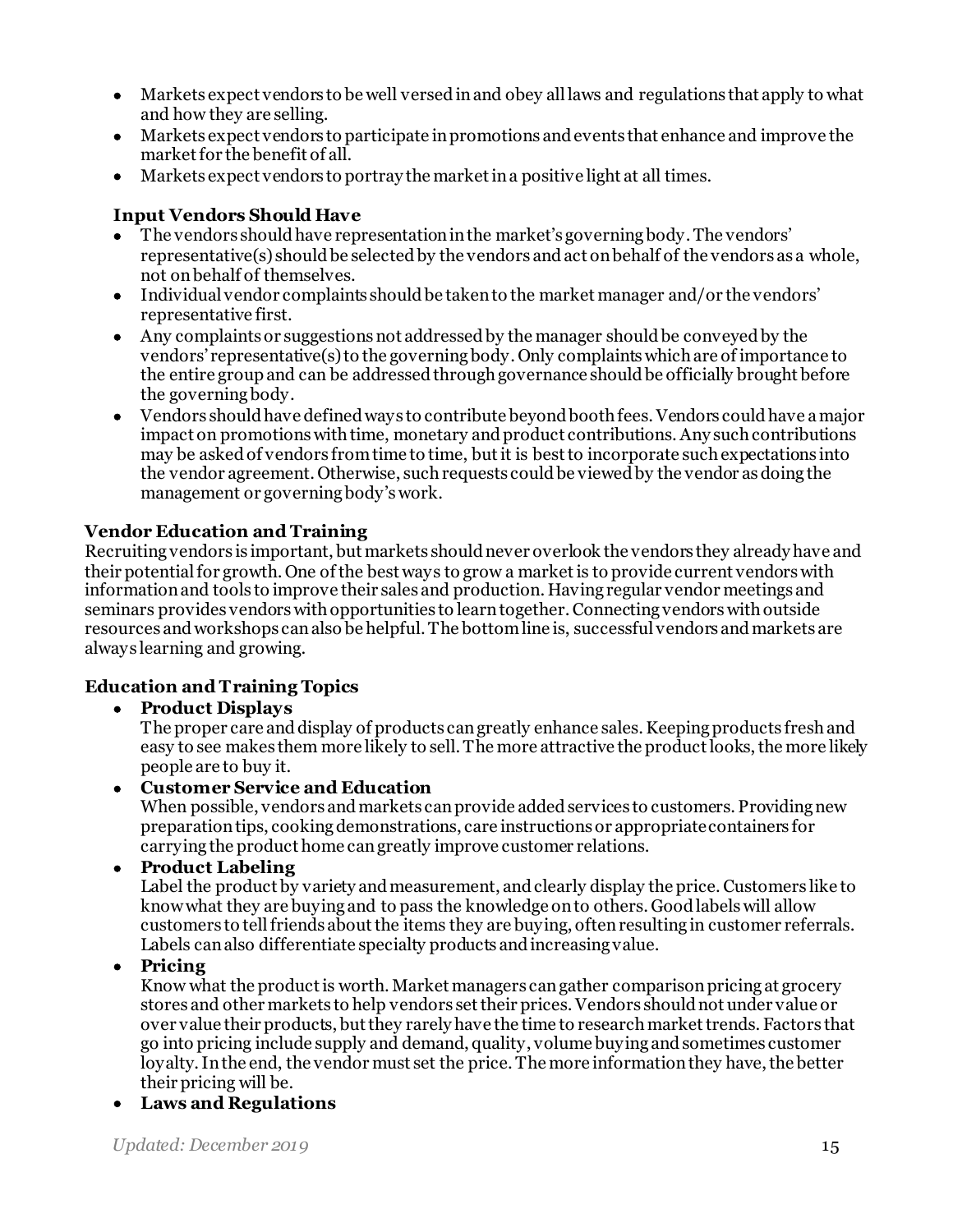Vendors need to ensure everything they do is acceptable under state, federal and local laws. Markets want to knowthat everyone is compliant with any local regulations that might apply. Annual or seasonal meetings are a great way to make sure vendors are up to date.Workshops can even be arranged with state and local officials to help vendors become compliant with regulations. From certifying scales to filling out licensing forms, resources exist to help vendors succeed and keep customers safe.

#### **3. Customer Development**

<span id="page-15-0"></span>Developing a customer base requires more than advertising. To grow a customer base, markets must constantly recruit, educate and build relationships. There are numerous benefits for consumers, producers and communities to shop at farmers' markets. In the end, consumers shop where they like to do business. If markets are constantly recruiting, educating and building lasting relationships,the crowds and the marketswill thrive.

#### **Recruiting**

- Advertise in local papers, on socialmedia, on the radio or with billboards and signage.
- Network and distribute flyers at local food events, complimentary markets and restaurants.
- Mailing lists, both electronic and written, are crucial to staying in contact with customers.
- Temporary signage on market days brings traffic that otherwise might not stop or know about the market.
- A Facebook page is great for reaching new people and keeping up with existing customers. Friends can share the market's posts and recommend it to local groups and people.
- Referrals from the markets customers are the best form of recruiting. Throwing in an extra tomato or other item for the customer that brings a friend can go a long way.
- Joi[n AgriMissouri](http://agrimissouri.com/) on the website a[t www.agrimissouri.com](http://www.agrimissouri.com/). The basic membership is free and allows website visitors to find your market through a web search.

#### **Education**

- Provide demonstrations of how to use the products vendors are selling.
- Classes on selecting produce or meat will help consumers at the market and at home.
- Gardening lessons on how to grow what is in season will bring in people who are not growing what is being sold at that time. Thiswill also show them how challenging it canbe and help them value the offering at the market even more.
- Health and nutrition classes can show the added nutritional value of shopping at the market.
- Think outside the market local culture, nature walks and other educational activities will reach crowds that will come for something other than food, then possibly spend money while they are there.

#### **Customer Loyalty**

- Reliably having the products consumers want is the first step in building loyalty.
- Customer service is equally important. Customers spend money with people they like.
- Provide activities like music and crafts for kids that make customers want to "hang out."
- Provide refreshments, such as coffee in the morning or lemonade on a hot afternoon.
- Offer rewards programs where people must be present to win.
- Keep the market dynamic. Changing things up with new vendors and activities keeps customers from getting bored.
- Eliminate competing activities. Providing options for breakfast, lunch or dinner may eliminate a reason not to come.
- Be professional as a market and as vendors. Markets are a place of business and consumers and vendors will value it more if the market acts like one.
- Have fun. No one goes to the market to have a bad time.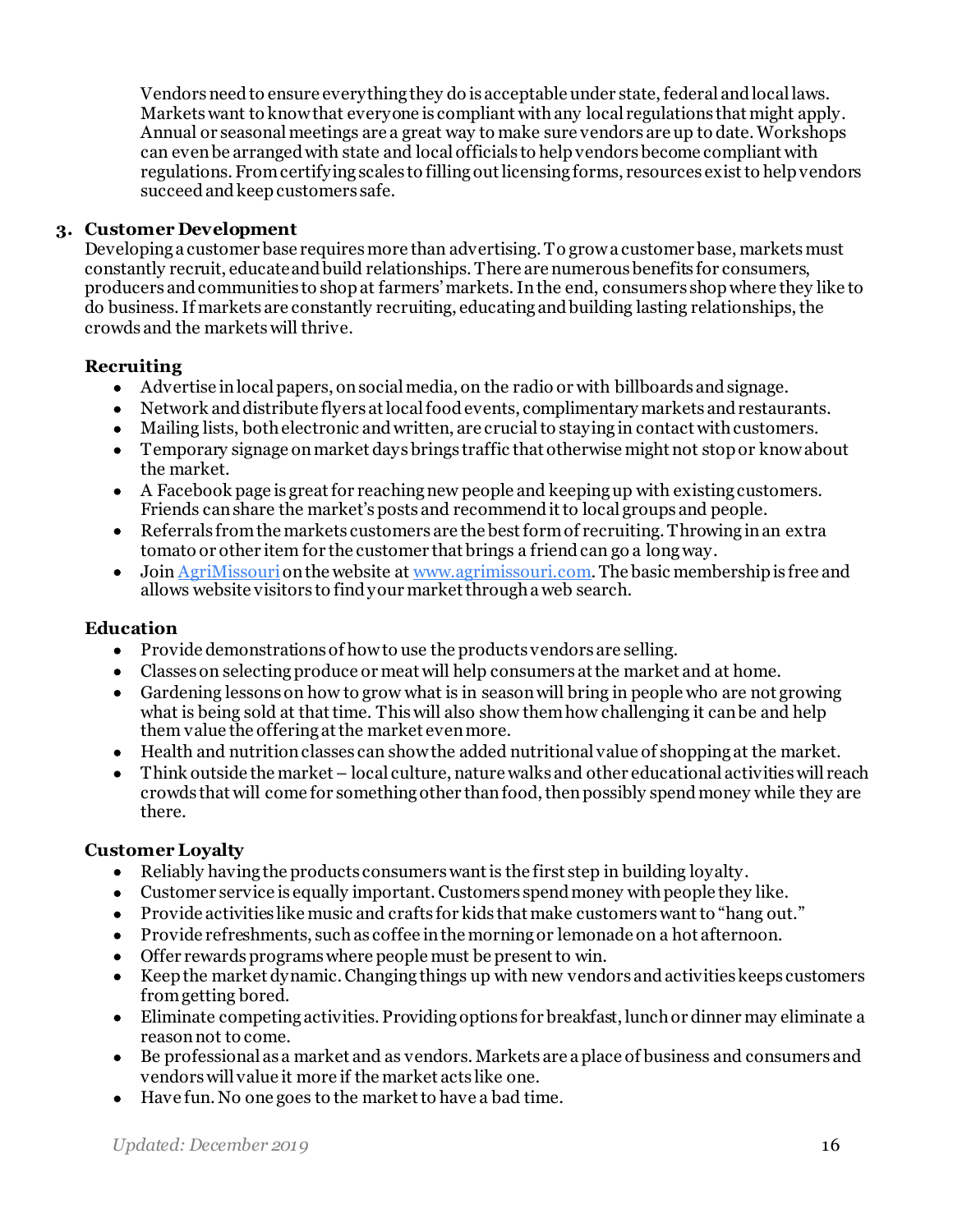## <span id="page-16-0"></span>**Section II– Operating Business at a Farmers' Market**

### <span id="page-16-1"></span>**Doing Business in Missouri**

There are many different types of vendors and regulations that apply at a farmers' market. Vendors must understand the legal terminology and regulatory processes that apply to their business to protect themselves, their markets and consumers.

#### **1. Business Licensing and Taxes**

<span id="page-16-2"></span>Anyone doing business in the state of Missouri is required to register with the Secretary of State's office. There are many different forms a business can take. Sole proprietorships and general partnerships can be formed and created without the involvement of the Secretary of State Office. However, Missouri law does require any person or business entity which transacts business in Missouri under a name other than their own "true name" to register with the Secretary of State office as a Fictitious Name. At farmers' markets, the most common business forms for vendors are Limited Liability Corporations and Fictitious Names (also known as DBA's). The Secretary of State has compiled a guide of th[e Most](http://www.sos.mo.gov/business/faqs.asp)  [Commonly Asked Questions](http://www.sos.mo.gov/business/faqs.asp) to guide vendors through the decision-making process. You can also contact them at (573) 751-4936.

For additional resources check out th[e Missouri Small Business Development Center](https://sbdc.missouri.edu/), or you can call them at (573) 884-1555.

#### <span id="page-16-3"></span>**2. Sales and Use Tax and Farmers' Markets**

#### **Farmers' Market Tax Exemption**

Missouri Revised Statute 144.527 became effective October 10, 2014[. RSMo. 144.527.1](http://revisor.mo.gov/main/OneSection.aspx?section=144.527&bid=7439&hl=) grants exemption to any person or entity with an estimated total annual sales of less than \$25,000 from collecting state and local sales and use taxes defined, levied, or calculated under section 32.085, sections [144.010](https://revisor.mo.gov/main/OneChapterRng.aspx?tb1=144.010%20to%20144.525) to [144.525](http://www.moga.mo.gov/mostatutes/stathtml/14400005251.html), sections [144.600](https://revisor.mo.gov/main/OneSection.aspx?section=144.600&bid=7440&hl=144.600%25u2044) t[o144.761](https://revisor.mo.gov/main/OneSection.aspx?section=144.761&bid=7476&hl=144.761%25u2044), and sectio[n238.235](https://revisor.mo.gov/main/OneSection.aspx?section=238.235&bid=12738&hl=238.235%25u2044) on all sales of farm products sold at a farmers' market.

A person, or entity, with no tax liability would not be required to obtain a Tax ID number. However, there are many reasons a vendor may want to obtain a Tax ID number besides filing taxes, including but not limited to:

- Some banks require Tax ID numbers for a new business to set up accounts,
- A Tax ID number would be required to sell through venues other than a farmers' market,
- A Tax ID number is required to purchase wholesale inputs (e.g. seed, fertilizers and ingredients) tax free,
- Some farmers' markets may require a Tax ID number to participate, and
- Some local governments may require a Tax ID to verify the exemption or to obtain other vending licenses.

#### Missouri Revised Statutes Chapter 144

Farmers' Market, Sales and Use Tax Exemption for Farm Products Sold / Section 144.527.1 Effective October 10, 2014

"144.527. 1. In addition to the exemptions granted under this chapter, there shall also be specifically exempted from state and local sales and use taxes defined, levied, or calculated under section 32.085, sections [144.010](http://www.moga.mo.gov/mostatutes/stathtml/14400000101.html) to [144.525](http://www.moga.mo.gov/mostatutes/stathtml/14400005251.html), sections [144.600](http://www.moga.mo.gov/mostatutes/stathtml/14400006001.html) to 144.761, and section 238.235 all sales of farm products sold at a farmers' market.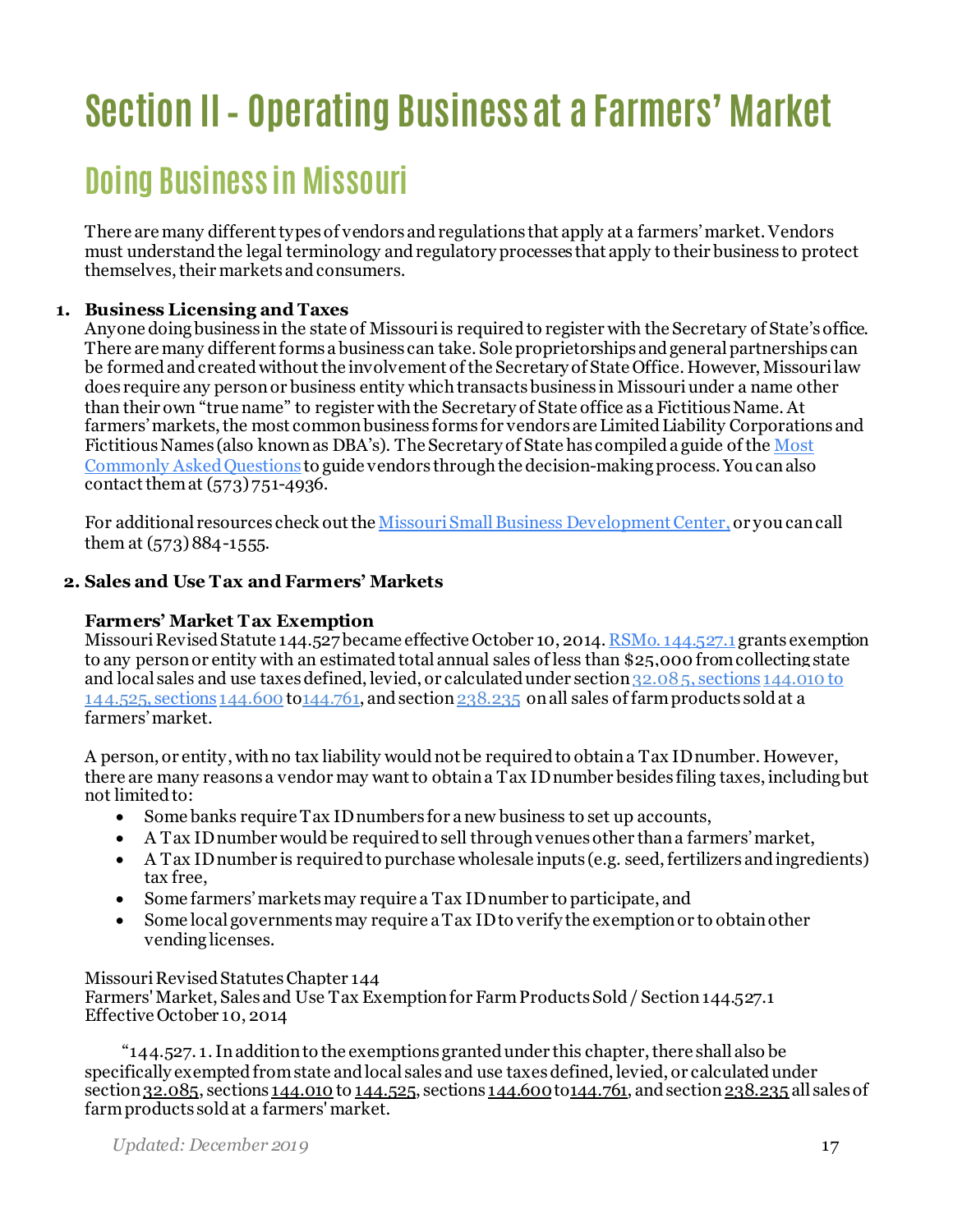2. For purposes of this section "farm products" shall mean any fresh fruits, vegetables, mushrooms, nuts, shell eggs, honey or other bee products, maple syrup or maple sugar, flowers, nursery stock and other horticultural commodities, livestock food products, including meat, milk, cheese, and other dairy products, food products of "aquaculture", as defined in sectio[n277.024](http://www.moga.mo.gov/mostatutes/stathtml/27700000241.html), including fish, oysters, clams, mussels, and other molluscan shellfish taken from the waters of the state, products from any tree, vine, or plant and other flowers, or any of the products listed in this subsection that have been processed by the participating farmer, including, but not limited to, baked goods made with farm products.

3. For purposes of this section "farmers' market" shall mean an individual farmer or a cooperative or nonprofit enterprise or association that consistently occupies a given site throughout the season, which operates principally as a common marketplace for an individual farmer or a group of farmers to sell farm products directly to consumers, and where the products sold are produced by the participating farmers with the sole intent and purpose of generating a portion of household income.

4. The provisions of this section do not apply to any person or entity with estimated total annual sales of twenty-five thousand dollars or more from participating in farmers' markets."

#### **Getting a Tax ID Number**

An individual farmer, a cooperative or a non-profit enterprise may register online using the [Online](http://dor.mo.gov/business/register/)  [Business Registration](http://dor.mo.gov/business/register/) website. Those registering to collect and remit state and local sales tax must post a bond equal to three times their anticipated monthly liability. To help determine the amount of the bond, the Department of Revenue has compile[d state and local sales tax rate tables.](https://dor.mo.gov/pdf/rates/2020/jan2020.pdf) If the estimated liability is less than \$500, the bond amount is \$25. Even if the liability is estimated at \$0, the bond amount would still be \$25 to cover processing fees and the expense of subsequent filings. A tax [registration form](http://dor.mo.gov/forms/)(Form 2643) must be submitted for each location that will transact sales and mailed to:

Business Tax Registration P.O.Box 357 Jefferson City, Mo. 65105-0357 Phone: (573) 751-5860

Use tax is similar to sales tax, but is imposed when tangible personal property comes into the state and is stored, used or consumed in Missouri. Communities have the option of adopting a local use tax equal to the local sales tax for that community.

#### <span id="page-17-0"></span>**Local Exemptions for Farmers**

Under Missourilaw, farmers selling their farm-grown products at temporary locations, such as farmers' markets, are not considered merchants and therefore are exempt from additional municipal or county licenses, fees and taxes for selling their products, as long as the operationdoes not maintain a permanent retail location off the farm.

Missouri Revised Statutes Chapter 150–Missouri Department of Revenue Farmer not Merchant / Section 150.030 August 28, 2009

150.030. "Any farmer residing in this state who shall grow or process any article of farm produce or farm products on his farm is hereby authorized and permitted to vend, retail or wholesale said products, free from license, fee or taxation from any county or municipality, in any quantity he may choose, and by doing so shall not be considered a merchant; provided, he does not have a regular stand or place of business away from his farm; and provided further, that any such produce or products shall not be exempted from such health or police regulations as any community may require."

(RSMo 1939 § 11330, A.L. 1945 p. 1838 § 11329)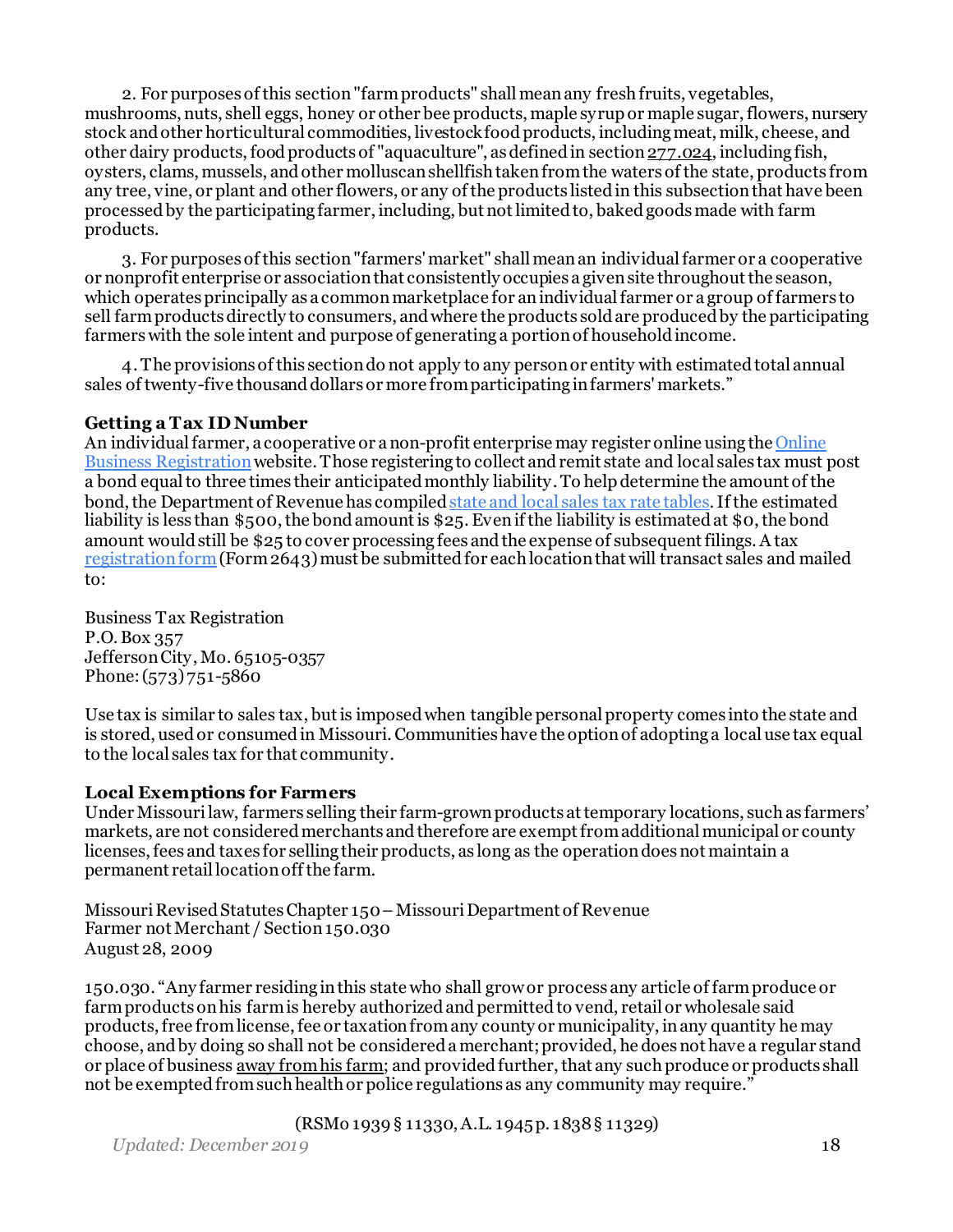Prior revisions: 1929 § 10102; 1919 § 13093; 1909 § 11645 (1976) Held that growing and sale of horticultural and floracultural products as well as bedding plants qualifies as farming and sale of such products by grower is exempt from municipal merchants tax. Kansas City v. Rosehill Gardens, Inc. (Mo.), 542 S.W.2d 776.

#### <span id="page-18-0"></span>**What is a Farm?**

The USDA defines a farm as "any operation that has the potential to produce at least one thousand dollars of agricultural goods or that would have sold that amount of produce under normal circumstances." There are no registration requirements for farms. Status as a farm is often verified through annual income tax filings or with a farm number obtained from any loca[l USDA Farm Service](http://offices.sc.egov.usda.gov/locator/app?state=mo&agency=fsa)  [Agency \(FSA\)](http://offices.sc.egov.usda.gov/locator/app?state=mo&agency=fsa)office. You canalso call the Missouri State FSA Office by phone at (573) 876-0926.

### <span id="page-18-1"></span>**Laws and Regulations**

#### **1. General Terminology and Structure**

#### <span id="page-18-2"></span>**Defining a Farmers' Market**

The United States Department of Agriculture (USDA) defines a farmers' market as a "Market that features two or more farm vendors selling agricultural products directly to customers at a common, recurrent physical location."

For sales and use tax purposes in Missouri, RSMo. 144.527.3 defines a farmers' market as "Individual farmers or a cooperative or nonprofit enterprise or association that consistently occupies a given site throughout the season, which operates principally as a common marketplace for an individual farmer or a group of farmers to sell farm products directly to consumers, and where the products sold are produced by the participating farmers with the sole intent and purpose of generating a portion of household income."

#### **Defining Farm Products**

[RSMo. 144.527.2](http://revisor.mo.gov/main/OneSection.aspx?section=144.527&bid=7439&hl=) defines farm products as "any fresh fruits, vegetables, mushrooms, nuts, shell eggs, honey or other bee products, maple syrup or maple sugar, flowers, nursery stock and other horticultural commodities, livestock food products, including meat, milk, cheese, and other dairy products, food products of "aquaculture", as defined in sectio[n277.024,](https://revisor.mo.gov/main/OneSection.aspx?section=277.024&bid=14847&hl=277.024%25u2044) including fish, oysters, clams, mussels, and other molluscan shellfish taken from the waters of the state, products from any tree, vine, or plant and other flowers, or any of the products listed in this subsection that have been processed by the participating farmer, including, but not limited to, baked goods made with farm products."

#### <span id="page-18-3"></span>**Establishing Compliance Responsibility**

Farmers' Markets as a common market place have a responsibility to be compliant with regulations surrounding the public gathering and use of space, such as insurance, permitting or notification of public officials. These responsibilities need to be clearly defined in the rules and bylaws, executed in practice and recorded.

<span id="page-18-4"></span>Vendors have responsibilities involving the production, marketing, labeling, and selling of their products. There are also regulations regarding how they functionas a business and whether they engage in direct sale or resale. The rules and bylaws of a market need to clearly define this as the responsibility of the vendor and clearly delineate the responsibilities of the vendors and the marketplace relating to issues of regulatory compliance.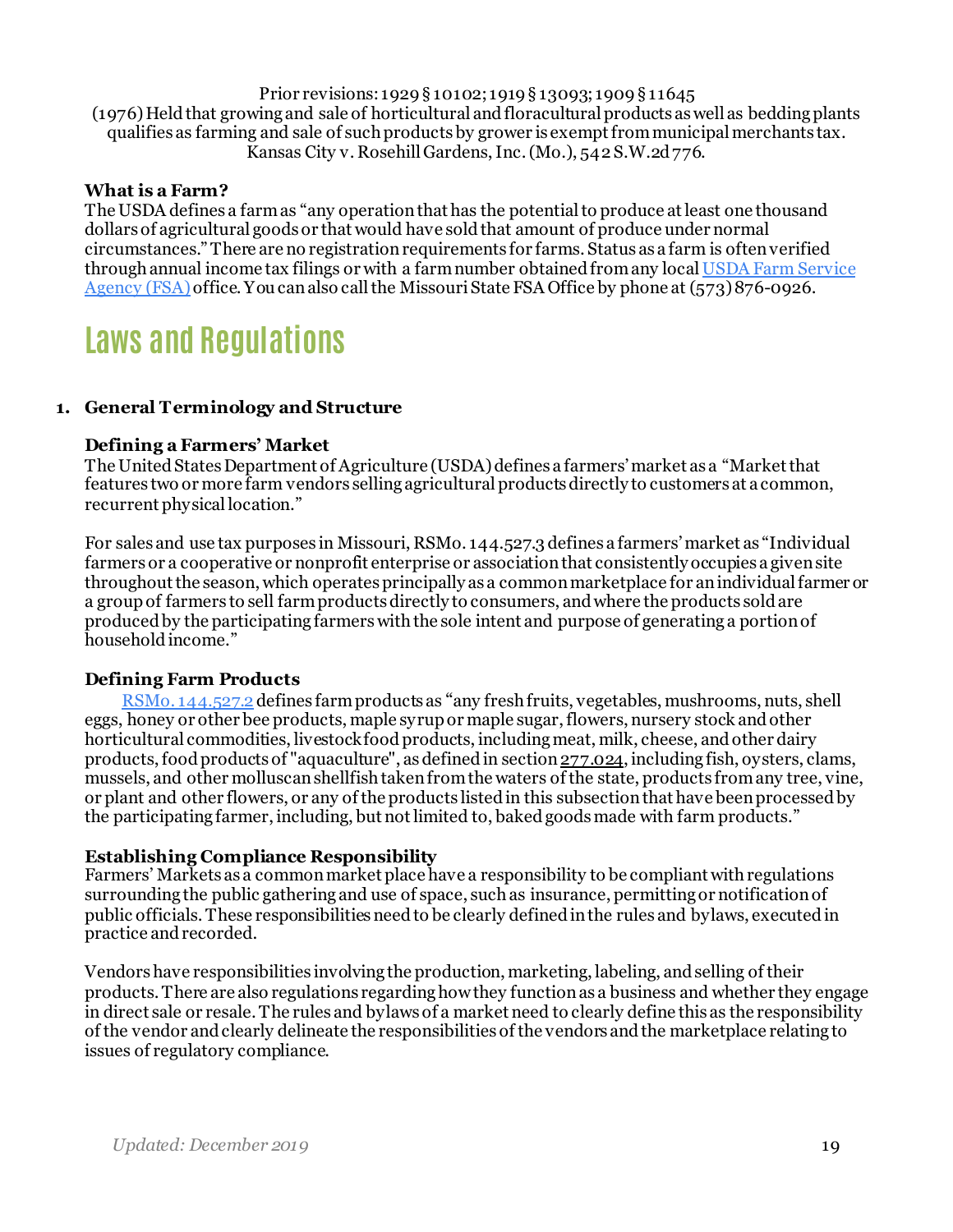#### **Local and County Laws and Regulations**

Missouri is a "home rule" state, meaning that county and municipal governments may enact health ordinances that are more restrictive than state ordinances, but not less restrictive. County and municipal public and environmental health agencies determine which products are approved for sale at farmers' markets in a given community and how to handle sampling and food demonstrations.

The Missouri Department of Health & Senior Services maintains th[e Directory of Public Health](http://health.mo.gov/living/lpha/lphas.php)  [Agencies](http://health.mo.gov/living/lpha/lphas.php) to help find local governing agencies. To find out if your county has a health ordinance, contact your local county health department or you can access a state map at [http://health.mo.gov/atoz/ehog/pdf/Ch\\_9.3.pdf](http://health.mo.gov/atoz/ehog/pdf/Ch_9.3.pdf) .

#### <span id="page-19-0"></span>**2. Food Processing General Requirements**

- **1.** A food processor is an individual or organization that takes either raw food products and ingredients, or pre-processed products, combines or repackages them and distributes the finished product. Food processing can be a simple operation, such as repackaging bulk foods, baking bread and distributing it or a more complicated operation such as canning or preserving.
- **2.** All food establishments, facilities where processing occurs under inspection by the Missouri Department of Health and Senior Services, need to comply with the requirements o[f 21CFR117](https://www.accessdata.fda.gov/scripts/cdrh/cfdocs/cfcfr/CFRSearch.cfm?CFRPart=117&showFR=1)  [Current Good Manufacturing Practice, Hazard Analysis, and Risk-Based Preventative Controls](https://www.accessdata.fda.gov/scripts/cdrh/cfdocs/cfcfr/CFRSearch.cfm?CFRPart=117&showFR=1)  [for Human Food.](https://www.accessdata.fda.gov/scripts/cdrh/cfdocs/cfcfr/CFRSearch.cfm?CFRPart=117&showFR=1) This is a federal code the Missouri Department of Health and Senior Services uses when inspecting all types of processing, distribution and warehousing facilities.
- **3.** [21 CFR 117](https://www.accessdata.fda.gov/scripts/cdrh/cfdocs/cfcfr/CFRSearch.cfm?CFRPart=117&showFR=1) is a very general set of regulations that provides information about the food processing structures, plumbing and building materials, etc. Some operations must follow additional regulations regarding the person(s)producing specific food products.
- **4.** Facilities in which processed foods are prepared and may be further regulatedat the local and county level. To determine a local jurisdiction and the related guidelines, visit the Missouri Department of Health & Senior Service[s' Directory of Public Health Agencies](http://health.mo.gov/living/lpha/lphas.php).

#### <span id="page-19-1"></span>**Food Establishments**

Many foods sold at farmers' markets do not require inspection or preparation in a food establishment. To determine if a vendor or their facility requires inspection as a food establishment, the Missouri Food Code (19 CSR 20-1.025) offers the following definition.

#### **Food Establishment**

(1) "Food establishment" means an operation that:

(a) Stores, prepares, packages, serves, vends food directly to the consumer or otherwise provides food for human consumption such as a restaurant; satellite or catered feeding location; catering operation if the operation provides food directly to a consumer or to a conveyance used to transport people; market; vending location; conveyance used to transport people; institution; or food bank;

(b) Relinquishes possession of food to a consumer, directly or indirectly, through a delivery service such as home delivery of grocery orders or restaurant takeout orders, or delivery service that is provided by common carriers; and

(2) "Food establishment" includes:

(a) An element of the operation such as a transportation vehicle or a central preparation facility that supplies a vending location or satellite feeding location; and

(b) An operation that is conducted in a mobile, stationary, temporary, or permanent facility or location; where consumption is on or off the premises; and regardless of whether there is a charge for the food.

(3) "Food establishment" does not include:

(a) An establishment that offers only prepackaged foods that are not potentially hazardous foods;

(b) A produce stand that only offers whole, uncut fresh fruits and vegetables;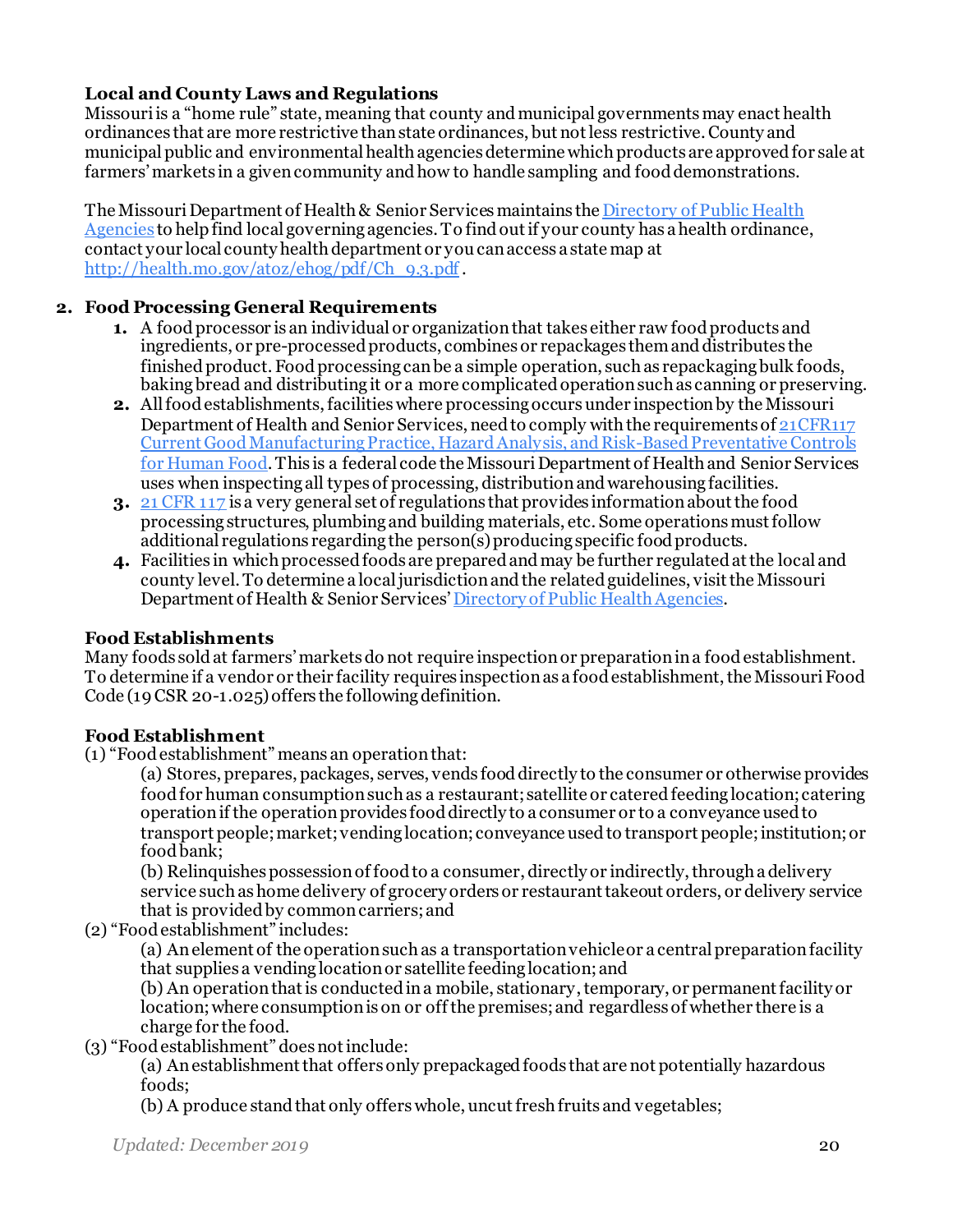(c) A food processing plant; including those that are located on the premises of a food establishment;

(d) A kitchen in a private home if only food that is not potentially hazardous food, is prepared for sale or service at a function such as a religious or charitable organization's bake sale if allowed by law and if the consumer is informed by a clearly visible placard at the sales or service location that the food is prepared in a kitchen that is not subject to regulation and inspection by the regulatory authority;

(e) An area where food that is prepared as specified in Subparagraph (3)(d) of this definition is sold or offered for human consumption;

(f) A kitchen in a private home, such as a small family day-care provider; or a bed-and-breakfast operation, that prepares and offers food to guests if the home is owner occupied, the number of available guest bedrooms does not exceed four (4), and breakfast is the only meal offered; (g) A private home that receives catered or home-delivered food; or

(h) Where local codes allow, individual stands in which only foods meeting the following conditions are sold, sampled or served:

(i) Non-potentially hazardous processed food, except low acid canned and acidified in 21 CFR 113 and 114 respectively, including, but not limited to breads, cookies, fruit pies, jams, jellies, preserves, fruit butters, honey, sorghum, cracked nuts, packaged spices and spice mixes, dry cookie, cake, bread, and soup mixes;

(ii) The seller is the individual actually producing the food or an immediate family member residing in the producer's household with extensive knowledge about the food; (iii) The seller only sells, samples or serves the food directly to the end consumer; (iv) All processed packaged foods bear a label stating the name and address of the manufacturer/processor preparing the food, common name of the food, name of all the ingredients in the food in order of predominance, the net weight of the foodin English or metric units, and a statement that the product is prepared in a kitchen that is not subject to inspection by the department. It is recommended that honey

manufacturers/processors include this additional statement to their product label: "Honey is not recommended for infants less than twelve (12) months of age"; and (v) The consumer is informed by a clearly visible placard at the sales or service location that the food is prepared in a kitchen that is not subject to inspection by the department if the foods specified in Part 3. H. (I) of this definition, are sold, sampled or served in unpackaged, individual portions. The department shall have the final authority in determining whether a food is non-potentially hazardous and may enjoin individuals who violate the provisions of this subparagraph from selling, sampling or serving these foods."

#### <span id="page-20-0"></span>**Processing Baked Goods and Dry Mixes for Sale**

#### The Missouri 2013 [Retail Food Code](https://health.mo.gov/safety/foodsafety/pdf/missourifoodcode.pdf) states:

"(h) Where local codes allow, individual stands in which only foods meeting the following conditions are sold, sampled or served:

(i) Non-potentially hazardous processed food, except low acid canned and acidified foods as specified in 21 CFR 113 and 114 respectively, including, but not limited to breads, cookies, fruit pies, jams, jellies, preserves, fruit butters, honey, sorghum, cracked nuts, packaged spices and spice mixes, dry cookie, cake, bread, and soup mixes; (ii) The seller is the individual actually producing the food or an immediate family member residing in the producer's household with extensive knowledge about the food; (iii) The seller only sells, samples or serves the food directly to the end consumer; (iv) All processed packaged foods bear a label stating the name and address of the manufacturer/processor preparing the food, common name of the food, name of all the ingredients in the food in order of predominance, the net weight of the food in English or metric units, and a statement that the product is prepared in a kitchen that is not subject to inspection by the department. It is recommended that honey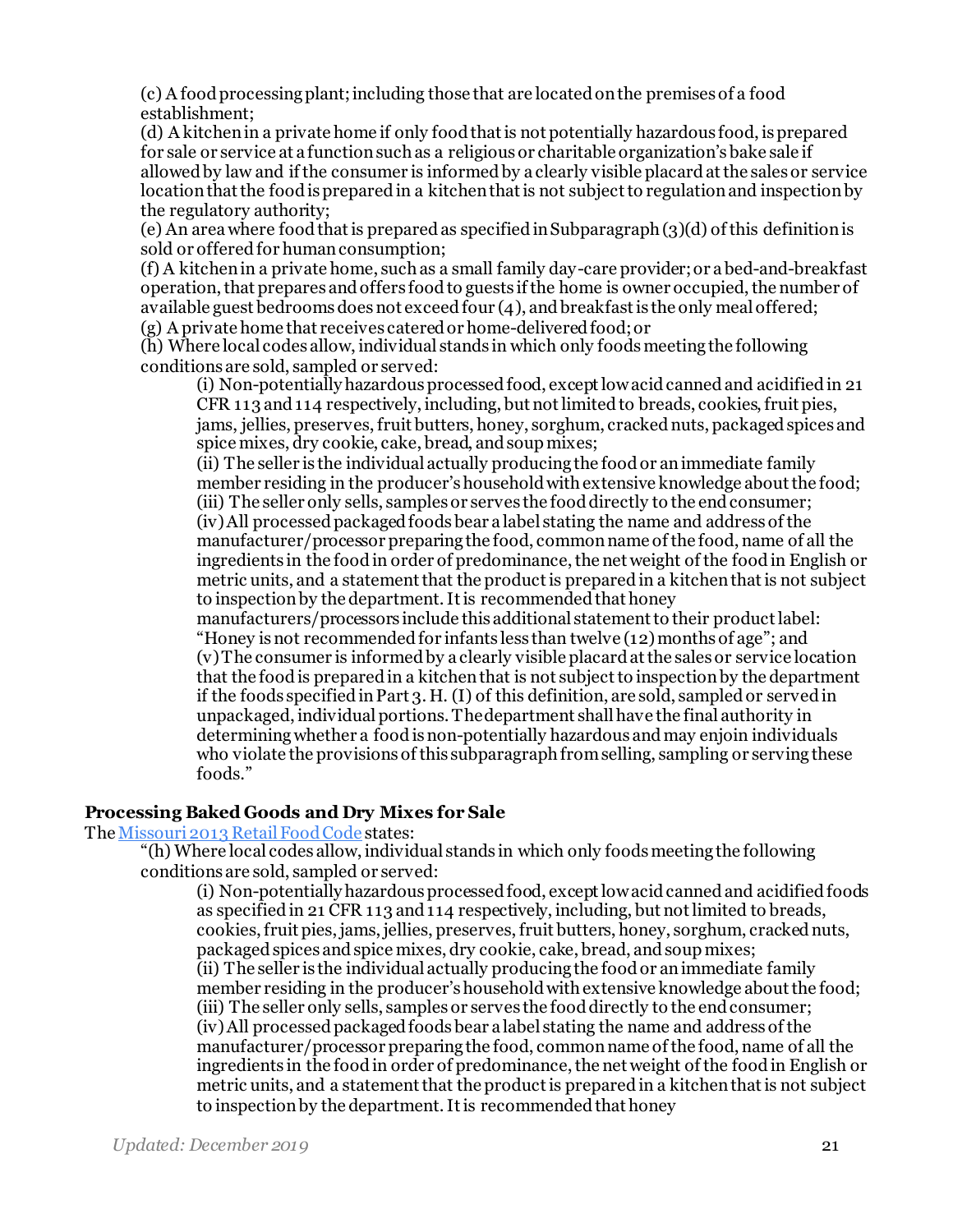manufacturers/processors include this additional statement to their product label: "Honey is not recommended for infants less than twelve (12) months of age"; and (v) The consumer is informed by a clearly visible placard at the sales or service location that the food is prepared in a kitchen that is not subject to inspection by the department if the foods specified in Part 3. H. (I) of this definition, are sold, sampled or served in unpackaged, individual portions. The department shall have the final authority in determining whether a food is non-potentially hazardous and may enjoin individuals who violate the provisions of this subparagraph from selling, sampling or serving these foods."

Some local and county authorities may require additional permits and inspections beyond state law. To determine a local jurisdiction and the related guidelines visit the Missouri Department of Health & Senior Service[s' Directory of Public Health Agencies](http://health.mo.gov/living/lpha/lphas.php).

For more information contact the Missouri Department of Health and Senior Services Food Safety Program at (573)-751-6095.

#### <span id="page-21-0"></span>**Cottage Laws**

Missouri Revised Statutes Chapter 196 [Sale of Cottage Foods / Section 196.298](http://revisor.mo.gov/main/OneSection.aspx?section=196.298&bid=10168&hl=) August 28, 2014

"1. As used in this section, the following terms shall mean:

(1) "Baked goods", includes cookies, cakes, breads, danishes, donuts, pastries, pies, and other items that are prepared by baking the item in an oven. A baked good does not include a potentially hazardous food item as defined by department rule;

(2) "Cottage food production operation", an individual operation out of the individual's home who: (a) Produces a baked good, a canned jam or jelly, or a dried herb or herb mix for sale at the individual's home;

(b) Has an annual gross income of fifty thousand dollars or less from the sale of food described in paragraph (a) of this subdivision; and

(c) Sells the food produced under paragraph (a) of this subdivision only directly to consumers; (3) "Department", the department of health and senior services;

(4) "Home", a primary residence that contains a kitchen and appliances designed for common residential usage.

2. A cottage food production operation is not a food service establishment and shall not be subject to any health or food code laws or regulations of the state or department other than this section and rules promulgated thereunder for a cottage food production operation.

3. (1) A local health department shall not regulate the production of food at a cottage food production operation.

(2) Each local health department and the department shall maintain a record of a complaint made by a person against a cottage food production operation.

4. The department shall promulgate rules requiring a cottage food production operation to label all of the foods described in this section which the operation intends to sell to consumers. The label shall include the name and address of the cottage food production operation and a statement that the food is not inspected by the department or local health department.

5. A cottage food production operation shall not sell any foods described in this section through the internet.

6. Nothing in this section shall be construed to prohibit the authority of the department of health and senior services or local health departments to conduct an investigation of a food-borne disease or outbreak.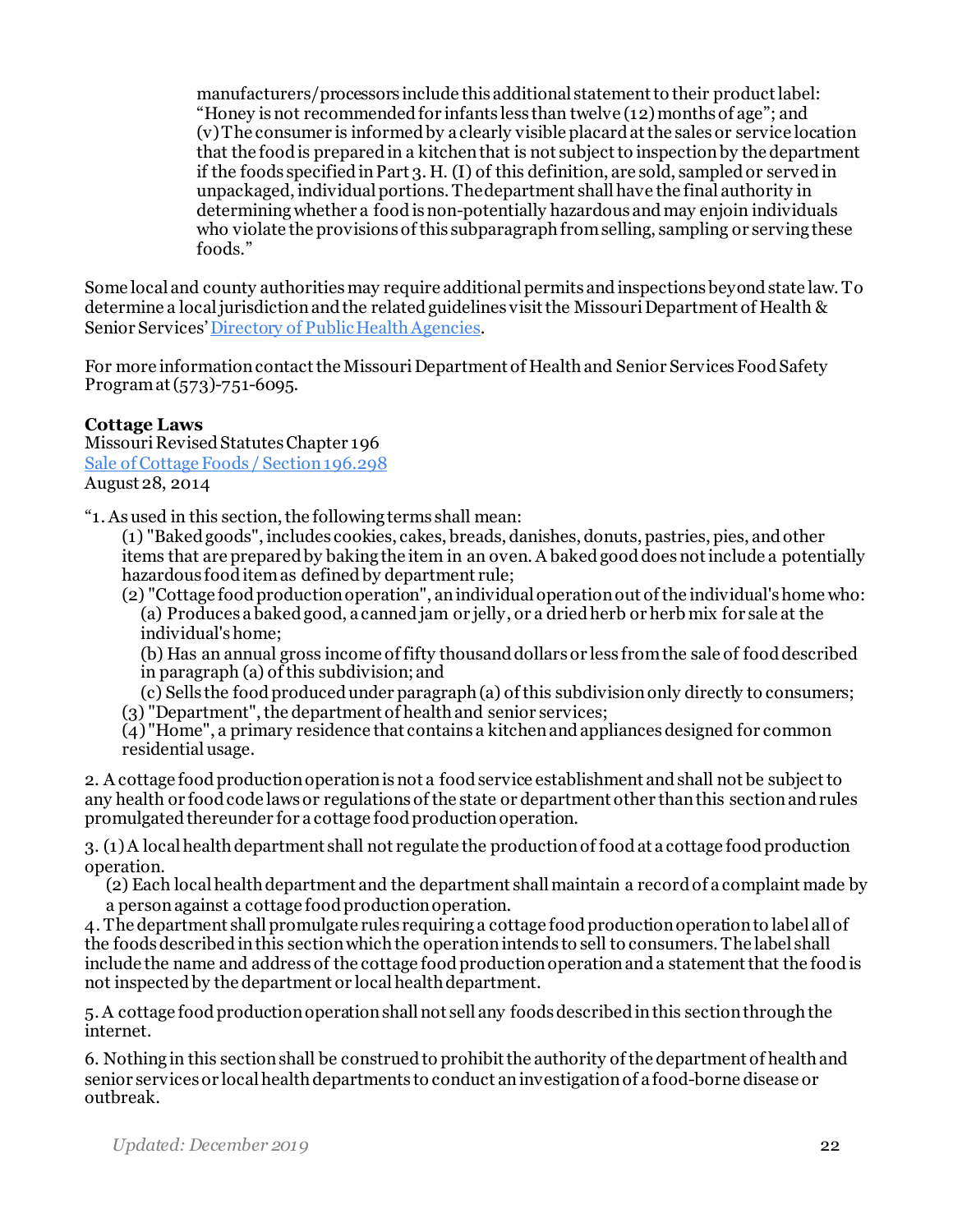$(L. 2014 S.B. 525)$ "

The Missouri Department of Health and Senior Services interprets this statute to allowa cottage food production operationto sell baked goods, canned jam or jelly, dried herbs, and dried herb mixes prepared in the home, from the home, without being subject to state health and food laws and regulations if the operationhas an annual gross income of \$50,000 or less. The operation is required to label all foods intended for sale with the name and address of the operation and a statement that the food is not inspected by the Department of Health and Senior Services or a local health department.

The statute restricts the sale of cottage foods through the Internet and does not apply to farmers' markets or anytime sales are made away from the home. However, many similar exemptions already exist in the Missouri Food Code and existing statutes and are detailed throughout this document. To determine if exemptions or restrictions exist for products manufactured in the home, contact the local health agency and inquire what is required to sell a given product at a given location. To determine a local jurisdiction and the related guidelines visit the Missouri Department of Health & Senior Services' [Directory of Public Health Agencies](http://health.mo.gov/living/lpha/lphas.php).

#### <span id="page-22-0"></span>**Processing Jams & Jellies, Acidified Foods and Low Acid Foods for Sale**

Before selling any food at a farmers' market, consult with your local health agency about the requirements that may need to be met in order to prepare, serve and sell that food.

#### **Jams and Jellies**

The Missouri Food Code allows individuals to manufacture jams and jellies and process these products in their home kitchens under certain conditions. Jams and jellies may be sold without inspection if the vendor sells less than \$30,000 of the product per year and the manufacturer sells ONLY directly to the end consumer. These products must meet the following labeling requirements found in the Missouri Food Code:

- Name and address of the person manufacturing the product
- Common name of the product
- Name of all the ingredients
- Net weight of the product measured in metric and English units
- Statement: "This product has not been inspected by the Department of Health and Senior Services."

For additional information check out the DHSS handout o[n Safe Preparation of Jams and Jellies.](https://health.mo.gov/safety/foodsafety/pdf/JamsJelliesBakedGoodsBrochure.pdf) You can also contact them at (573) 751-6095.

#### **Acidified Foods**

- **1.** Acidified foods are foods that have a natural pH value 4.6 or below. 21CFR114 defines acidified foods to mean low-acid foods to which acids or acid foods are added; these foods include, but are notlimited to, beans, cucumbers, cabbage, artichokes, cauliflower, puddings, peppers, tropical fruits, and fish. Salsas and other foods to which an acid (commonly lemon juice or vinegar) has been added to lower the acidity of the finished product fall into this category. Sometimes these are called "pickled" foods.A person who cans acidified foods must follow the requirements o[f 21CFR 114 Acidified Foods](http://www.ecfr.gov/cgi-bin/text-idx?c=ecfr&sid=76b92a612816f429f6f319c0887e13f1&rgn=div5&view=text&node=21:2.0.1.1.13&idno=21) in addition t[o 21CFR117 Current Good](https://www.accessdata.fda.gov/scripts/cdrh/cfdocs/cfcfr/CFRSearch.cfm?CFRPart=117&showFR=1)  [Manufacturing Practice, Hazard Analysis, and Risk-Based Preventative Controls for Human](https://www.accessdata.fda.gov/scripts/cdrh/cfdocs/cfcfr/CFRSearch.cfm?CFRPart=117&showFR=1)  [Food.](https://www.accessdata.fda.gov/scripts/cdrh/cfdocs/cfcfr/CFRSearch.cfm?CFRPart=117&showFR=1)
- **2.** Facilities must obtain [a Food Canning Establishment \(FCE\)](http://www.fda.gov/downloads/aboutFDA/ReportsManualsForms/Forms/UCM076778.pdf) registration from the U.S. Food and Drug Administration (FDA).
- **3.** [The Missouri Department of Health and Senior Services](http://health.mo.gov/safety/foodsafety/industryfoods/retailfoods/farmersmarkets.php) (DHSS) states that acidified food manufacturers must: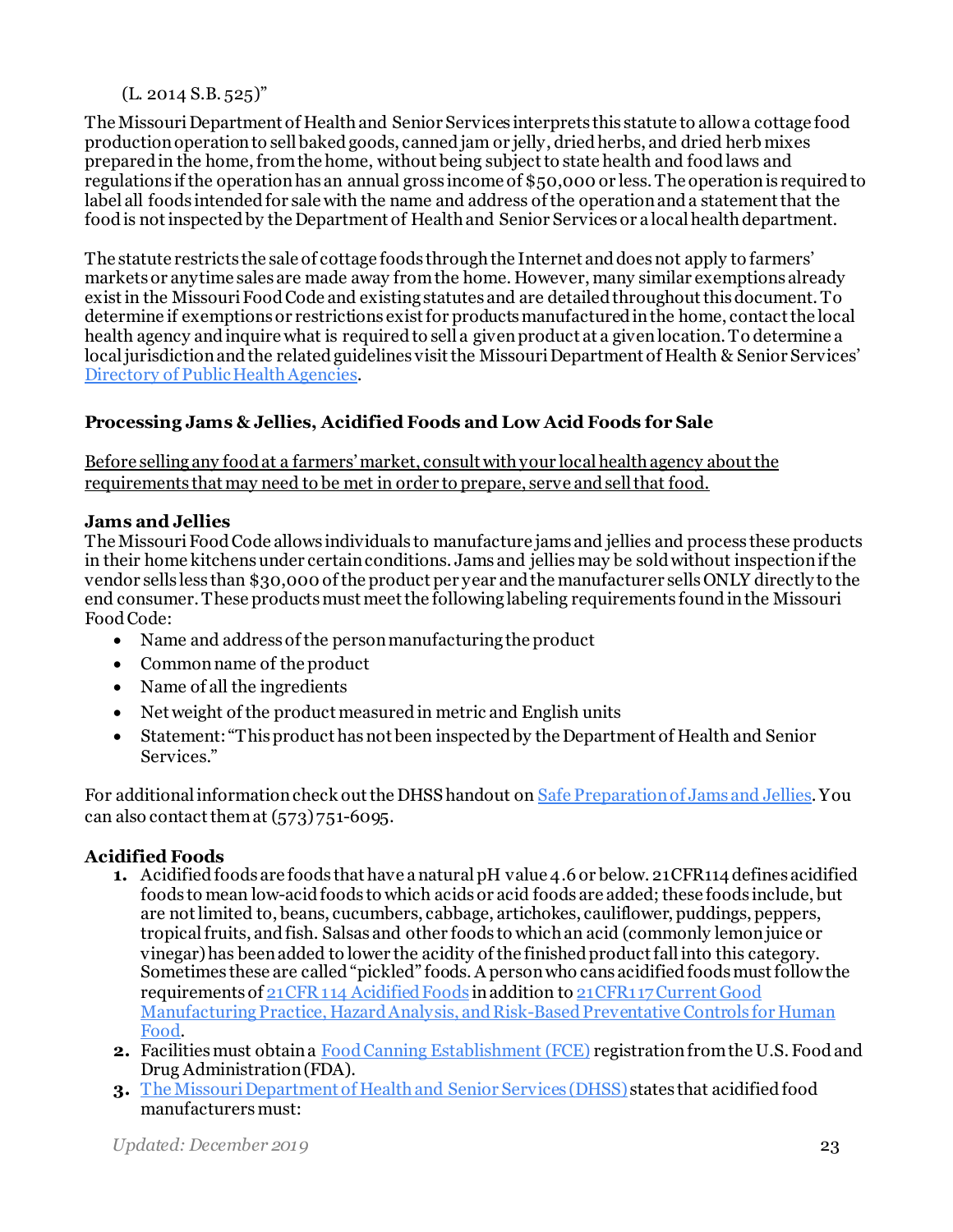- Have their process reviewed by a process authority;
- Complete a Better Process Control School;
- Operate in a facility that meets requirements of all applicable regulations; and
- contact th[e DHSS Manufactured Foods Program](http://health.mo.gov/safety/foodsafety/industryfoods/manufacturedfoods/index.php) at (573)751-6095 for more detailed information on inspections.

#### **Low Acid Foods**

- **1.** The second type of canning operation is for the processing of low acid canned food. These foods have a pH value above 4.6. A common food in this category would be canned green beans. To begin canning low-acid foods producers need to follow 21 CFR 113: "Thermally Processed Low Acid Foods, Packaged in Hermetically Sealed Containers" in additiont[o 21 CFR 117](https://www.accessdata.fda.gov/scripts/cdrh/cfdocs/cfcfr/CFRSearch.cfm?CFRPart=117&showFR=1).
- **2.** Facilities must obtain [a Food Canning Establishment \(FCE\)](http://www.fda.gov/downloads/aboutFDA/ReportsManualsForms/Forms/UCM076778.pdf) registration from the U.S. Food and Drug Administration (FDA).
- **3.** Th[e Missouri Department of Health and Senior Services \(DHSS\)](http://health.mo.gov/safety/foodsafety/industryfoods/manufacturedfoods/) states that low acid food manufactures must:
	- Have their process reviewed by a process authority;
	- Complete a Better Process Control School:
	- Operate in a facility that meets requirements of all applicable regulations; and
	- Contact the DHSS Manufactured Foods Program at  $(573)751-6095$  for more detailed information on inspections.
- **4.** The Better Process Control School is offered annually around the country at temporary locations in different states as well as online. You can visit  $\frac{g_{\text{m}a}}{g_{\text{m}a}}$  online.  $\frac{g_{\text{r}a}}{g_{\text{r}a}}$  for a complete listing.
- **5.** [Facilities in which processed foods](http://health.mo.gov/safety/foodsafety/pdf/Processor_Brochure.pdf) are prepared and the labeling of them may also be regulated at the local and county level. To determine a local jurisdiction and the related guidelines visit the Missouri Department of Health & Senior Services[' Directory of Public Health Agencies](http://health.mo.gov/living/lpha/lphas.php).

#### <span id="page-23-0"></span>**Honey Facilities Exemption**

Producers of honey selling less than \$50,000 per year are exempt from constructing and maintaining a separate facility for bottling of honey and may produce such products in their place of residence as long as all other safety, labeling and certification requirements are met.

#### **Missouri Revised Statutes Chapter 261**

**[Honey Exemption/ Section 261.241](http://revisor.mo.gov/main/OneSection.aspx?section=261.241&bid=14100&hl=) August 28, 2015**

"1. Sellers of honey whose annual sales of honey are fifty thousand dollars or less per domicile shall not be required to construct or maintain separate facilities for the bottling of honey. Such sellers shall be exempt from all remaining health standards and regulations for the bottling of honey pursuant to sections 196.190 to 196.271 if they meet the following requirements:

(1) Honey shall be bottled in the domicile of the person harvesting and selling the honey;

(2) Honey shall be labeled with the following information in legible English as set forth in subsection 2 of this section;

(3) Annual gross sales shall not exceed fifty thousand dollars. The person harvesting such honey shall maintain a record of sales of honey bottled and sold. The record shall be available to the regulatory authority when requested.

2. The honey shall be labeled with the following information:

(1) Name and address of the persons preparing the food;

*Updated: December 2019* 24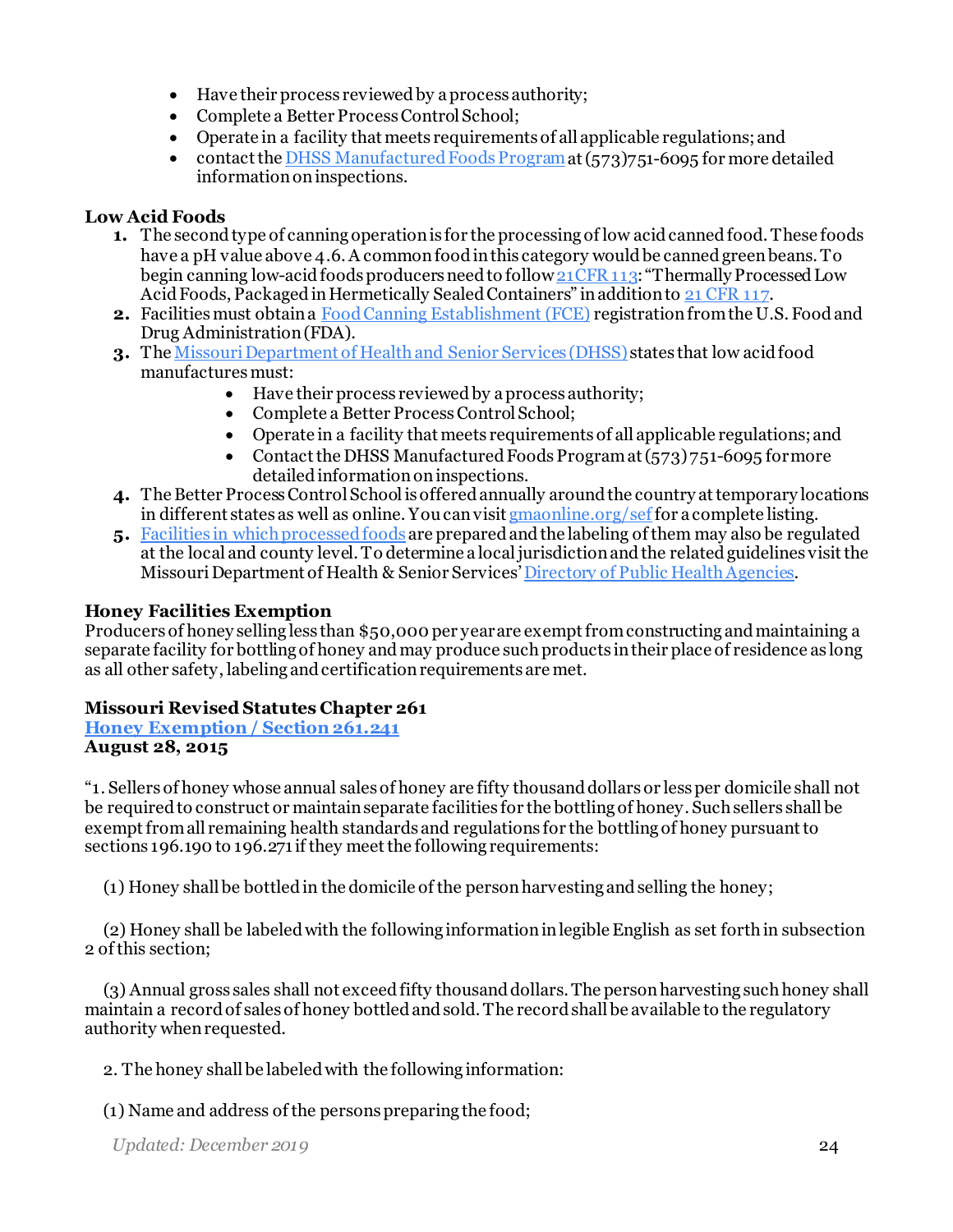#### (2) Common name of the food; and

(3) The name of all ingredients in the food.

3. Sellers of honey who violate the provisions of this section may be enjoined from selling honey by the department of health and senior services.

(L. 2002 S.B. 639, A.L. 2005 S.B. 355, A.L. 2015 S.B. 500)"

#### <span id="page-24-0"></span>**Fermented Foods, Kombucha and Other Fermented Teas**

Fermented foods, such as sauerkraut, certain pickles and kimchi, are considered to be acidified or low acid foods and must comply with all rules and regulations under **Processing Jams & Jellies, Acidified Foods and Low Acid Foods for Sale.** Foods such as fermented foods are considered a special process under the Missouri Food Code. Contact your local health department for additional information on fermented foods and their requirements.

#### <span id="page-24-1"></span>**Bottled Water**

Bottled water is considered to be a processed food and is governed by the Department of Health and Senior Services, Manufactured Food Program[. 21 CFR 117](https://www.accessdata.fda.gov/scripts/cdrh/cfdocs/cfcfr/CFRSearch.cfm?CFRPart=117&showFR=1) covers the general sanitation and facility requirements of a bottling plant. The Missouri Department of Health and Senior Services follows the federal rules for water bottling that are found in  $21$ CFR129 Processing and Bottling of Bottled Drinking [Water.](http://www.ecfr.gov/cgi-bin/retrieveECFR?gp=&SID=d26e287c93ddfdc1dcc06d9b896b5d5f&r=PART&n=21y2.0.1.1.19)

#### **3. Food Service Sales at Farmers' Markets (Food Truck Laws)**

<span id="page-24-2"></span>The guidelines for a business to prepare or sell prepared food at a temporary locationare governed by the Department of Health and Senior Service[s' Temporary Food Service Guidelines](http://health.mo.gov/safety/foodsafety/pdf/TempFoodServiceGuide.pdf). Food Service Sales/Food Trucks are considered temporary and regulated under the Missouri retail food code. State temporary food service guidelines are enforced by the local or county departments of healthand further local restrictions may apply. To determine a local jurisdiction and the related guidelines, visit the Missouri Department of Health & Senior Services[' Directory of Public Health Agencies](http://health.mo.gov/living/lpha/lphas.php). Event permitting and other licensing requirements may also be governed by local authorities.

#### **4. Selling Meat and Poultry**

<span id="page-24-3"></span>The Missouri Meat and Poultry Inspection Program (MMPIP), in cooperation with the U.S. Department of Agriculture (USDA) Food Safety Inspection Service (FSIS), is administered by the Missouri Department of Agriculture, Division of Animal Health, P.O. Box 630, Jefferson City, MO 65102-0630. To contact the MMPIP, call  $(573)522$ -1242. Meat processed under inspection by the Missouri Department of Agriculture is offered the same market access and authority as meat inspected by the USDA as long as it remains in the state.

#### <span id="page-24-4"></span>**Purpose of the Missouri Meat and Poultry Inspection Program**

The MMPIP is dedicated to ensuring that the commercial supply of meat and poultry products within the state are safe, wholesome, accurately labeled and secure, as required by state and federal meat and poultry inspection laws. By providing inspection service and guidance to Missouri processors, the program continues to endorse the mission of the Missouri Department of Agriculture --to serve, promote and protect the agricultural producers, processors and consumers of Missouri's food, fuel and fiber products.

#### <span id="page-24-5"></span>**Missouri Meat and Poultry Producers Selling in Missouri**

Owners or operators who want to sell meat or poultry and/or meat and poultry products, wholesale or retail, within the state (intrastate), unless exempted under the Poultry Products Inspection Act, must have their products processed in a MMPIP or USDA/FSIS inspected processing facility. Exempt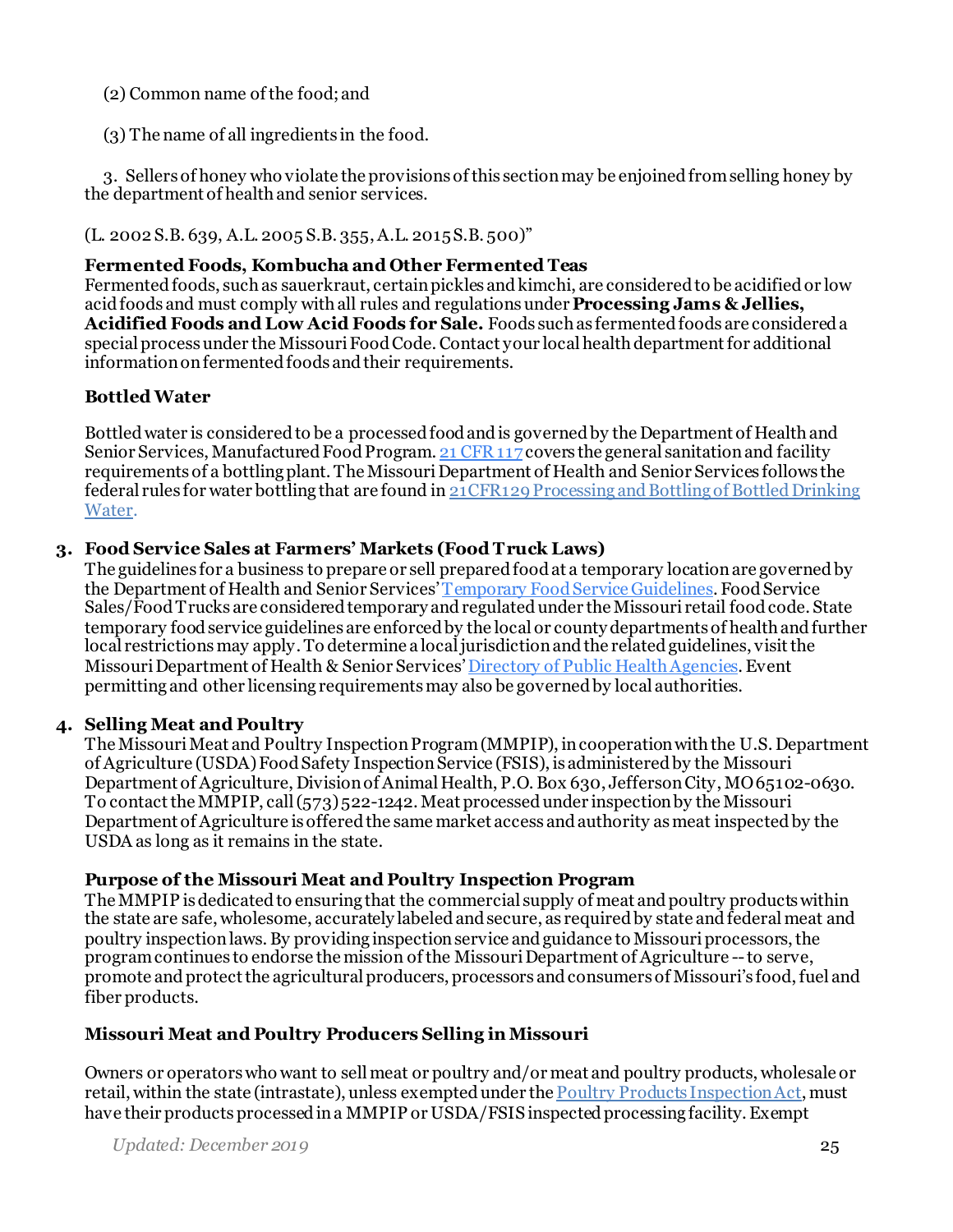operators must be registered with the State. Any new custom exempt facility should contact the program for a sanitary inspection of the plant. Both exempt and non-exempt owners and operators should contact the MMPIP at  $(573)$ 522-1242.

#### <span id="page-25-0"></span>**Poultry Exemption for 1,000 Birds or Less**

The Poultry Products Inspection Act addresses the exemption regulations in regards to poultry producers and allows for on-farm processing of 1,000 birds or less for sales to consumers, hotels, restaurants and institutions. Poultry producers must apply with MMPIP for exemption. Poultry exemptions vary greatly. Call  $(573)$  522-1242 for further clarification of these rules and exemptions.

#### <span id="page-25-1"></span>**Custom Exempt Operations**

[9 CFR 303.1](https://www.govinfo.gov/content/pkg/CFR-2020-title9-vol2/pdf/CFR-2020-title9-vol2-sec301-1.pdf) exempts the custom preparation of carcasses, meat or meat food products derived from the slaughter of cattle, sheep, swine, goats or game animals from official inspection. However, custom operations are subject to sanitary inspection by the MMPIP. Custom exempt meat may not be sold at farmers' markets or to consumers in any manner. Custom processing is a service provided to producers of livestock and the meat remains the property of the producer through processing until delivery, and must be labeled "Not for Sale".

#### **Requirements for Custom Exemption**

- **1.** The custom prepared articles must be exclusively for use in the owner's household by members of his household, nonpaying guests and employees.
- **2.** The custom-prepared products must be kept separate and apart from inspected products.
- **3.** Immediately after preparation and until delivered to the customer (owner), the carcasses or other prepared custom articles must be clearly marked "NOT FOR SALE."
- **4.** Establishments engaging in custom operation must maintain records pertaining to the custom operation. The records shall include:
	- Name and address of the customer
	- Species and weight of animals processed
	- Kind and weight of items prepared

<span id="page-25-2"></span>All custom exempt operations must apply for exemption. Contact the MMPIP at (573) 522-1242 for further information.

#### **Requirements for State Inspection:**

- 1. Contact the Missouri Department of Meat and Poultry Inspection Program (MMPIP) at the Missouri Department of Agriculture, (573) 522-1242.
- 2. Before being granted state inspection, an establishment shall have developed written Sanitation [Standard Operation Procedures \(SSOPs\)](https://www.ecfr.gov/cgi-bin/text-idx?SID=d13cebeb9bb0e5f2f20d0f2c7041e18e&mc=true&node=pt9.2.416&rgn=div5#se9.2.416_112) and a Hazard Analysis Critical Control Point (HACCP) [Plan.](https://www.fsis.usda.gov/wps/portal/fsis/topics/regulatory-compliance/haccp/resources-and-information/svsp-resources) HACCP guidance and information is available on the [FSIS website.](https://www.fsis.usda.gov/wps/portal/fsis/topics/regulatory-compliance/haccp/haccp) A conditional grant inspection shall be issued for a period not to exceed 90 days, during which period the establishment must validate its HACCP plan with MMPIP.
- 3. Before producing new product for distribution in commerce, an establishment shall have conducted a hazard analysis and developed a HACCP plan applicable to that product. During a period not to exceed 90 days after the date the new product is produced for distribution in commerce, the establishment shall validate its HACCP plan with the MMPIP.
- 4. The establishment must be maintained in a sanitary condition.
- 5. Obtain "Release from Official Plant of Inedible and Condemned Animal Product Form" and mail to the Missouri Department of Agriculture.
- 6. Plant sewage waste disposal must have permit from th[e Missouri Department of Natural Resources](https://dnr.mo.gov/) or local authority.
- 7. A current "official" potable water test is required to be on file at all times.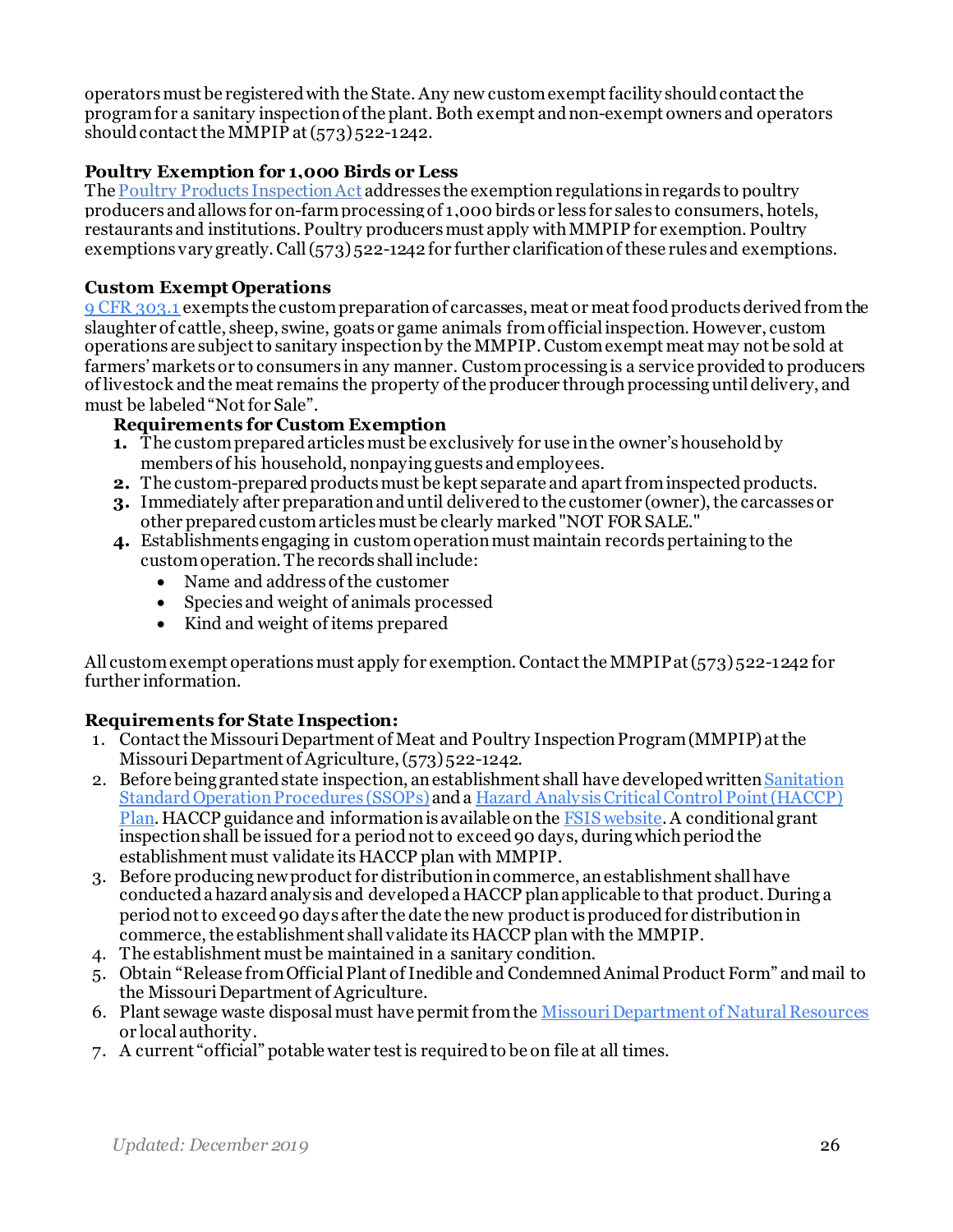#### **Product Labeling Instructions:**

Establishments are responsible for ensuring that labeling used for meat and poultry products is not false or misleading. Labels must be submitted to the Missouri Meat and Poultry Inspection Program for approval prior to use. MANDATORY FEATURES ON FINISHED PRODUCT LABEL:

- 1. Name of the product
- 2. Ingredients statement, if needed
- 3. Inspection legend and establishment number
- 4. Handling statements, e.g., keep refrigerated, keep frozen, etc., if needed
- 5. Safe handling instructions
- 6. Net quantity of contents statement, if needed
- 7. Signature line (manufacturer's or distributor's name and address)
- 8. Nutrition labeling, if needed

Label approval forms for Single Ingredient products and Multi-Ingredient products can be obtained from the office or may be submitted electronically.

#### **Sale of Missouri Meat and Poultry Summary:**

- Meat and poultry sold at a farmers' market must be slaughtered and processed in either a USDA or Missouri inspected facility and labeled as such to be sold at a farmers' market.
- There are multiple poultry exemptions that may apply to poultry producers. Contact the Department at (573) 522-1242 for exemption details.
- Meat and poultry processed in a custom exempt facility may not be sold in a farmers' market.

#### **[List of Missouri's Official Plants Under Inspection](http://mda.mo.gov/animals/health/inspections/officialplants.php)**

#### <span id="page-26-0"></span>**Out of State Meat and Poultry Producers Selling in Missouri**

Out of state owners or operators wanting to sell meat and poultry or meat and poultry products in the state of Missouri (interstate) must have their products processed in a USDA inspected processing facility. The USDA maintains thi[s list of inspected establishments.](http://www.fsis.usda.gov/wps/portal/fsis/topics/inspection/mpi-directory)

#### <span id="page-26-1"></span>**Sale of Livestock and Live Poultry**

#### **5. Sale of Livestock**

<span id="page-26-2"></span>Regulations regarding the sale of livestock (mammals, fish, amphibians and reptiles) vary greatly by species and breed. To request information about specific livestock varieties, contact the Missouri Department of Agriculture, Animal Health Division at  $(573)751-3377$  or visit http://agriculture.mo.gov/animals/health/.

#### **6. Sale of Live Poultry**

<span id="page-26-3"></span>There are state restrictions regarding the sale of live poultry that originate in the state of Missouri. To obtain requirements about live poultry, contact the Missouri Department of Agriculture, Animal Health Division at (573) 751-3377.

#### **7. Out of State Live Poultry and Livestock**

<span id="page-26-4"></span>Livestock and poultry not originating in the state of Missouri must meet entry requirements before entering the state. Entry requirementsmay be obtained from the Missouri Department of Agriculture, Division of Animal Health at  $(573)751-3377$ .

#### **8. Pet Treat and Feed Manufacturing and Sales**

<span id="page-26-5"></span>Anyone wishing to produce or sell pet (dog or cat) treats or feed in the state of Missouri must submit [a](http://mda.mo.gov/plants/pdf/comm_feed_lic_app.pdf)  [Feed License Application](http://mda.mo.gov/plants/pdf/comm_feed_lic_app.pdf) before product may be distributed. Producers must also pay a \$25 annual

*Updated: December 2019* 27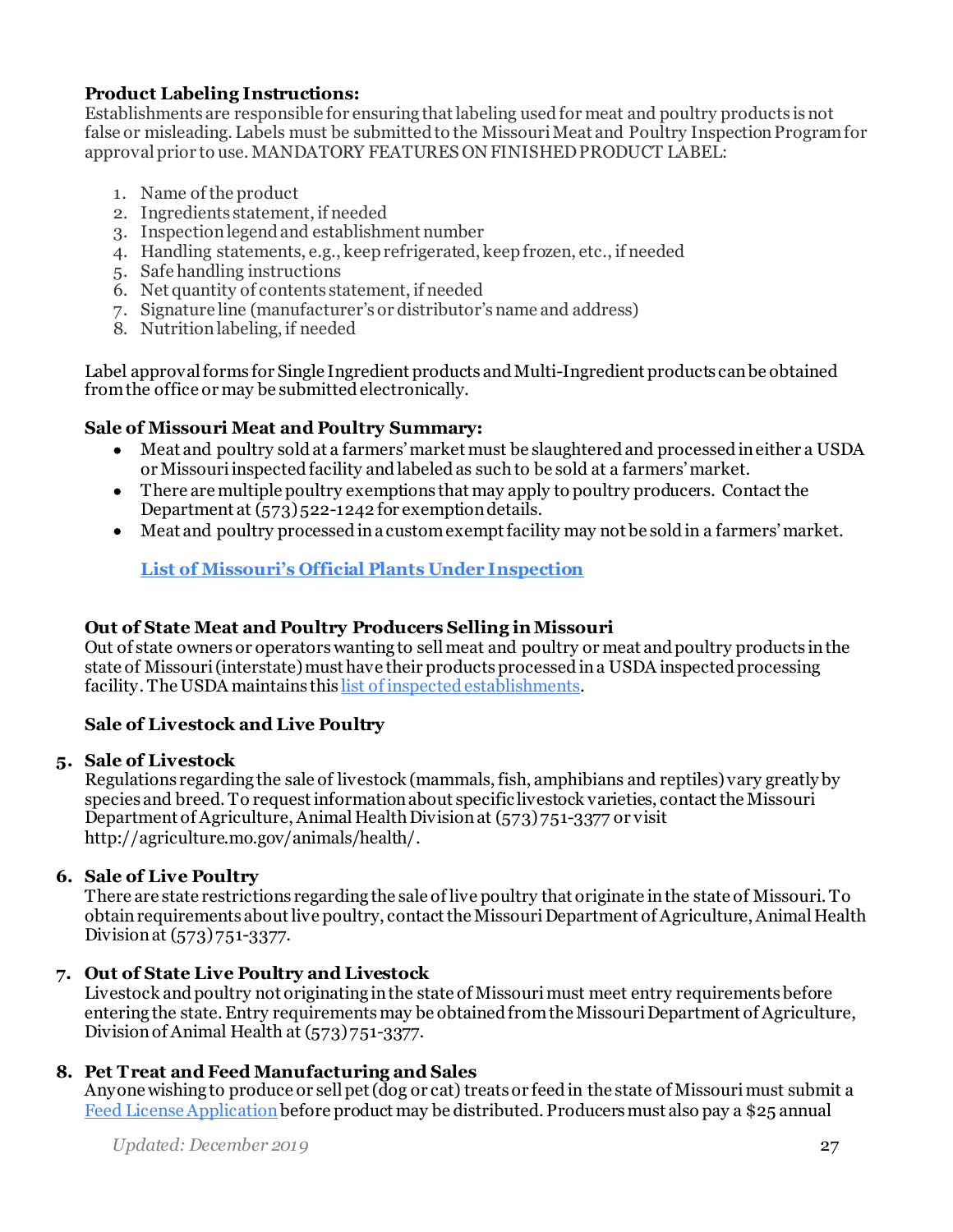inspection fee and file a [Product Listing Form.](http://mda.mo.gov/plants/pdf/product_list_pet_foods.pdf) For production or sales of larger quantities, [a Quarterly](http://mda.mo.gov/plants/pdf/feed_tonnage_report.pdf)  [Tonnage Report](http://mda.mo.gov/plants/pdf/feed_tonnage_report.pdf) must be filed and additional inspection fees will apply.

All feed for animals must be clearly labeled in accordance with th[e Missouri Pet Food Regulations](http://www.sos.mo.gov/adrules/csr/current/2csr/2c70-31.pdf) (2CSR 70-31.010-70-31.90) and include the following information:

- **1.** Product name (and brand name if applicable)
- **2.** Species of pet intended for
- **3.** Guaranteed analysis
	- Crude protein .......x % (minimum percentage)
	- Crude fat………....x % (minimum percentage)
	- Crude fiber……….x % (maximum percentage)
	- Moisture……...…..x % (maximumpercentage)
- **4.** Ingredients in descending order by weight
- **5.** Feeding directions –The principle display panel (front of label) must state "treat" or "snack" or the feeding directionsmust state "This product is intended for intermittent or supplemental feeding only."
- **6.** Name and address of the manufacturer or distributor including:
	- Name of business
	- Street address (may omit if business name is listed in local phone directory)
	- City, state and zip code
- **7.** Quantity statement net weight in ounces or net count of treats

For questions or clarifications contact Missouri Department of Agriculture, Bureau of Feed, Seedand Treated Lumber at (573)751-4310.

#### **9. Selling Eggs**

<span id="page-27-0"></span>Egg quality is highly important to producers, consumers and food safety. The Weights, Measures and Consumer Protection Division of the Missouri Department of Agriculture licenses egg producers, dealers and retailers and inspect eggs sold in Missouri. Under the Missouri Egg law, "Eggs" are defined as "eggs in the shell from domesticated chickens, turkeys, ducks, geese or guineas". Anyone selling eggs or egg products to anyone other than eggs produced and sold on the farm must obtain a Missouri Egg License. There are four types of license:

- **1.** The Egg Dealer License is required for any person who purchases eggs from a producer, packages the eggs and then sells them to another dealer, processor or retailer. Fees are determined by the number of cases of eggs sold each week.
- **2.** The Egg Retailer License is required for someone selling another producer's eggs to consumers. Egg Retailers must purchase eggs from licensed Dealer's. The Egg Retailer License fee is \$5 annually.
- **3.** The Limited Retailer License is required for producers selling eggs directly to consumers off the farm, at farmers' markets or at roadside stands. The annual licensing fee for a Limited Retail License is \$5.
- **4.** The Processors License is for any person engaged in breaking eggs or processing egg liquids, whole egg meats, yolks, whites or any mixture of yolks and whites with or without adding other ingredients to be sold as egg products. Fees are based on cases of eggs (or equivalent in liquid or frozen eggs) processed in any one day.

Shell eggs shall be held at a maximum temperature of no greater than 45°F.All eggs must be candled and graded before sold to a consumer.

Eggs packaged in containers by licensed dealers for supply or sale to retailers must be identified on each container with either the name and address (city and state) or approved identification number of the dealer or limited retailer under whose authority the eggs were packaged and the day, month, and year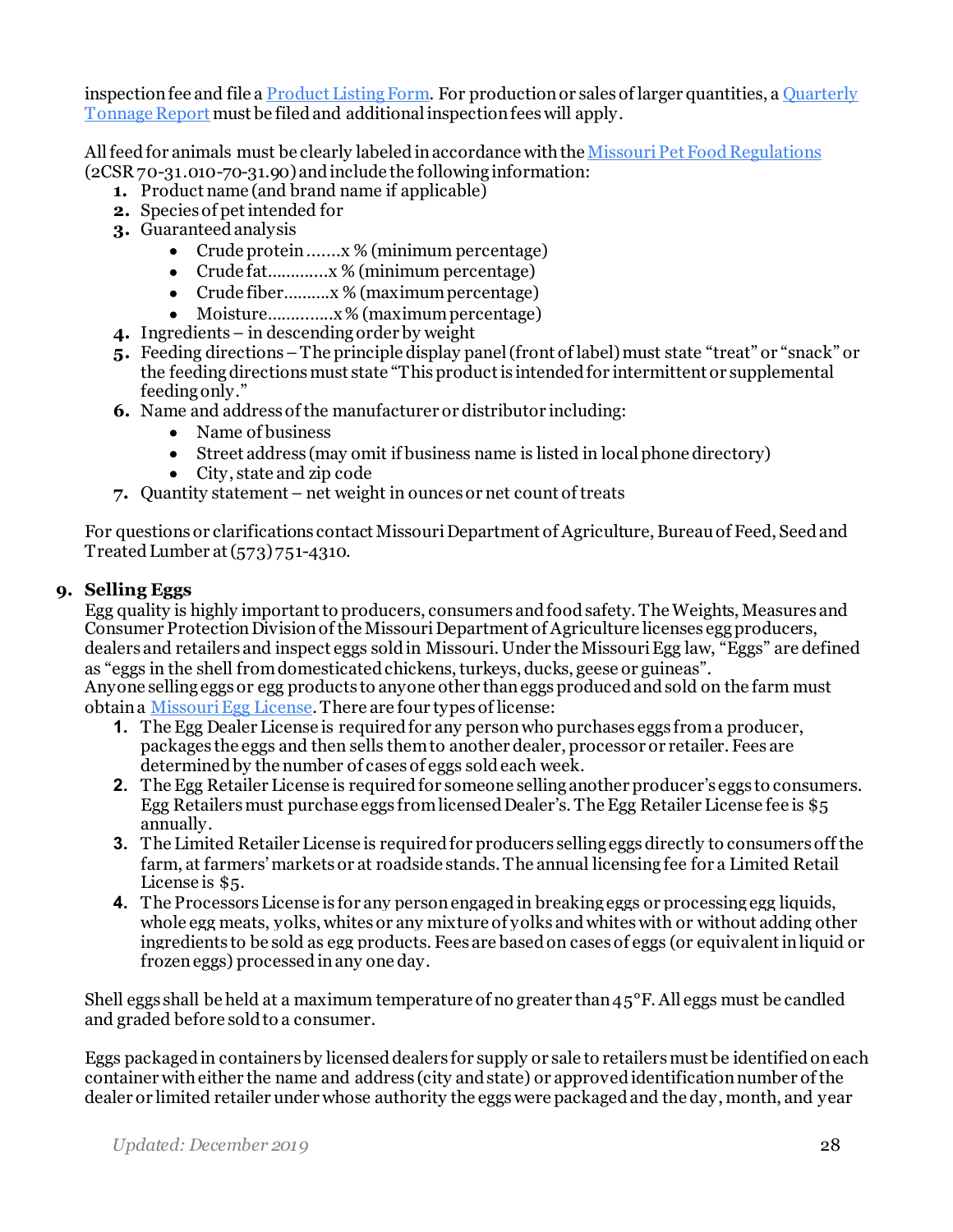when said eggs were graded. Eggs sold to any consumer by any person shall be of the quality standard designated grade and size established b[y USDA, Ag Marketing Services](https://www.ams.usda.gov/grades-standards/shell-egg-grades-and-standards).

To obtain a complete copy of Missouri Egg Laws & Regulations, call the Missouri Department of Agriculture, Division of Weights, Measures, & Consumer Protection at (573) 751-5639 or visit their website a[t http://agriculture.mo.gov/weights/rules.php](http://agriculture.mo.gov/weights/rules.php).

Producers that wish to offer the sale of game bird eggs such as quail or pheasant must obtain a [Class I](https://s1.sos.mo.gov/cmsimages/adrules/csr/current/3csr/3c10-9.pdf)  [Wildlife Breeder Permit](https://s1.sos.mo.gov/cmsimages/adrules/csr/current/3csr/3c10-9.pdf) from the Missouri Department of Conservation in accordance with 3 CSR 10-9.353(16). 3 CSR 10-9.353(16) states "The holder of Class I wildlife breeder permit may sell legally acquired game bird eggs or dressed or processed quail, pheasants and partridges at retail and to commercial establishments under provisions of 3 CSR 10-10.743, provided all sales are accompanied by a valid invoice, and the required records are maintained by the wildlife breeder.

#### <span id="page-28-0"></span>**10.Selling Dairy Products at the Market**

The sale of all milk and dairy products, except ice cream, in the state of Missouri is governed by the [State Milk Board.](http://mda.mo.gov/animals/milk/) Missouri's State Milk Board (SMB) was created in 1972 to encourage orderly and sanitary production, transportation, processing and grading of fluid milk and processed milk products for consumption intrastate, as well as interstate. To obtain a complete copy of the SMBrules and regulations or to request an application you can contact the State Milk Board at (573) 751-3830 or visit their website a[t http://agriculture.mo.gov/animals/milk/](http://agriculture.mo.gov/animals/milk/).

#### <span id="page-28-1"></span>**Sale of Cheese and Cheese Products**

Producers and processors wishing to sell cheese in the state of Missouri must adhere to the following process, rules and regulations.

- **1.** Producers must submit farm and plant plans for approval to the State Milk Board.
- **2.** After plan approval, the milking parlor and plant are inspected at intervals to ensure that they meet the regulatory requirements and are constructed according to the approved plans.
- **3.** After final inspection of the milking parlor and plant facilities, the producer must make a request for a farm certification and apply for a plant license.
- **4.** After obtaining farm certificationand a plant license, another inspection is made of the production process, including label review and pasteurizer testing, if pasteurized milk is used. If final inspection and label review are satisfactory then the plant may be allowedto produce and sell product.

#### **Sale of Raw Milk and Raw Milk Products**

- **1.** The sale of uninspected raw milk or cream in Missouri is permitted only when the purchase point of origin is at the farm or it is delivered directly to the purchasing individual for their own use[. 196.935 RSMo 2000](https://revisor.mo.gov/main/OneSection.aspx?section=196.935&bid=10279&hl=196.935%25u2044)
- **2.** Producers and processors wishing to sell SMB permitted and inspected raw milk or cream at a farmers' market must first contact the Missouri State Milk Board to obtain a permit and comply with regulations pertaining to proper bottling, capping and labeling of raw milk products. 2 CSR 80-3.001 - 2 CSR 80-3.110

Local authorities may further restrict the sale and regulate the delivery of raw milk. To determine a local jurisdiction and the related guidelines, visit the Missouri Department of Health & Senior Services[' Directory of Public Health Agencies](http://health.mo.gov/living/lpha/lphas.php)

#### **Sale of Ice Cream Products**

The Missouri Department of Health and Seniors Services and local public health agencies regulate more than 2,000 establishments that manufacture, sell or serve frozen dessert products throughout the state. The Missouri Law, Sections 196.851 - 196.895 RSMo was enacted in 1955 to assure the wholesomeness and purity of the product. The section of the Code of State Regulations (CSR 20-1.030 Sanitation and Production Standards for Frozen Desserts) that applies to frozen desserts is titled "Sanitation and

*Updated: December 2019* 29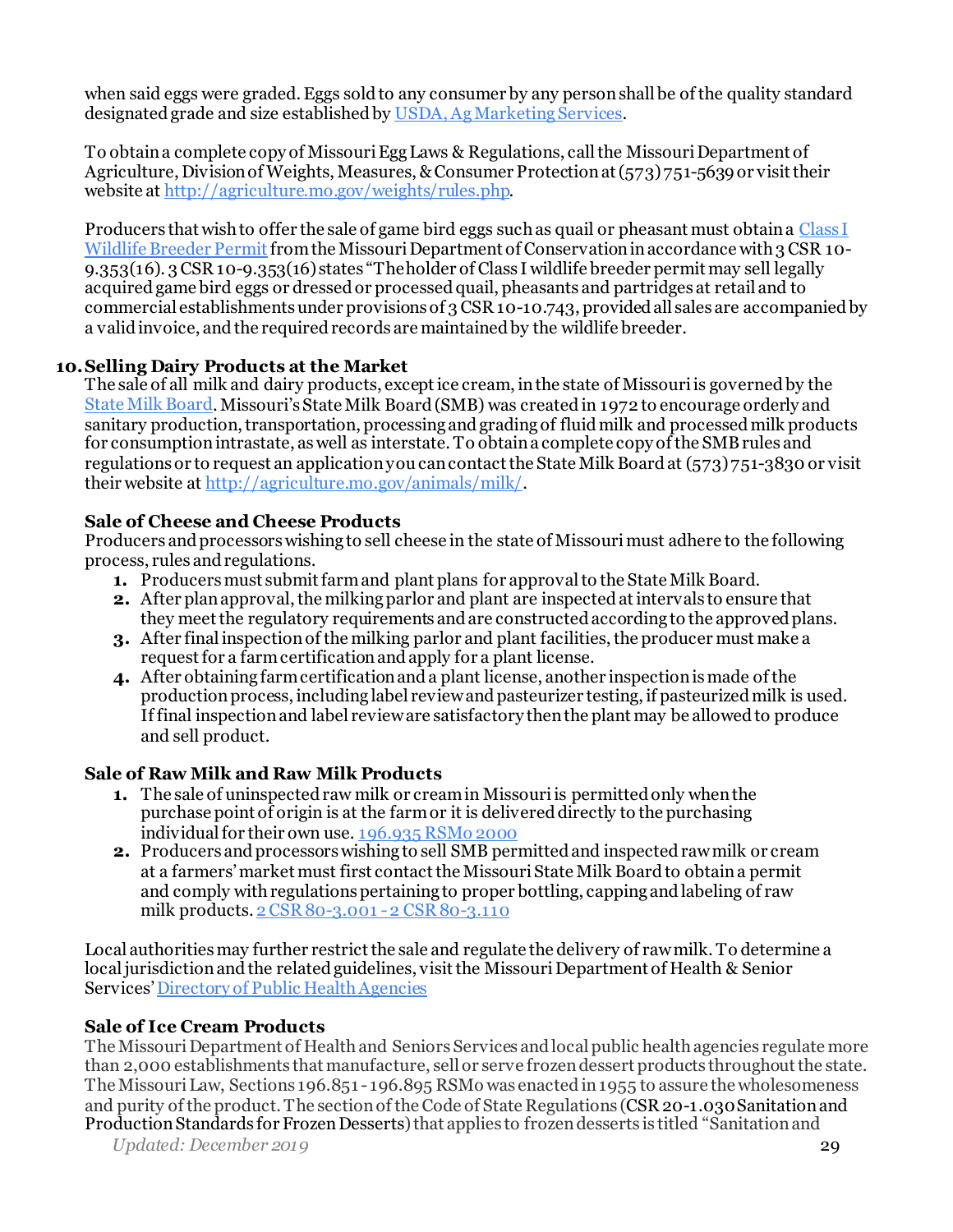Production Standards for Frozen Desserts." According to this section each establishment meeting one of the definitions listed below is inspected and required to obtain a state-issued frozen dessert license annually.

Definition of Frozen Dessert establishment:

- A Frozen Dessert Plant is any place or premise where frozen desserts or mixes are processed, pasteurized, frozen or packaged for distribution or sale.
- A Frozen Dessert Processor is any person who freezes any pasteurized mix into semisolid or solid form for retail distribution or sale as a frozen dessert.
- Frozen Dessert Plants and those establishments processing products such as ice cream, softserve products, frozen yogurt, frozen custard, sherbets, water ice, and frozen novelties do require a frozen dessert license.

The Missouri Department of Health and Senior Services has determined that establishments manufacturing and/or freezing ice beverage products exclusively, such as icees, slurpies, frozen cappuccino, etc. or serving hard hand-dipped ice cream do not require a frozen dessert license.

The **[application](http://health.mo.gov/safety/foodsafety/pdf/FDApplication.pdf)**and**[instructions](http://health.mo.gov/safety/foodsafety/pdf/FDInstructions.pdf)** are available online or you can contact the Bureau of Environmental Health Services at (573) 751-6090.

#### **11. Sales by Weights and Measures**

<span id="page-29-0"></span>All sales by weights and measures such as ounces, pounds, quarts, pints, gallons, etc. are regulated by the Missouri Department of Agriculture, Weights, Measures and Consumer Protection Division. When selling by weight, all scales determining the billable rate must be inspected an[d Certified by an](http://mda.mo.gov/weights/device/scales.php)  [Inspection Agent](http://mda.mo.gov/weights/device/scales.php) with the Missouri Department of Agriculture. The division ensures the accuracy of all commercial weighing and measuring devices in Missouri. This is accomplished by annually certifying commercial weighing and measuring devices. The division has 14 weights and measures inspectors who certify the accuracy of small scales (those with a capacity under 1,000 pounds) and six weights and measures inspectors who certify the accuracy of large scales, such as livestock scales, vehicle scales, and grain hoppers. Any device used to determine the price of a commodity stands to be tested and certified by a weights and measures official. Whether it is a scale used in a grocery store, at a farmer's market, or at a roadside produce stand, the device should bear an approval seal from the Weights, Measures and Consumer Protection Division.

When measuring by volume, the Missouri Department of Agriculture has adopted th[e National](https://www.nist.gov/pml/weights-and-measures/publications/nist-handbooks/other-nist-handbooks/other-nist-handbooks-2-1)  [Institute of Standards and Technology Handbook.](https://www.nist.gov/pml/weights-and-measures/publications/nist-handbooks/other-nist-handbooks/other-nist-handbooks-2-1) The publications in this handbook outline all acceptable packaging and labeling requirements for various products being sold by volume. To avoid any confusion or possible issues, most vendors will sell by quantity, such as bags or bunches, and use volume containers such as pints, quarts and gallons for display purposes only and market them as small, medium and large containers.

The below guidelines (HIST Handbook 130) apply to all sales of fruits and vegetables. There are two tables, one for specific commodities and one for general commodity groups. The item may be sold by any method of sale marked with an X. Approved units of sale for fruits and vegetables are listed below: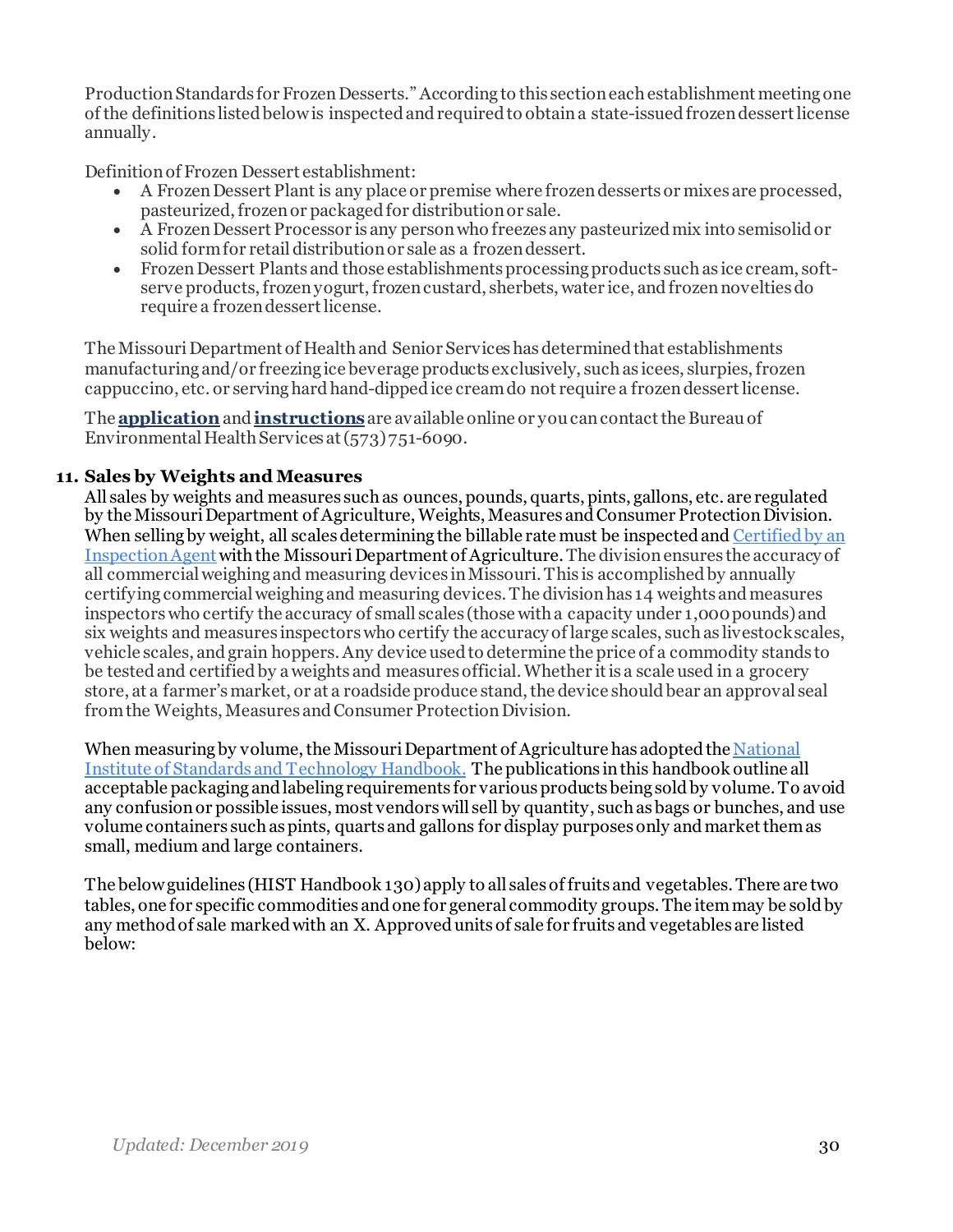| <b>Method of Retail Sale for Fresh Fruits and Vegetables</b> |                           |                           |                                        |                                     |                                    |  |
|--------------------------------------------------------------|---------------------------|---------------------------|----------------------------------------|-------------------------------------|------------------------------------|--|
| <b>Specific Commodity</b>                                    |                           |                           |                                        |                                     |                                    |  |
| Commodity                                                    | Weight                    | Count                     | Head<br>0 <sup>r</sup><br><b>Bunch</b> | Dry<br><b>Measure</b><br>(any size) | Dry Measure (1 dry<br>qtor larger) |  |
| Artichokes                                                   | $\mathbf X$               | $\mathbf X$               |                                        |                                     |                                    |  |
| Asparagus                                                    | $\mathbf X$               |                           | $\mathbf X$                            |                                     |                                    |  |
| Avocados                                                     |                           | $\mathbf X$               |                                        |                                     |                                    |  |
| <b>Bananas</b>                                               | $\mathbf X$               | X                         |                                        |                                     |                                    |  |
| Beans (green, yellow, etc.)                                  | $\boldsymbol{\mathrm{X}}$ |                           |                                        |                                     | $\mathbf X$                        |  |
| Brussels Sprouts (loose)                                     | $\mathbf X$               |                           |                                        |                                     |                                    |  |
| Brussels Sprouts (on stalk)                                  |                           |                           | $\mathbf X$                            |                                     |                                    |  |
| Cherries                                                     | $\mathbf X$               |                           |                                        | $\mathbf X$                         | $\mathbf X$                        |  |
| Coconuts                                                     | $\mathbf X$               | $\mathbf X$               |                                        |                                     |                                    |  |
| Corn on the Cob                                              |                           | $\mathbf X$               |                                        |                                     | $\mathbf X$                        |  |
| Dates                                                        | X                         |                           |                                        |                                     |                                    |  |
| Eggplant                                                     | $\mathbf X$               | $\mathbf X$               |                                        |                                     |                                    |  |
| Figs                                                         | $\mathbf X$               |                           |                                        |                                     |                                    |  |
| Grapes                                                       | $\mathbf X$               |                           |                                        |                                     |                                    |  |
| Melons (cut in pieces)                                       | $\mathbf X$               |                           |                                        |                                     |                                    |  |
| Mushrooms (small)                                            | $\mathbf X$               |                           |                                        | $\mathbf X$                         | $\mathbf X$                        |  |
| Mushrooms (portobello, large)                                | $\mathbf X$               | $\boldsymbol{\mathrm{X}}$ |                                        |                                     |                                    |  |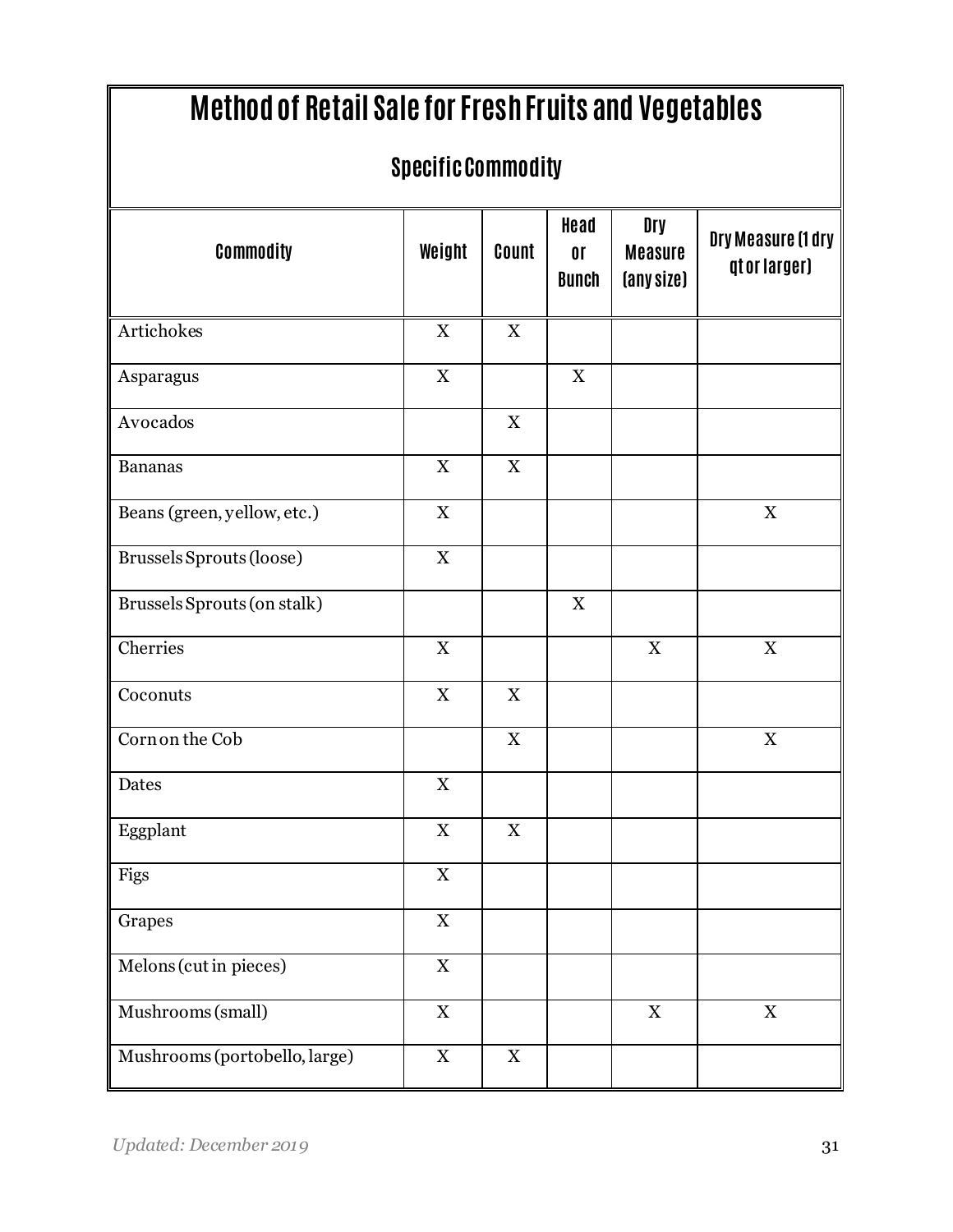| <b>Method of Retail Sale for Fresh Fruits and Vegetables</b> |             |                           |                     |                                            |                                           |  |
|--------------------------------------------------------------|-------------|---------------------------|---------------------|--------------------------------------------|-------------------------------------------|--|
| <b>Specific Commodity</b>                                    |             |                           |                     |                                            |                                           |  |
| <b>Commodity</b>                                             | Weight      | Count                     | Head<br>0ľ<br>Bunch | <b>Dry</b><br><b>Measure</b><br>(any size) | <b>Dry Measure (1 dry</b><br>qtor larger) |  |
| Okra                                                         | $\mathbf X$ |                           |                     |                                            |                                           |  |
| Peas                                                         | X           |                           |                     |                                            | $\mathbf X$                               |  |
| Peppers (bell and other varieties)                           | X           | X                         |                     |                                            | $\mathbf X$                               |  |
| Pineapples                                                   | X           | $\boldsymbol{\mathrm{X}}$ |                     |                                            |                                           |  |
| Rhubarb                                                      | X           |                           | X                   |                                            |                                           |  |
| Tomatoes (except cherry/grape)                               | X           | $\boldsymbol{\mathrm{X}}$ |                     |                                            | $\boldsymbol{\mathrm{X}}$                 |  |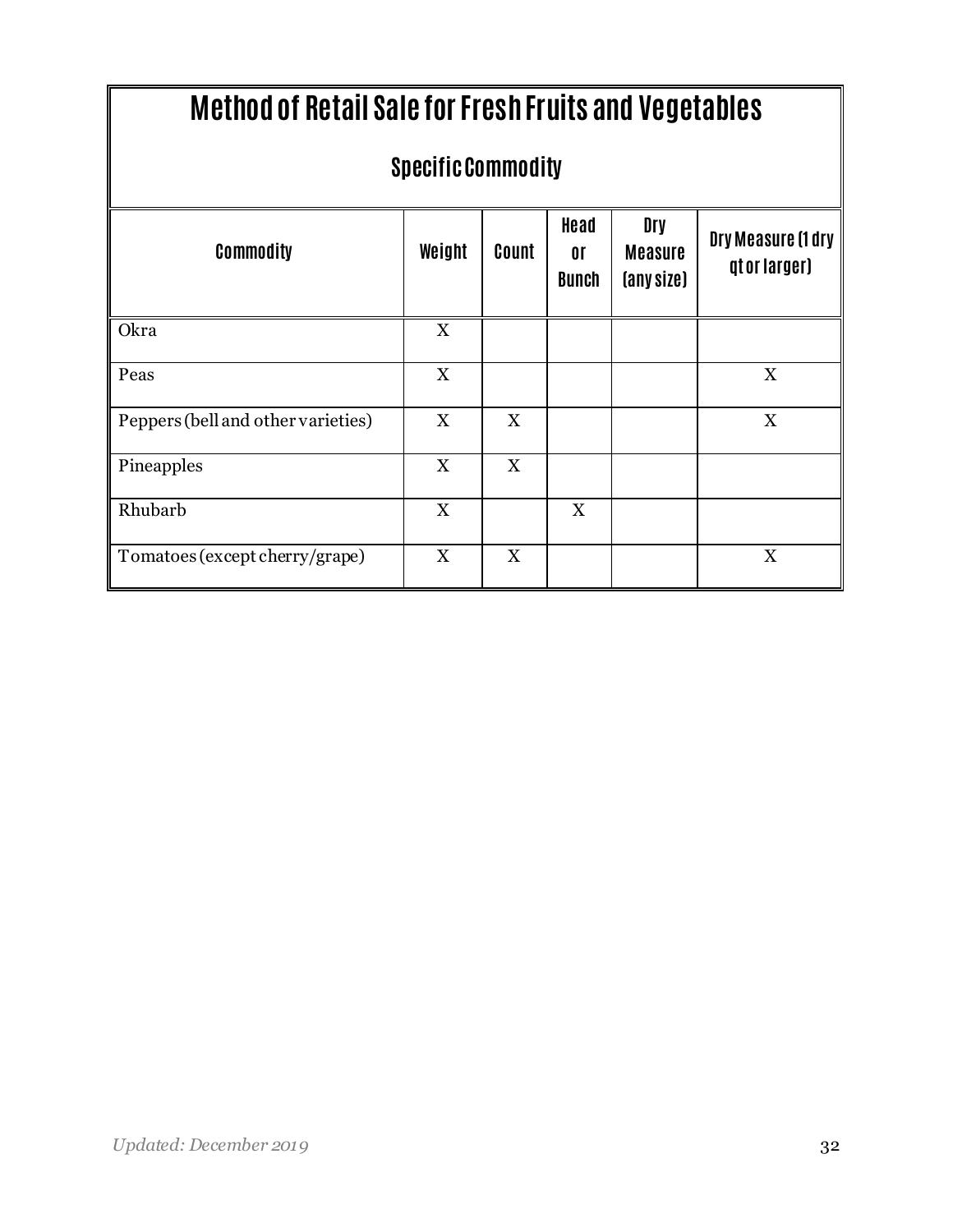| Method of Retail Sale for Fresh Fruits and Vegetables<br><b>General Commodity Groups</b> |                           |                           |                            |                                     |                                                  |  |
|------------------------------------------------------------------------------------------|---------------------------|---------------------------|----------------------------|-------------------------------------|--------------------------------------------------|--|
| <b>Commodity</b>                                                                         | Weight                    | Count                     | Head<br>0ľ<br><b>Bunch</b> | Dry<br><b>Measure</b><br>(any size) | Dry<br><b>Measure</b><br>(1 dry qt or<br>larger) |  |
| Berries and Cherry/Grape Tomatoes                                                        | $\mathbf X$               |                           |                            | $\boldsymbol{\mathrm{X}}$           |                                                  |  |
| Citrus Fruits (oranges, grapefruits,<br>lemons, etc.)                                    | $\boldsymbol{\mathrm{X}}$ | X                         |                            |                                     | X                                                |  |
| Edible Bulbs (onions [spring or green],<br>garlic, leeks, etc.)                          | $\boldsymbol{\mathrm{X}}$ | $\boldsymbol{\mathrm{X}}$ | $\boldsymbol{\mathrm{X}}$  |                                     | X                                                |  |
| Edible Tubers (Irish potatoes, sweet<br>potatoes, ginger, horseradish, etc.)             | $\boldsymbol{\mathrm{X}}$ |                           |                            |                                     | X                                                |  |
| Flower Vegetables (broccoli, cauliflower,<br>Brussel sprouts, etc.)                      | $\boldsymbol{\mathrm{X}}$ |                           | X                          |                                     |                                                  |  |
| Gourd Vegetables (cucumbers, squash,<br>melons, etc.)                                    | X                         | X                         |                            |                                     | X                                                |  |
| Leaf Vegetables (lettuce, cabbage, celery,<br>etc.)                                      | $\mathbf X$               |                           | $\boldsymbol{\mathrm{X}}$  |                                     |                                                  |  |
| Leaf Vegetables (parsley, herbs, loose<br>greens)                                        | X                         |                           | X                          | $\mathbf X$                         |                                                  |  |
| Pitted Fruits (peaches, plums, prunes,<br>etc.)                                          | X                         | X                         |                            |                                     | X                                                |  |
| Pome Fruits (apples, pears, mangoes, etc.)                                               | X                         | $\boldsymbol{\mathrm{X}}$ |                            |                                     | $\boldsymbol{\mathrm{X}}$                        |  |
| Root Vegetables (turnips, carrots,<br>radishes, etc.)                                    | X                         |                           | X                          |                                     |                                                  |  |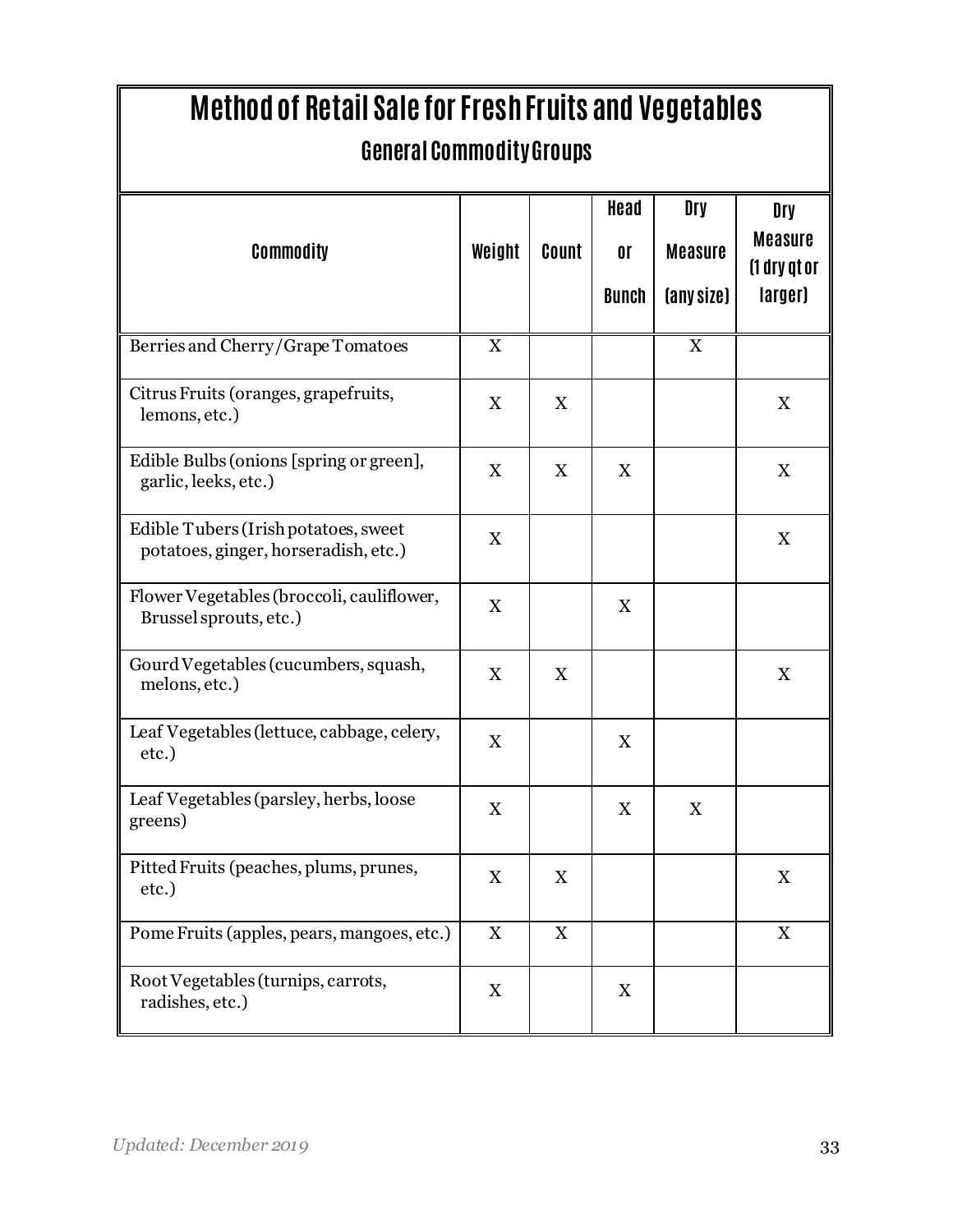Produce may be sold by weight, measure, or count, depending on the commodity. Selling by "weight" or "measure" involves legally defined weights and measures.

Direct sales, such as farmers' markets, roadside stands, or from a pickup truck, are those where the weight of the product is determined at the time of the sale. Scales used in direct sales must be inspected and approved at least once each calendar year by the Division of Weights and Measures. There will be a fifteen dollar (\$15) fee charged for each approvable type scale.

Scales stamped or labeled by the factory "Not Legal For Use In Trade" will not be approved because these deviceswere not manufactured to meet the standards necessary for commercial trade and certification. Such scale types may include baby scales, bathroom scales, postal scales, restaurant portion scales and kitchen utility scales. If purchasing a new or used scales and are unsure if the scale can be certified, get the make and model number and call Weights and Measures at 573-751-5639 before you buy it.

Prepackaged sales occur when you weigh the product before sale and package the produce with a quantity statement on the package. Scales used for prepackaging product do not have to meet the Weights and Measures rules and regulations. However, the package must contain the name of the product, where it came fromand a quantity statement (weight, measure or count). As long as the contents of the package weigh at least what is labeled, it is in compliance.

Weight statement must be net weight (the weight of the product excluding the weight of the wrapping material or container). The only wording preceding or following the weight can be net weight or abbreviated net wt. You cannot say "approximate net weight", "more than net-wt" or "at least net weight".

When selling by measure, a standard dry pint or dry quart container is actually measured by the cubic inches it contains, not the shape.An accurate measure would be when the container is filed and struck level across the top. When purchasing containers, be certain they meet the legal definition of pints, quarts, pecks, etc.

<span id="page-33-0"></span>For additional information or if you have further questions contact the Missouri Department of Agriculture, Divisionof Weights and Measures at (573) 751-5639.

#### **12. Sale of Live Plants**

Anyone growing or buying plants to sell in the state of Missouri must be registered as a Nursery Grower or Nursery Dealer. The intent of the registry is to make sure outbreaks of plant disease or the transport of invasive species can be quickly identified and contained to prevent environment catastrophe and ensure safe production methods.

#### **Nursery Growers Registration**

<span id="page-33-1"></span>Th[e Nursery Grower's Registration](http://agriculture.mo.gov/plants/pdf/NurseryGrowerApplication.pdf) fee is based on the size of the growing operation. Growers must maintain a list of all locations where nursery stock is grown, maintained or offered for sale. When requested, growers must also be able to provide the state entomologist or their inspectors the names and address of the person(s) from whom, and the localities where, the original plants or plant products were obtained.

#### **Nursery Dealer License**

The [Nursery Dealer License](http://agriculture.mo.gov/plants/pdf/NurseryDealerApplication.pdf) fee is based on the volume of plants to be sold. Each nursery dealer, before selling, offering for sale or otherwise distributing nursery stock within this state, shall annually obtain a nursery dealer's registration-inspection certificate for each individual location from which the dealer sells or offers for sale nursery stock. Each nursery dealer shall make the application on forms to be provided by the state entomologist for each individual location, which shall include: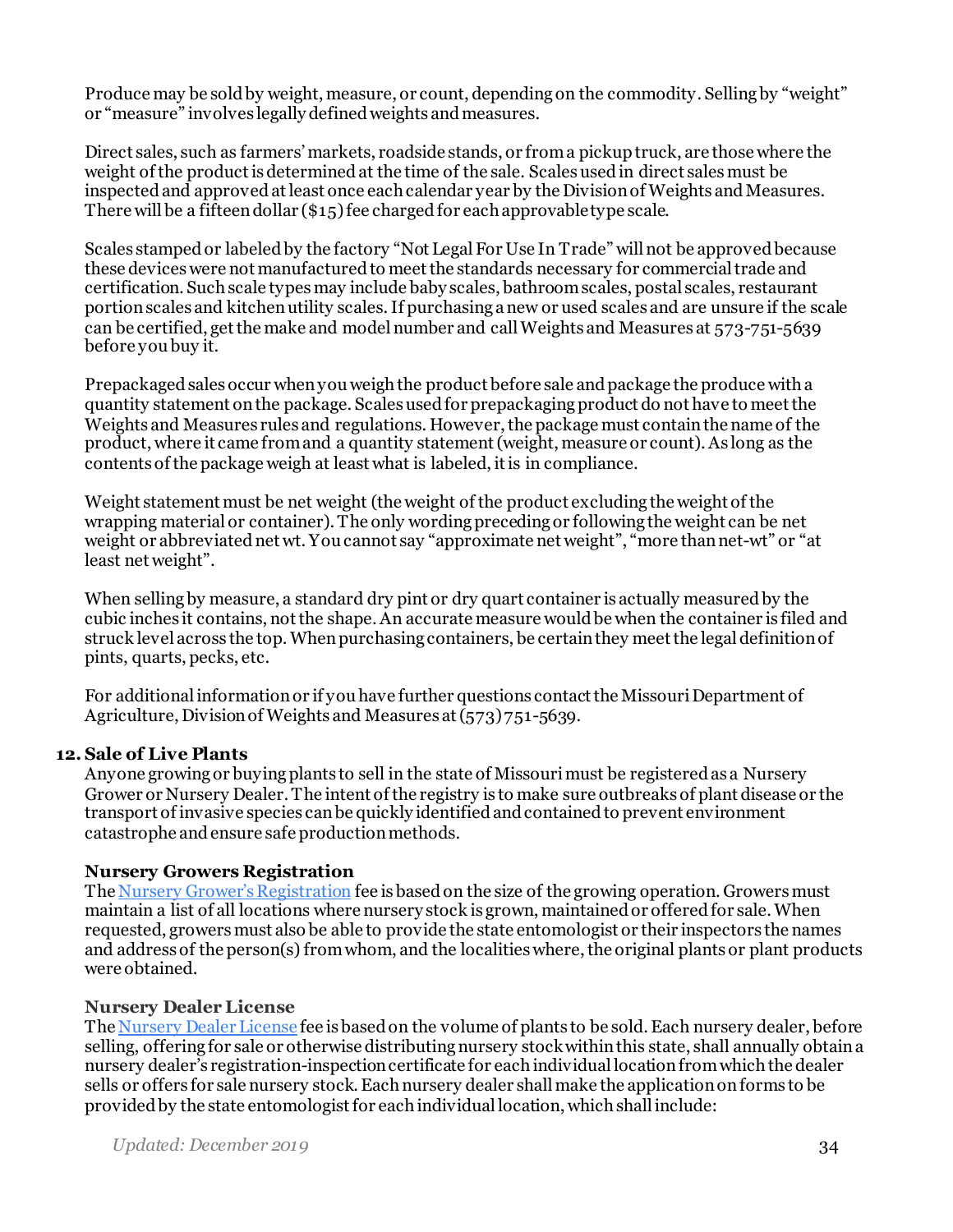- **1.** The name and complete address of the nursery dealer'splace of business for which such certificate is requested
- **2.** A declaration that the applicant will obtain and distribute only inspected and certified nursery stock
- **3.** An up-to-date listing of all sources from which the producer secures nursery stock

Each nursery dealer shall pay, at the time of making the application, the annual registration-inspection fee as set forth in the rules made pursuant to section[s RSMO 263.010 to 263.180](https://revisor.mo.gov/main/PageSearch.aspx?tb1=263.010&op=and&tb2=&idx=2). Nursery dealer registration-inspection certificates expire September 30 each year.

#### <span id="page-34-0"></span>**Flowering Annual and Vegetable Exemption**

In Missouri, growers or dealers selling only annuals or vegetable plants directly to consumers are not required to obtain a Nursery Growers or Nursery Dealers License.

#### **Title 2—DEPARTMENT OF AGRICULTURE Division 70—Plant Industries Chapter 10—Missouri Plant Law Rules 2 CSR 70-10.010 Nursery Stock Defined**

PURPOSE: This rule defines nursery stock as used in sections 263.010–263.080, RSMo and the corresponding rules.

(1) Nursery stock shall be understood to mean all plants having a persistent woody stem, perennials, bulbs, roots, crowns, corms, rhizomes and tubers capable of propagating, including strawberry, asparagus and rhubarb, but excluding seed potatoes and other garden vegetables. Grass sod, stolons and plugs distributed for the purpose of propagation are also included in the term nursery stock.

#### **13. Growing Plants for Harvest and Produce for Sale**

<span id="page-34-1"></span>Other than the business requirements for selling, there are no licensing or registration requirements specifically for growing plants to harvestfor consumption as pulp, for food, or other uses such as vegetables and other crops. However, there are regulations regarding the care of vegetables, or any other crop to be sold, during the growing process.Anyone applying chemicals of any type, organic or synthetic, to produce an end product to be sold, is required to obtain [a Certified Applicator License](http://mda.mo.gov/plants/pesticides/licensing.php) from the Missouri Department of Agriculture and adhere to reporting and registration requirements of the license.

#### **14. EBT, Debit/Credit Cards and SNAP (Food Stamps) at Farmers Markets**

<span id="page-34-2"></span>Farmers' markets and vendors inMissouri may be authorized to accept Electronic Benefit Transfer (EBT) cards, the most common method for distributing funds for the Supplemental Nutrition Assistance Program (SNAP). The EBT/SNAP program is overseen by USDA, Food and Nutrition Service division. Markets may accept the payments on behalf of and distribute funds to vendors, or vendors at farmers' markets not authorized to accept EBT, may become authorized to accept EBT cards as a business. For farmers' markets or vendors to accept EBT cards, they must first complete and submitthe USDA FNS SNAP Application for Stores. Once that application is approved, the USDA will issue the market or vendor anFNS number and instructions on how to remit and collect payments.

The USDA offers th[e SNAP Retailer Training Guide](https://fns-prod.azureedge.net/sites/default/files/media/file/Retailer-Training-Guide.pdf) that fully covers program rules and regulation as well as frequently asked questions on what food is eligible, SNAP purchases exempt from sales tax, manufactures coupons and your point-of-sale equipment. For questions or to request a paper application, you can call the SNAP Retailer Service Center at (877) 823-4369. There are two programs available to help markets and farmers procure equipment to process SNAP transactions.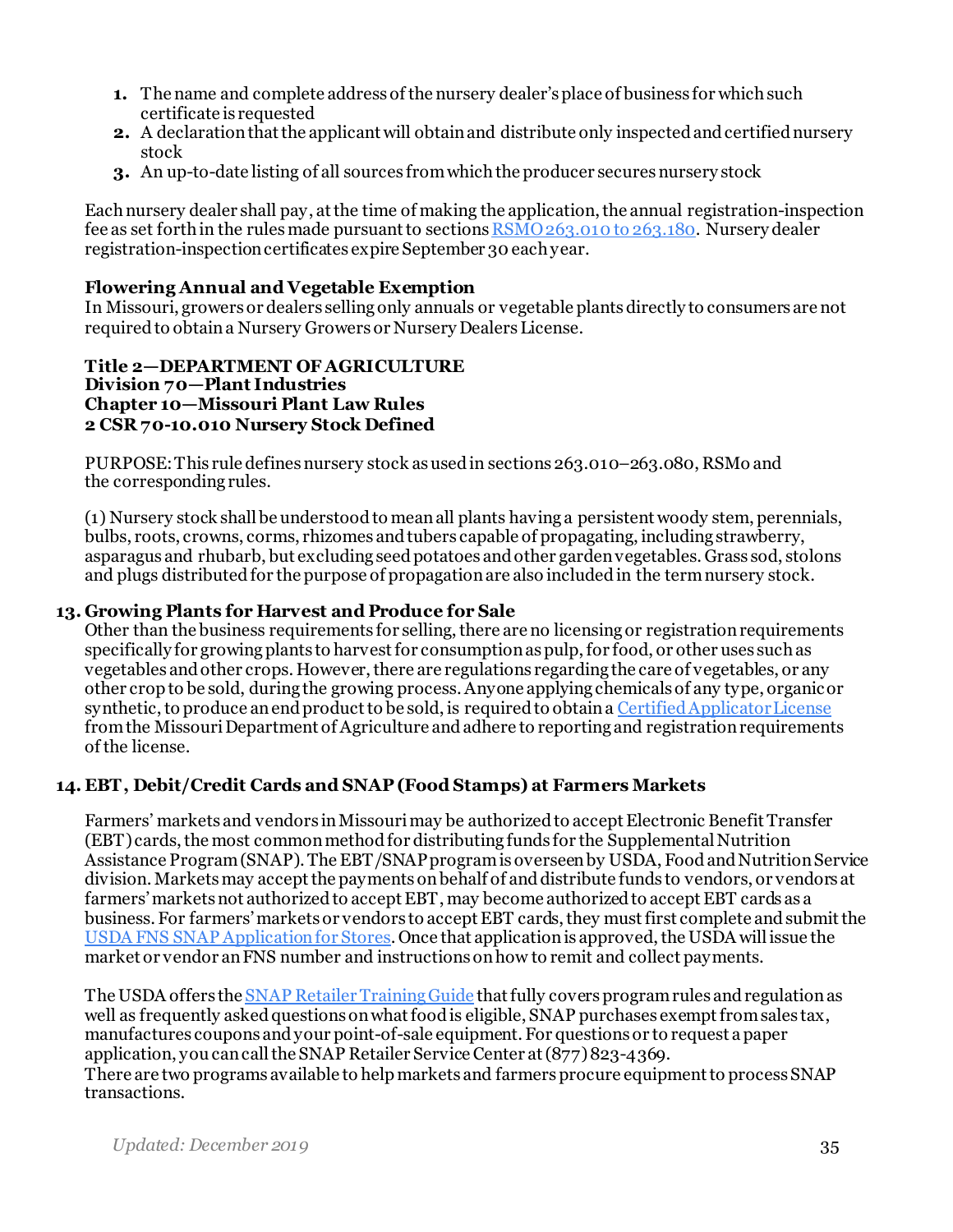- 1. FNS EBT Equipment Program This program offers low-cost, wireless EBT point-of-sale (POS) equipment to eligible markets and farmers. The program pays for the equipment and service fees for up to 3 years, including set-up costs, monthly statement fees, and wireless plan fees. The market or farmer is responsible for paying transaction costs, the costs of scrip systems (paper, ink, tokens, etc.), and fees to terminate an existing contract. For more information, emai[l FarmersMarket@fns.usda.gov.](mailto:FarmersMarket@fns.usda.gov)
- 2. State Equipment Programs: States are required to make no-cost, EBT-only POS equipment available to retailers, such as farmers markets and direct-marketing farmers, that are exempt from the 2014 Farm Bill requirement that SNAP retailers pay for their EBT equipment. Please check with your State SNAP [Contact](https://mydss.mo.gov/food-assistance/food-stamp-program)to determine if this option may work for your market or farm.

#### **EBT/SNAP Contacts**

To obtain an EBT device or inquire about accepting SNAP in Missouri contact:

Sonja Jefferson SNAP/EBT Unit Manager Missouri Department of Social Services 615 Howerton Court P.O. Box 310 Jefferson City, Mo. 65102-0310 Email: Sonja.Jefferson@dss.mo.gov Phone: (573) 751-3381

#### **Manual Vouchers**

In cases where a market is unable to operate an EBT device on site, the market may use manual vouchers. To obtain manual vouchers, the market must contact their State's EBT processor to request the specific vouchers accepted by that particular EBT processor. To use manual vouchers, market staff must call the State's EBT processor to verify that funds are available in a customer's EBT account and, if so, place a hold on the purchase amount. The customer must then sign the voucher for the purchase amount, which the market must mail to the EBT processor. The EBT processor will then pay the market, via direct deposit (usually within two business days).

**15. Good Agricultural Practices (GAPs)** and **Good Handling Practices (GHPs)** are a collection of

<span id="page-35-0"></span>principles appliedin on-farm production and processing to ensure safe and healthy food and agricultural products. The goal of these programs is to create a balanced production system that creates economic, social and environmental sustainability. GAPs and/or GHPs may be applied to different farming systems and at different scales. Such programs typically include specific methods, such as integrated pest management, integrated fertilizer management and conservation agriculture. GAPs and/or GHPs have four main goals:

- To economically and efficiently produce sufficient, safe and nutritious food
- To protect, sustain and enhance natural resources
- To protect, sustain and enhance farming enterprises and contribute to sustainable livelihoods
- To meet cultural and social demands of society

There are currently no state or federal requirements for GAP or GHP certification in the United States. The USDA operates and Missouri participates in a voluntary audit/certification program to verify that farms use Good Agricultural Practices and/or Good Handling Practices. Th[e USDA GAP/GHP](https://www.ams.usda.gov/services/auditing/gap-ghp#Listings)  [Guidelines and Principles](https://www.ams.usda.gov/services/auditing/gap-ghp#Listings) are based upon a 1998 Food & Drug Administrationpublication entitled, "Guide to Minimize Microbial Food Safety Hazards for Fresh Fruits and Vegetables."

[USDA GAP/GHP Audit Verification Checklist](https://www.ams.usda.gov/sites/default/files/media/GAPGHP_Checklist_no_spell_Checklist_Enabled%5B1%5D.pdf)